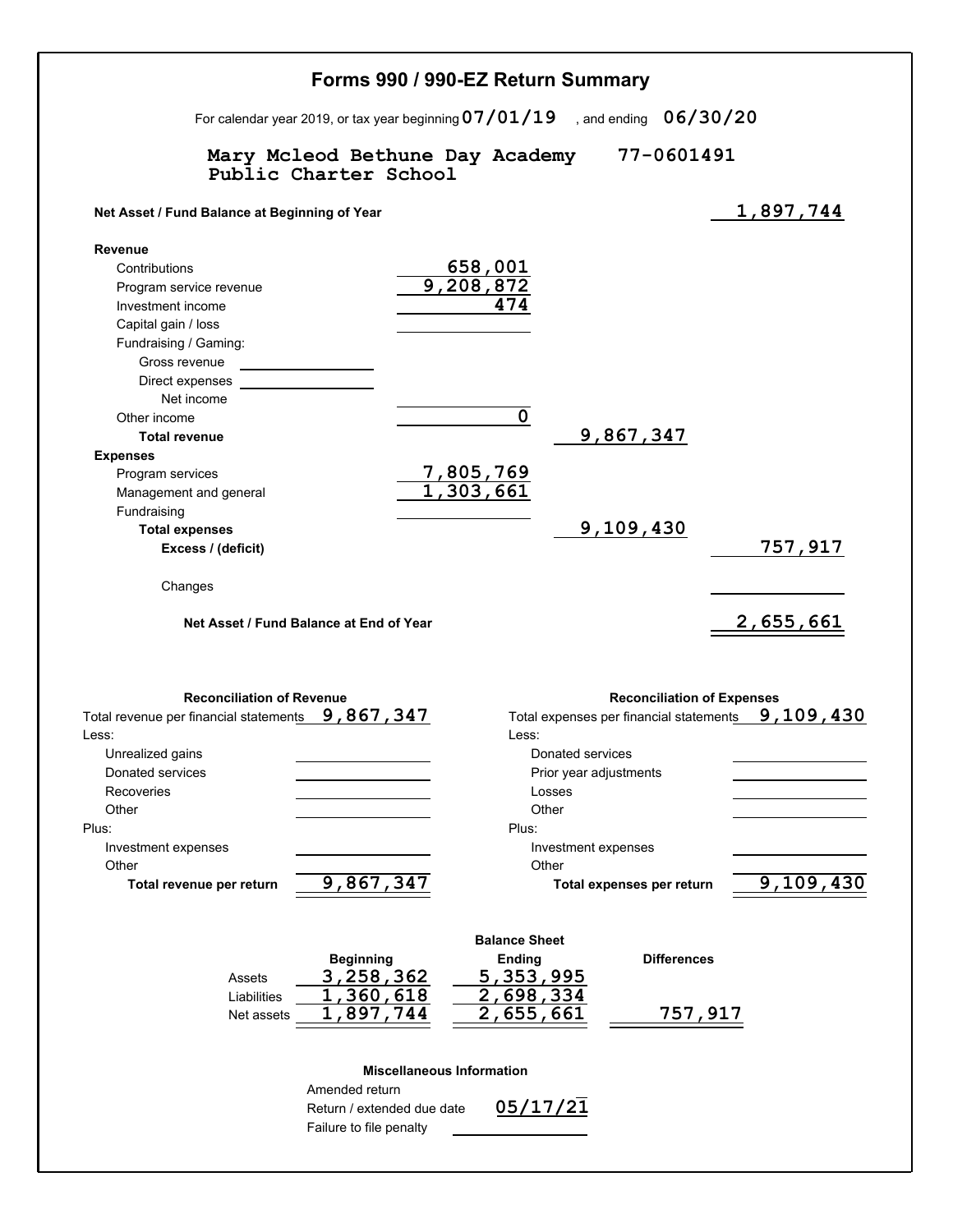| Form                           |                                |                                                        | <b>Return of Organization Exempt From Income Tax</b><br>Under section 501(c), 527, or 4947(a)(1) of the Internal Revenue Code (except private foundations)                                  |                           | OMB No. 1545-0047<br>Ю                     |
|--------------------------------|--------------------------------|--------------------------------------------------------|---------------------------------------------------------------------------------------------------------------------------------------------------------------------------------------------|---------------------------|--------------------------------------------|
|                                | (Rev. January 2020)            |                                                        | Do not enter social security numbers on this form as it may be made public.                                                                                                                 |                           | <b>Open to Public</b>                      |
|                                |                                | Department of the Treasury<br>Internal Revenue Service | Go to www.irs.gov/Form990 for instructions and the latest information.                                                                                                                      |                           | <b>Inspection</b>                          |
|                                |                                |                                                        | For the 2019 calendar year, or tax year beginning $7/01/19$ , and ending $06/30/20$                                                                                                         |                           |                                            |
| в                              |                                | Check if applicable:                                   | C Name of organization<br>Mary Mcleod Bethune Day Academy                                                                                                                                   |                           | D Employer identification number           |
|                                | Address change                 |                                                        | Public Charter School                                                                                                                                                                       |                           |                                            |
|                                | Name change                    |                                                        | Doing business as                                                                                                                                                                           |                           | 77-0601491                                 |
|                                | Initial return                 |                                                        | Number and street (or P.O. box if mail is not delivered to street address)<br>Room/suite<br>1401 Jackson Street NW                                                                          | <b>E</b> Telephone number | 202-459-4710                               |
|                                | Final return/                  |                                                        | City or town, state or province, country, and ZIP or foreign postal code                                                                                                                    |                           |                                            |
|                                | terminated                     |                                                        | DC 20017<br>Washington                                                                                                                                                                      | G Gross receipts\$        | 9,867,347                                  |
|                                | Amended return                 |                                                        | F Name and address of principal officer:                                                                                                                                                    |                           |                                            |
|                                |                                | Application pending                                    | H(a) Is this a group return for subordinates?<br>DR. Linda McKay                                                                                                                            |                           | X<br>No<br>Yes                             |
|                                |                                |                                                        | 1401 Jackson Street NE<br>H(b) Are all subordinates included?                                                                                                                               |                           | No<br>Yes                                  |
|                                |                                |                                                        | DC 20017<br>Washington                                                                                                                                                                      |                           | If "No," attach a list. (see instructions) |
|                                |                                | Tax-exempt status:                                     | $ \mathbf{X} $ 501(c)(3)<br>$501(c)$ (<br>$\triangleleft$ (insert no.)<br>4947(a)(1) or<br>527                                                                                              |                           |                                            |
|                                | Website: $\blacktriangleright$ |                                                        | www.mmbethune.org                                                                                                                                                                           |                           |                                            |
| Κ                              |                                | Form of organization:                                  | $H(c)$ Group exemption number<br>$ \mathbf{X} $ Corporation<br>L Year of formation: 2004<br>Trust<br>Other $\blacktriangleright$<br>Association                                             |                           | $M$ State of legal domicile: $DC$          |
|                                | Part I                         | <b>Summary</b>                                         |                                                                                                                                                                                             |                           |                                            |
|                                |                                |                                                        | 1 Briefly describe the organization's mission or most significant activities:                                                                                                               |                           |                                            |
|                                |                                | See Schedule O                                         |                                                                                                                                                                                             |                           |                                            |
|                                |                                |                                                        |                                                                                                                                                                                             |                           |                                            |
| Governance                     |                                |                                                        |                                                                                                                                                                                             |                           |                                            |
|                                |                                |                                                        |                                                                                                                                                                                             |                           |                                            |
|                                |                                |                                                        | 2 Check this box $\blacktriangleright$ if the organization discontinued its operations or disposed of more than 25% of its net assets.                                                      |                           |                                            |
| <b>Activities &amp;</b>        |                                |                                                        | 3 Number of voting members of the governing body (Part VI, line 1a)                                                                                                                         | 3                         | $\boldsymbol{7}$                           |
|                                |                                |                                                        | 4 Number of independent voting members of the governing body (Part VI, line 1b)                                                                                                             | 4                         | 7                                          |
|                                |                                |                                                        |                                                                                                                                                                                             | 5                         | $\overline{1}$ 42                          |
|                                |                                |                                                        | 6 Total number of volunteers (estimate if necessary)                                                                                                                                        | 6                         | 0                                          |
|                                |                                |                                                        | 7a Total unrelated business revenue from Part VIII, column (C), line 12<br><u> 1986 - Jan Berlin Stadt, fransk politik fotograf (d. 1986)</u>                                               | 7a                        | 0                                          |
|                                |                                |                                                        |                                                                                                                                                                                             | 7b                        |                                            |
|                                |                                |                                                        | <b>Prior Year</b>                                                                                                                                                                           |                           | <b>Current Year</b>                        |
|                                |                                |                                                        | 8 Contributions and grants (Part VIII, line 1h)                                                                                                                                             | 870,493                   | 658,001                                    |
| Revenue                        |                                |                                                        | $\overline{7}$ , 964, 601<br>9 Program service revenue (Part VIII, line 2g)                                                                                                                 |                           | 9,208,872                                  |
|                                |                                |                                                        | 10 Investment income (Part VIII, column (A), lines 3, 4, and 7d)                                                                                                                            | O                         | 474                                        |
|                                |                                |                                                        | 11 Other revenue (Part VIII, column (A), lines 5, 6d, 8c, 9c, 10c, and 11e)                                                                                                                 |                           |                                            |
|                                |                                |                                                        | 8,835,094<br>12 Total revenue - add lines 8 through 11 (must equal Part VIII, column (A), line 12)                                                                                          |                           | 9,867,347                                  |
|                                |                                |                                                        | 13 Grants and similar amounts paid (Part IX, column (A), lines 1-3)                                                                                                                         |                           | O                                          |
|                                |                                |                                                        | 14 Benefits paid to or for members (Part IX, column (A), line 4)                                                                                                                            |                           |                                            |
|                                |                                |                                                        | 6,386,858<br>15 Salaries, other compensation, employee benefits (Part IX, column (A), lines 5-10)                                                                                           |                           | 6,899,670                                  |
| Expenses                       |                                |                                                        | 15 Salaries, outer components<br><b>16a</b> Professional fundraising fees (Part IX, column (A), line 11e)<br><b>h</b> Total fundraising expenses (Part IX, column (D), line 25) <b>&gt;</b> |                           |                                            |
|                                |                                |                                                        |                                                                                                                                                                                             |                           |                                            |
|                                |                                |                                                        | 2,611,801<br>17 Other expenses (Part IX, column (A), lines 11a-11d, 11f-24e)                                                                                                                |                           | 2,209,760                                  |
|                                |                                |                                                        | 8,998,659<br>18 Total expenses. Add lines 13-17 (must equal Part IX, column (A), line 25)                                                                                                   |                           | 9,109,430                                  |
|                                |                                |                                                        | $-163,565$<br>19 Revenue less expenses. Subtract line 18 from line 12                                                                                                                       |                           | 757,917                                    |
| Net Assets or<br>Fund Balances |                                |                                                        | <b>Beginning of Current Year</b>                                                                                                                                                            |                           | <b>End of Year</b>                         |
|                                |                                | 20 Total assets (Part X, line 16)                      | 3,258,362                                                                                                                                                                                   |                           | $\overline{5,}$ 353, 995                   |
|                                |                                | 21 Total liabilities (Part X, line 26)                 | 1,360,618                                                                                                                                                                                   |                           | 2,698,334                                  |
|                                |                                |                                                        | 1,897,744<br>22 Net assets or fund balances. Subtract line 21 from line 20                                                                                                                  |                           | 2,655,661                                  |
|                                | Part II                        |                                                        | <b>Signature Block</b>                                                                                                                                                                      |                           |                                            |
|                                |                                |                                                        | Under penalties of perjury, I declare that I have examined this return, including accompanying schedules and statements, and to the best of my knowledge and belief, it is                  |                           |                                            |
|                                |                                |                                                        | true, correct, and complete. Declaration of preparer (other than officer) is based on all information of which preparer has any knowledge.                                                  |                           |                                            |
|                                |                                |                                                        |                                                                                                                                                                                             |                           |                                            |
| Sign                           |                                | Signature of officer                                   |                                                                                                                                                                                             | Date                      |                                            |
| <b>Here</b>                    |                                |                                                        | Executive Director<br>DR. Linda McKay                                                                                                                                                       |                           |                                            |
|                                |                                |                                                        | Type or print name and title                                                                                                                                                                |                           |                                            |
|                                |                                | Print/Type preparer's name                             | Preparer's signature<br>Date                                                                                                                                                                | Check                     | <b>PTIN</b><br>if                          |
| Paid                           |                                | Stephanie Lane, CPA                                    | $05/14/21$ self-employed                                                                                                                                                                    |                           | P00606886                                  |
|                                | Preparer                       | Firm's name                                            | Bert Smith & Co.                                                                                                                                                                            | Firm's EIN ▶              | 52-1094722                                 |
|                                | <b>Use Only</b>                |                                                        | 1090 Vermont Ave NW Ste 920                                                                                                                                                                 |                           |                                            |
|                                |                                | Firm's address                                         | 20005-2125<br>Washington, DC                                                                                                                                                                | Phone no.                 | 202-393-5600                               |
|                                |                                |                                                        | May the IRS discuss this return with the preparer shown above? (see instructions)                                                                                                           |                           | <b>Yes</b><br>No                           |

| Sign        |                            | Signature of officer |                              |                                                                    |                                                                                   |                    |      |              | Date                     |                   |                             |
|-------------|----------------------------|----------------------|------------------------------|--------------------------------------------------------------------|-----------------------------------------------------------------------------------|--------------------|------|--------------|--------------------------|-------------------|-----------------------------|
| <b>Here</b> |                            |                      | Type or print name and title | DR. Linda McKay                                                    |                                                                                   | Executive Director |      |              |                          |                   |                             |
|             | Print/Type preparer's name |                      |                              |                                                                    | Preparer's signature                                                              |                    | Date |              | Check                    | <b>PTIN</b><br>if |                             |
| Paid        |                            |                      | Stephanie Lane, CPA          |                                                                    |                                                                                   |                    |      |              | $05/14/21$ self-employed | P00606886         |                             |
| Preparer    | Firm's name                |                      |                              | Bert Smith & Co.                                                   |                                                                                   |                    |      | Firm's $EIN$ |                          | 52-1094722        |                             |
| Use Only    |                            |                      |                              |                                                                    | 1090 Vermont Ave NW Ste 920                                                       |                    |      |              |                          |                   |                             |
|             | Firm's address             |                      |                              |                                                                    | Washington, DC 20005-2125                                                         |                    |      | Phone no.    |                          |                   | 202-393-5600                |
|             |                            |                      |                              |                                                                    | May the IRS discuss this return with the preparer shown above? (see instructions) |                    |      |              |                          | Yes               | No                          |
|             |                            |                      |                              | For Paperwork Reduction Act Notice, see the separate instructions. |                                                                                   |                    |      |              |                          |                   | $F_{\text{OCD}}$ 990 (2019) |

ror r<br>DAA **For Paperwork Reduction Act Notice, see the separate instructions.**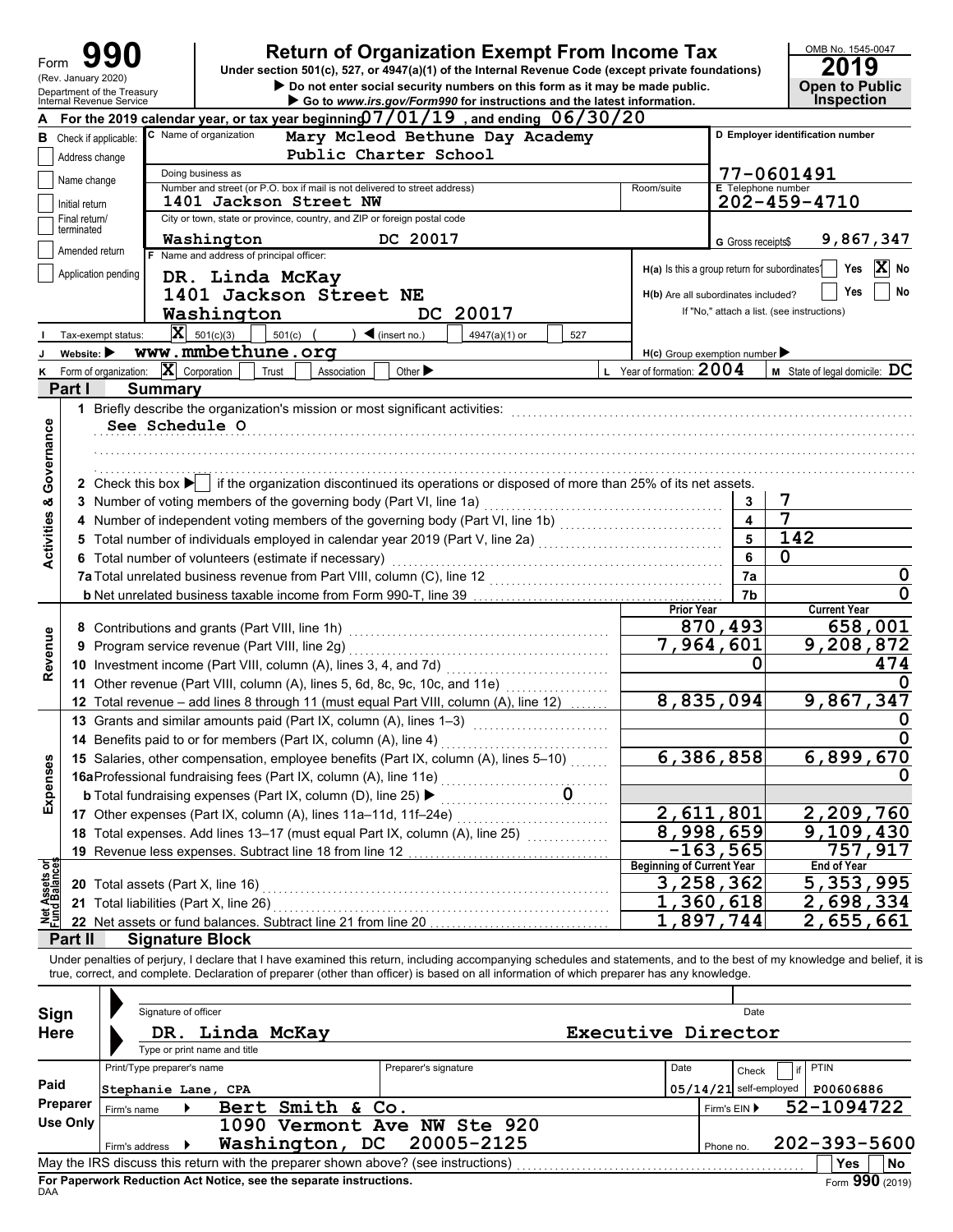| Form 990 (2019) Mary Mcleod Bethune Day Academy                                                                                                                                                                                                                 |                                 | 77-0601491    | Page 2                |
|-----------------------------------------------------------------------------------------------------------------------------------------------------------------------------------------------------------------------------------------------------------------|---------------------------------|---------------|-----------------------|
| <b>Statement of Program Service Accomplishments</b><br>Part III                                                                                                                                                                                                 |                                 |               |                       |
|                                                                                                                                                                                                                                                                 |                                 |               | $\mathbf{x}$          |
| 1 Briefly describe the organization's mission:                                                                                                                                                                                                                  |                                 |               |                       |
| See Schedule O                                                                                                                                                                                                                                                  |                                 |               |                       |
|                                                                                                                                                                                                                                                                 |                                 |               |                       |
|                                                                                                                                                                                                                                                                 |                                 |               |                       |
| Did the organization undertake any significant program services during the year which were not listed on the                                                                                                                                                    |                                 |               |                       |
| prior Form 990 or 990-EZ?                                                                                                                                                                                                                                       |                                 |               | Yes $\overline{X}$ No |
| If "Yes," describe these new services on Schedule O.                                                                                                                                                                                                            |                                 |               |                       |
| Did the organization cease conducting, or make significant changes in how it conducts, any program                                                                                                                                                              |                                 |               |                       |
| services?                                                                                                                                                                                                                                                       |                                 |               | Yes $\overline{X}$ No |
| If "Yes," describe these changes on Schedule O.                                                                                                                                                                                                                 |                                 |               |                       |
| Describe the organization's program service accomplishments for each of its three largest program services, as measured by                                                                                                                                      |                                 |               |                       |
| expenses. Section 501(c)(3) and 501(c)(4) organizations are required to report the amount of grants and allocations to others,                                                                                                                                  |                                 |               |                       |
| the total expenses, and revenue, if any, for each program service reported.                                                                                                                                                                                     |                                 |               |                       |
|                                                                                                                                                                                                                                                                 | 7,805,769 including grants of\$ |               | 9,208,872             |
| COMMUNITY WORKS COOPERATIVELY TO CREATE A SAFE AND CARING LEARNING<br>ENVIRONMENT THEREBY NURTURING AND EMPOWERING STUDENTS, THEIR PARENTS, AND<br>THE TEACHING STAFF. AT PRESENT, THE PROGRAM SUPPORTS OVER 360 STUDENTS IN<br>PRE-SCHOOL THROUGH EIGHT GRADE. |                                 |               |                       |
| 4b (Code:<br>N/A                                                                                                                                                                                                                                                |                                 |               |                       |
|                                                                                                                                                                                                                                                                 |                                 |               |                       |
|                                                                                                                                                                                                                                                                 |                                 |               |                       |
|                                                                                                                                                                                                                                                                 |                                 |               |                       |
|                                                                                                                                                                                                                                                                 |                                 |               |                       |
|                                                                                                                                                                                                                                                                 |                                 |               |                       |
|                                                                                                                                                                                                                                                                 |                                 |               |                       |
|                                                                                                                                                                                                                                                                 |                                 |               |                       |
|                                                                                                                                                                                                                                                                 |                                 |               |                       |
|                                                                                                                                                                                                                                                                 |                                 |               |                       |
|                                                                                                                                                                                                                                                                 |                                 |               |                       |
| 4c (Code:<br>) (Expenses \$                                                                                                                                                                                                                                     | including grants of\$           | ) (Revenue \$ |                       |
| N/A                                                                                                                                                                                                                                                             |                                 |               |                       |
|                                                                                                                                                                                                                                                                 |                                 |               |                       |
|                                                                                                                                                                                                                                                                 |                                 |               |                       |
|                                                                                                                                                                                                                                                                 |                                 |               |                       |
|                                                                                                                                                                                                                                                                 |                                 |               |                       |
|                                                                                                                                                                                                                                                                 |                                 |               |                       |
|                                                                                                                                                                                                                                                                 |                                 |               |                       |
|                                                                                                                                                                                                                                                                 |                                 |               |                       |
|                                                                                                                                                                                                                                                                 |                                 |               |                       |
|                                                                                                                                                                                                                                                                 |                                 |               |                       |
|                                                                                                                                                                                                                                                                 |                                 |               |                       |
| 4d Other program services (Describe on Schedule O.)                                                                                                                                                                                                             |                                 |               |                       |
| (Expenses \$                                                                                                                                                                                                                                                    | including grants of\$           | (Revenue \$   |                       |
| 4e Total program service expenses                                                                                                                                                                                                                               | 7.805.769                       |               |                       |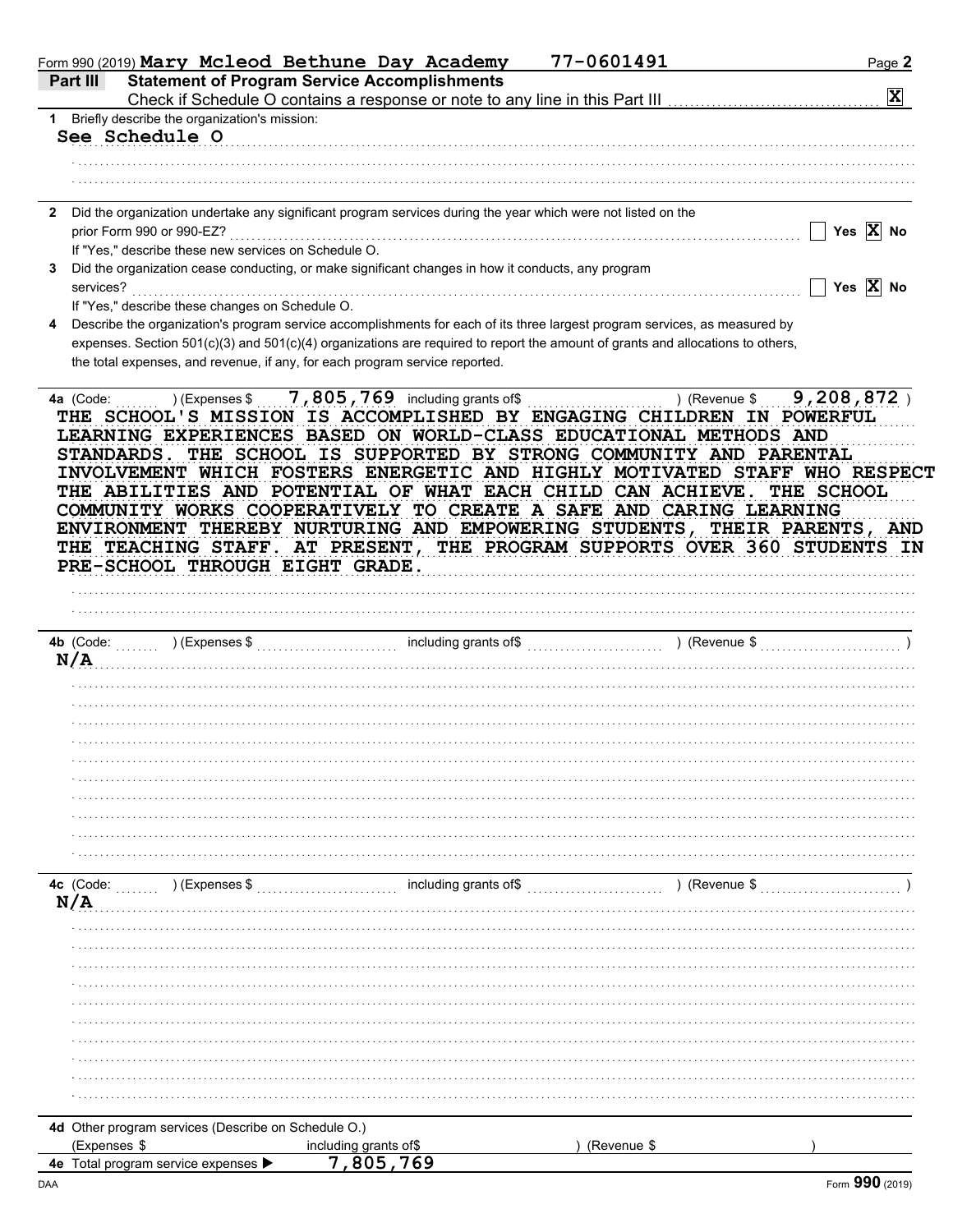**Part IV Checklist of Required Schedules** Form 990 (2019) **Mary Mcleod Bethune Day Academy 77-0601491** Page 3

|     |                                                                                                                                                                                            |                 | <b>Yes</b>  | No          |
|-----|--------------------------------------------------------------------------------------------------------------------------------------------------------------------------------------------|-----------------|-------------|-------------|
| 1   | Is the organization described in section $501(c)(3)$ or $4947(a)(1)$ (other than a private foundation)? If "Yes,"                                                                          |                 |             |             |
|     | complete Schedule A                                                                                                                                                                        | 1               | X           |             |
| 2   | Is the organization required to complete Schedule B, Schedule of Contributors (see instructions)?                                                                                          | $\overline{2}$  | $\mathbf x$ |             |
| 3   | Did the organization engage in direct or indirect political campaign activities on behalf of or in opposition to                                                                           |                 |             |             |
|     | candidates for public office? If "Yes," complete Schedule C, Part I                                                                                                                        | 3               |             | X           |
| 4   | Section 501(c)(3) organizations. Did the organization engage in lobbying activities, or have a section 501(h)                                                                              |                 |             |             |
|     | election in effect during the tax year? If "Yes," complete Schedule C, Part II                                                                                                             | 4               |             | X           |
| 5   | Is the organization a section $501(c)(4)$ , $501(c)(5)$ , or $501(c)(6)$ organization that receives membership dues,                                                                       |                 |             |             |
|     | assessments, or similar amounts as defined in Revenue Procedure 98-19? If "Yes," complete Schedule C, Part III                                                                             | 5               |             | X           |
| 6   | Did the organization maintain any donor advised funds or any similar funds or accounts for which donors                                                                                    |                 |             |             |
|     | have the right to provide advice on the distribution or investment of amounts in such funds or accounts? If                                                                                |                 |             |             |
|     | "Yes," complete Schedule D, Part I                                                                                                                                                         | 6               |             | X           |
| 7   | Did the organization receive or hold a conservation easement, including easements to preserve open space,                                                                                  |                 |             | X           |
|     | the environment, historic land areas, or historic structures? If "Yes," complete Schedule D, Part II                                                                                       | 7               |             |             |
| 8   | Did the organization maintain collections of works of art, historical treasures, or other similar assets? If "Yes,"<br>complete Schedule D, Part III                                       | 8               |             | X           |
| 9   | Did the organization report an amount in Part X, line 21, for escrow or custodial account liability, serve as a                                                                            |                 |             |             |
|     | custodian for amounts not listed in Part X; or provide credit counseling, debt management, credit repair, or                                                                               |                 |             |             |
|     | debt negotiation services? If "Yes," complete Schedule D, Part IV                                                                                                                          | 9               |             | X           |
| 10  | Did the organization, directly or through a related organization, hold assets in donor-restricted endowments                                                                               |                 |             |             |
|     | or in quasi endowments? If "Yes," complete Schedule D, Part V                                                                                                                              | 10              |             | X           |
| 11  | If the organization's answer to any of the following questions is "Yes," then complete Schedule D, Parts VI,                                                                               |                 |             |             |
|     | VII, VIII, IX, or X as applicable.                                                                                                                                                         |                 |             |             |
|     | a Did the organization report an amount for land, buildings, and equipment in Part X, line 10? If "Yes,"                                                                                   |                 |             |             |
|     | complete Schedule D, Part VI                                                                                                                                                               | 11a             | $\mathbf x$ |             |
|     | <b>b</b> Did the organization report an amount for investments-other securities in Part X, line 12, that is 5% or more                                                                     |                 |             |             |
|     | of its total assets reported in Part X, line 16? If "Yes," complete Schedule D, Part VII                                                                                                   | 11b             |             | X           |
|     | c Did the organization report an amount for investments—program related in Part X, line 13, that is 5% or more                                                                             |                 |             |             |
|     | of its total assets reported in Part X, line 16? If "Yes," complete Schedule D, Part VIII                                                                                                  | 11 <sub>c</sub> |             | X           |
|     | d Did the organization report an amount for other assets in Part X, line 15, that is 5% or more of its total assets                                                                        |                 |             |             |
|     | reported in Part X, line 16? If "Yes," complete Schedule D, Part IX                                                                                                                        | 11d             |             | $\mathbf x$ |
|     | e Did the organization report an amount for other liabilities in Part X, line 25? If "Yes," complete Schedule D, Part X                                                                    | 11e             | X           |             |
| f   | Did the organization's separate or consolidated financial statements for the tax year include a footnote that addresses                                                                    |                 |             |             |
|     | the organization's liability for uncertain tax positions under FIN 48 (ASC 740)? If "Yes," complete Schedule D, Part X                                                                     | 11f             | X           |             |
|     | 12a Did the organization obtain separate, independent audited financial statements for the tax year? If "Yes," complete                                                                    |                 |             |             |
|     |                                                                                                                                                                                            | 12a             | X           |             |
| b   | Was the organization included in consolidated, independent audited financial statements for the tax year? If                                                                               |                 |             |             |
|     | "Yes," and if the organization answered "No" to line 12a, then completing Schedule D, Parts XI and XII is optional                                                                         | 12 <sub>b</sub> |             | X           |
| 13  |                                                                                                                                                                                            | 13              | X           |             |
| 14a |                                                                                                                                                                                            | 14a             |             | X           |
| b   | Did the organization have aggregate revenues or expenses of more than \$10,000 from grantmaking,                                                                                           |                 |             |             |
|     | fundraising, business, investment, and program service activities outside the United States, or aggregate                                                                                  |                 |             |             |
|     | foreign investments valued at \$100,000 or more? If "Yes," complete Schedule F, Parts I and IV                                                                                             | 14b             |             | X           |
| 15  | Did the organization report on Part IX, column (A), line 3, more than \$5,000 of grants or other assistance to or                                                                          |                 |             | X           |
| 16  | for any foreign organization? If "Yes," complete Schedule F, Parts II and IV<br>Did the organization report on Part IX, column (A), line 3, more than \$5,000 of aggregate grants or other | 15              |             |             |
|     | assistance to or for foreign individuals? If "Yes," complete Schedule F, Parts III and IV                                                                                                  | 16              |             | X           |
| 17  | Did the organization report a total of more than \$15,000 of expenses for professional fundraising services on                                                                             |                 |             |             |
|     | Part IX, column (A), lines 6 and 11e? If "Yes," complete Schedule G, Part I (see instructions) [[[[[[[[[[[[[[                                                                              | 17              |             | X           |
| 18  | Did the organization report more than \$15,000 total of fundraising event gross income and contributions on                                                                                |                 |             |             |
|     | Part VIII, lines 1c and 8a? If "Yes," complete Schedule G, Part II                                                                                                                         | 18              |             | X           |
| 19  | Did the organization report more than \$15,000 of gross income from gaming activities on Part VIII, line 9a?                                                                               |                 |             |             |
|     |                                                                                                                                                                                            | 19              |             | X           |
| 20a | Did the organization operate one or more hospital facilities? If "Yes," complete Schedule H                                                                                                | <b>20a</b>      |             | $\mathbf x$ |
| b   |                                                                                                                                                                                            | 20b             |             |             |
| 21  | Did the organization report more than \$5,000 of grants or other assistance to any domestic organization or                                                                                |                 |             |             |
|     |                                                                                                                                                                                            | 21              |             | X           |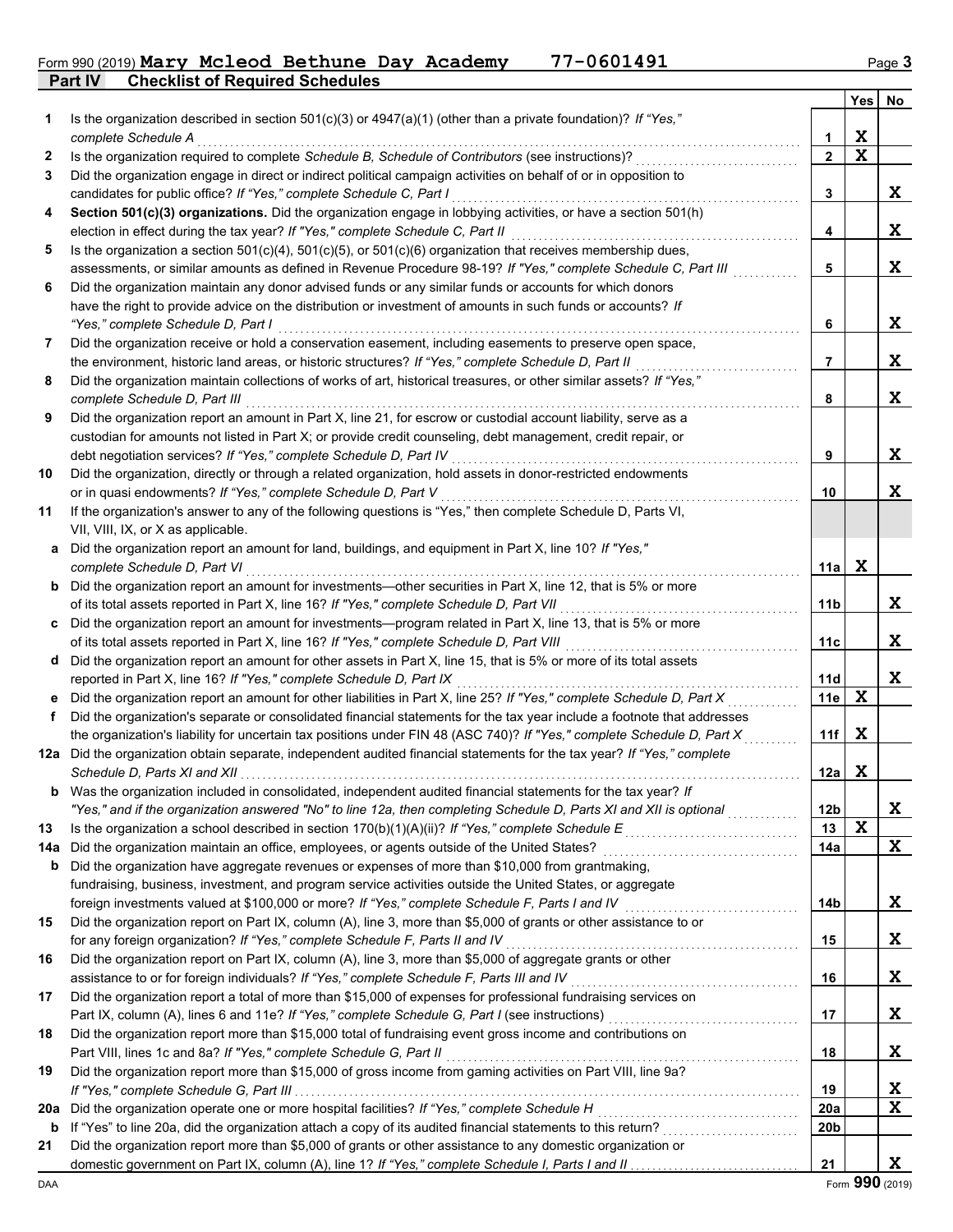Form 990 (2019) **Mary Mcleod Bethune Day Academy 77-0601491** Page **4 Mary Mcleod Bethune Day Academy 77-0601491**

**Part IV Checklist of Required Schedules** *(continued)*

|          |                                                                                                                                                                                                                                  |                |    |                 | Yes | No               |
|----------|----------------------------------------------------------------------------------------------------------------------------------------------------------------------------------------------------------------------------------|----------------|----|-----------------|-----|------------------|
| 22       | Did the organization report more than \$5,000 of grants or other assistance to or for domestic individuals on                                                                                                                    |                |    |                 |     |                  |
|          | Part IX, column (A), line 2? If "Yes," complete Schedule I, Parts I and III                                                                                                                                                      |                |    | 22              |     | $\mathbf x$      |
| 23       | Did the organization answer "Yes" to Part VII, Section A, line 3, 4, or 5 about compensation of the                                                                                                                              |                |    |                 |     |                  |
|          | organization's current and former officers, directors, trustees, key employees, and highest compensated                                                                                                                          |                |    |                 |     |                  |
|          | employees? If "Yes," complete Schedule J                                                                                                                                                                                         |                |    | 23              | X   |                  |
|          | 24a Did the organization have a tax-exempt bond issue with an outstanding principal amount of more than<br>\$100,000 as of the last day of the year, that was issued after December 31, 2002? If "Yes," answer lines 24b         |                |    |                 |     |                  |
|          | through 24d and complete Schedule K. If "No," go to line 25a                                                                                                                                                                     |                |    | 24a             |     | X                |
| b        | Did the organization invest any proceeds of tax-exempt bonds beyond a temporary period exception?                                                                                                                                |                |    | 24b             |     |                  |
| c        | Did the organization maintain an escrow account other than a refunding escrow at any time during the year                                                                                                                        |                |    |                 |     |                  |
|          | to defease any tax-exempt bonds?                                                                                                                                                                                                 |                |    | 24c             |     |                  |
| d        | Did the organization act as an "on behalf of" issuer for bonds outstanding at any time during the year?                                                                                                                          |                |    | 24d             |     |                  |
|          | 25a Section 501(c)(3), 501(c)(4), and 501(c)(29) organizations. Did the organization engage in an excess benefit                                                                                                                 |                |    |                 |     |                  |
|          | transaction with a disqualified person during the year? If "Yes," complete Schedule L, Part I                                                                                                                                    |                |    | 25a             |     | X                |
| b        | Is the organization aware that it engaged in an excess benefit transaction with a disqualified person in a prior                                                                                                                 |                |    |                 |     |                  |
|          | year, and that the transaction has not been reported on any of the organization's prior Forms 990 or 990-EZ?                                                                                                                     |                |    |                 |     |                  |
|          | If "Yes," complete Schedule L, Part I                                                                                                                                                                                            |                |    | 25 <sub>b</sub> |     | X                |
| 26       | Did the organization report any amount on Part X, line 5 or 22, for receivables from or payables to any current                                                                                                                  |                |    |                 |     |                  |
|          | or former officer, director, trustee, key employee, creator or founder, substantial contributor, or 35%                                                                                                                          |                |    |                 |     |                  |
|          | controlled entity or family member of any of these persons? If "Yes," complete Schedule L, Part II                                                                                                                               |                |    | 26              |     | X                |
| 27       | Did the organization provide a grant or other assistance to any current or former officer, director, trustee, key<br>employee, creator or founder, substantial contributor or employee thereof, a grant selection committee      |                |    |                 |     |                  |
|          | member, or to a 35% controlled entity (including an employee thereof) or family member of any of these                                                                                                                           |                |    |                 |     |                  |
|          | persons? If "Yes," complete Schedule L, Part III                                                                                                                                                                                 |                |    | 27              |     | X                |
| 28       | Was the organization a party to a business transaction with one of the following parties (see Schedule L, Part                                                                                                                   |                |    |                 |     |                  |
|          | IV instructions, for applicable filing thresholds, conditions, and exceptions):                                                                                                                                                  |                |    |                 |     |                  |
| а        | A current or former officer, director, trustee, key employee, creator or founder, or substantial contributor? If                                                                                                                 |                |    |                 |     |                  |
|          | "Yes," complete Schedule L, Part IV                                                                                                                                                                                              |                |    | 28a             |     | X                |
| b        | A family member of any individual described in line 28a? If "Yes," complete Schedule L, Part IV                                                                                                                                  |                |    | 28 <sub>b</sub> |     | $\mathbf x$      |
| c        | A 35% controlled entity of one or more individuals and/or organizations described in lines 28a or 28b? If                                                                                                                        |                |    |                 |     |                  |
|          | "Yes," complete Schedule L, Part IV                                                                                                                                                                                              |                |    | 28c             |     | X                |
| 29       | Did the organization receive more than \$25,000 in non-cash contributions? If "Yes," complete Schedule M                                                                                                                         |                |    | 29              |     | $\mathbf X$      |
| 30       | Did the organization receive contributions of art, historical treasures, or other similar assets, or qualified                                                                                                                   |                |    |                 |     |                  |
|          | conservation contributions? If "Yes," complete Schedule M<br>Did the organization liquidate, terminate, or dissolve and cease operations? If "Yes," complete Schedule N, Part I                                                  |                |    | 30<br>31        |     | X<br>$\mathbf x$ |
| 31<br>32 | Did the organization sell, exchange, dispose of, or transfer more than 25% of its net assets? If "Yes,"                                                                                                                          |                |    |                 |     |                  |
|          | complete Schedule N, Part II                                                                                                                                                                                                     |                |    | 32              |     | X                |
| 33       | Did the organization own 100% of an entity disregarded as separate from the organization under Regulations                                                                                                                       |                |    |                 |     |                  |
|          | sections 301.7701-2 and 301.7701-3? If "Yes," complete Schedule R, Part I                                                                                                                                                        |                |    | 33              |     | X                |
| 34       | Was the organization related to any tax-exempt or taxable entity? If "Yes," complete Schedule R, Part II, III,                                                                                                                   |                |    |                 |     |                  |
|          | or IV, and Part V, line 1                                                                                                                                                                                                        |                |    | 34              |     | X                |
| 35a      | Did the organization have a controlled entity within the meaning of section 512(b)(13)?                                                                                                                                          |                |    | 35a             |     | $\mathbf x$      |
| b        | If "Yes" to line 35a, did the organization receive any payment from or engage in any transaction with a                                                                                                                          |                |    |                 |     |                  |
|          |                                                                                                                                                                                                                                  |                |    | 35b             |     |                  |
| 36       | Section 501(c)(3) organizations. Did the organization make any transfers to an exempt non-charitable                                                                                                                             |                |    |                 |     |                  |
|          | related organization? If "Yes," complete Schedule R, Part V, line 2                                                                                                                                                              |                |    | 36              |     | X                |
| 37       | Did the organization conduct more than 5% of its activities through an entity that is not a related organization<br>and that is treated as a partnership for federal income tax purposes? If "Yes," complete Schedule R, Part VI |                |    | 37              |     | X                |
| 38       | Did the organization complete Schedule O and provide explanations in Schedule O for Part VI, lines 11b and                                                                                                                       |                |    | .               |     |                  |
|          | 19? Note: All Form 990 filers are required to complete Schedule O.                                                                                                                                                               |                |    | 38              | X   |                  |
|          | <b>Statements Regarding Other IRS Filings and Tax Compliance</b><br><b>Part V</b>                                                                                                                                                |                |    |                 |     |                  |
|          | Check if Schedule O contains a response or note to any line in this Part V                                                                                                                                                       |                |    |                 |     |                  |
|          |                                                                                                                                                                                                                                  |                |    |                 | Yes | No               |
| 1a       | Enter the number reported in Box 3 of Form 1096. Enter -0- if not applicable                                                                                                                                                     | 1a             | 54 |                 |     |                  |
| b        | Enter the number of Forms W-2G included in line 1a. Enter -0- if not applicable                                                                                                                                                  | 1 <sub>b</sub> | 0  |                 |     |                  |
| c        | Did the organization comply with backup withholding rules for reportable payments to vendors and                                                                                                                                 |                |    |                 |     |                  |
|          |                                                                                                                                                                                                                                  |                |    | 1c              |     |                  |
| DAA      |                                                                                                                                                                                                                                  |                |    |                 |     | Form 990 (2019)  |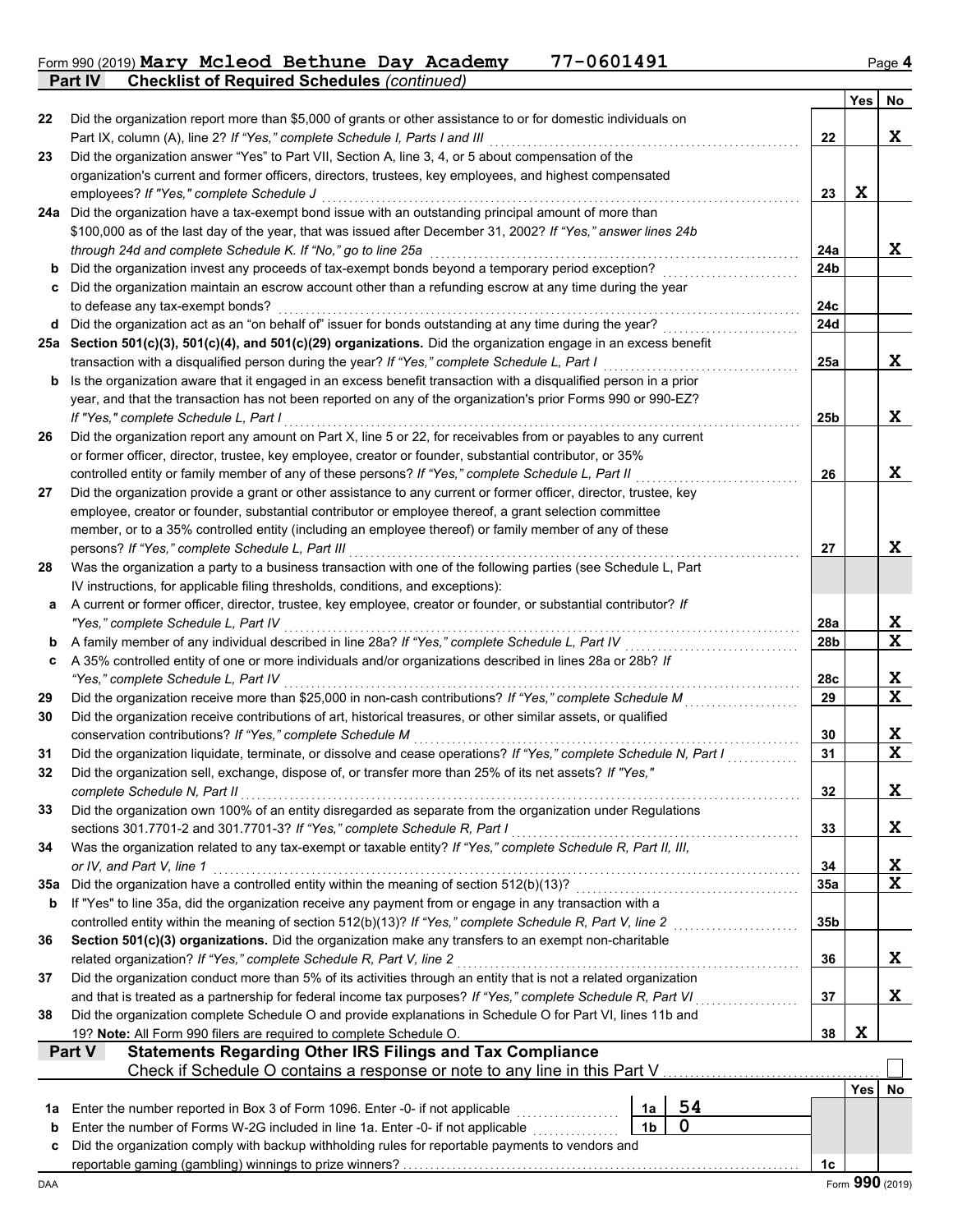|                                                                                                                                         | Statements Regarding Other IRS Filings and Tax Compliance (continued)<br>Part V                                                                                                                                                                  |                 |     |                |     |    |  |
|-----------------------------------------------------------------------------------------------------------------------------------------|--------------------------------------------------------------------------------------------------------------------------------------------------------------------------------------------------------------------------------------------------|-----------------|-----|----------------|-----|----|--|
|                                                                                                                                         |                                                                                                                                                                                                                                                  |                 |     |                | Yes | No |  |
| 2a                                                                                                                                      | Enter the number of employees reported on Form W-3, Transmittal of Wage and Tax                                                                                                                                                                  |                 |     |                |     |    |  |
|                                                                                                                                         | Statements, filed for the calendar year ending with or within the year covered by this return                                                                                                                                                    | 2a              | 142 |                |     |    |  |
| b                                                                                                                                       | If at least one is reported on line 2a, did the organization file all required federal employment tax returns?                                                                                                                                   |                 |     | 2 <sub>b</sub> | X   |    |  |
|                                                                                                                                         | Note: If the sum of lines 1a and 2a is greater than 250, you may be required to e-file (see instructions)                                                                                                                                        |                 |     |                |     |    |  |
| За                                                                                                                                      | Did the organization have unrelated business gross income of \$1,000 or more during the year?                                                                                                                                                    |                 |     | За             |     | X  |  |
| b                                                                                                                                       | If "Yes," has it filed a Form 990-T for this year? If "No" to line 3b, provide an explanation on Schedule O                                                                                                                                      |                 |     | 3 <sub>b</sub> |     |    |  |
| 4a                                                                                                                                      | At any time during the calendar year, did the organization have an interest in, or a signature or other authority over,                                                                                                                          |                 |     |                |     |    |  |
|                                                                                                                                         | a financial account in a foreign country (such as a bank account, securities account, or other financial account)?                                                                                                                               |                 |     | 4a             |     | X  |  |
| b                                                                                                                                       | If "Yes," enter the name of the foreign country ▶                                                                                                                                                                                                |                 |     |                |     |    |  |
|                                                                                                                                         | See instructions for filing requirements for FinCEN Form 114, Report of Foreign Bank and Financial Accounts (FBAR).                                                                                                                              |                 |     |                |     |    |  |
| 5a                                                                                                                                      | Was the organization a party to a prohibited tax shelter transaction at any time during the tax year?                                                                                                                                            |                 | .   | 5a             |     | X  |  |
| b                                                                                                                                       | Did any taxable party notify the organization that it was or is a party to a prohibited tax shelter transaction?                                                                                                                                 |                 |     | <b>5b</b>      |     | X  |  |
| c                                                                                                                                       | If "Yes" to line 5a or 5b, did the organization file Form 8886-T?                                                                                                                                                                                |                 |     | 5c             |     |    |  |
| 6a                                                                                                                                      | Does the organization have annual gross receipts that are normally greater than \$100,000, and did the                                                                                                                                           |                 |     |                |     |    |  |
|                                                                                                                                         | organization solicit any contributions that were not tax deductible as charitable contributions?                                                                                                                                                 |                 |     | 6a             |     | Χ  |  |
| b                                                                                                                                       | If "Yes," did the organization include with every solicitation an express statement that such contributions or                                                                                                                                   |                 |     |                |     |    |  |
|                                                                                                                                         | gifts were not tax deductible?                                                                                                                                                                                                                   |                 |     | 6b             |     |    |  |
| 7                                                                                                                                       | Organizations that may receive deductible contributions under section 170(c).                                                                                                                                                                    |                 |     |                |     |    |  |
| a                                                                                                                                       | Did the organization receive a payment in excess of \$75 made partly as a contribution and partly for goods                                                                                                                                      |                 |     |                |     |    |  |
|                                                                                                                                         | and services provided to the payor?                                                                                                                                                                                                              |                 |     | 7a             |     |    |  |
| b                                                                                                                                       | If "Yes," did the organization notify the donor of the value of the goods or services provided?                                                                                                                                                  |                 |     | 7b             |     |    |  |
| с                                                                                                                                       | Did the organization sell, exchange, or otherwise dispose of tangible personal property for which it was                                                                                                                                         |                 |     |                |     |    |  |
|                                                                                                                                         | required to file Form 8282?                                                                                                                                                                                                                      | 7d              |     | 7с             |     |    |  |
| d                                                                                                                                       | If "Yes," indicate the number of Forms 8282 filed during the year                                                                                                                                                                                |                 |     | 7е             |     |    |  |
| е                                                                                                                                       | Did the organization receive any funds, directly or indirectly, to pay premiums on a personal benefit contract?                                                                                                                                  |                 |     |                |     |    |  |
| f                                                                                                                                       | Did the organization, during the year, pay premiums, directly or indirectly, on a personal benefit contract?<br>If the organization received a contribution of qualified intellectual property, did the organization file Form 8899 as required? |                 |     |                |     |    |  |
| g<br>If the organization received a contribution of cars, boats, airplanes, or other vehicles, did the organization file a Form 1098-C? |                                                                                                                                                                                                                                                  |                 |     |                |     |    |  |
| h<br>8                                                                                                                                  | Sponsoring organizations maintaining donor advised funds. Did a donor advised fund maintained by the                                                                                                                                             |                 |     | 7h             |     |    |  |
| sponsoring organization have excess business holdings at any time during the year?                                                      |                                                                                                                                                                                                                                                  |                 |     |                |     |    |  |
| 9                                                                                                                                       | Sponsoring organizations maintaining donor advised funds.                                                                                                                                                                                        |                 |     | 8              |     |    |  |
| а                                                                                                                                       | Did the sponsoring organization make any taxable distributions under section 4966?                                                                                                                                                               |                 |     | 9a             |     |    |  |
| b                                                                                                                                       | Did the sponsoring organization make a distribution to a donor, donor advisor, or related person?                                                                                                                                                |                 |     | 9b             |     |    |  |
| 10                                                                                                                                      | Section 501(c)(7) organizations. Enter:                                                                                                                                                                                                          |                 |     |                |     |    |  |
| а                                                                                                                                       | Initiation fees and capital contributions included on Part VIII, line 12 [100] [100] [100] [100] [100] [100] [100] [100] [100] [100] [100] [100] [100] [100] [100] [100] [100] [100] [100] [100] [100] [100] [100] [100] [100]                   | 10a             |     |                |     |    |  |
| D                                                                                                                                       | Gross receipts, included on Form 990, Part VIII, line 12, for public use of club facilities                                                                                                                                                      | 10 <sub>b</sub> |     |                |     |    |  |
| 11                                                                                                                                      | Section 501(c)(12) organizations. Enter:                                                                                                                                                                                                         |                 |     |                |     |    |  |
| а                                                                                                                                       | Gross income from members or shareholders                                                                                                                                                                                                        | 11a             |     |                |     |    |  |
| b                                                                                                                                       | Gross income from other sources (Do not net amounts due or paid to other sources                                                                                                                                                                 |                 |     |                |     |    |  |
|                                                                                                                                         | against amounts due or received from them.)                                                                                                                                                                                                      | 11 <sub>b</sub> |     |                |     |    |  |
| 12a                                                                                                                                     | Section 4947(a)(1) non-exempt charitable trusts. Is the organization filing Form 990 in lieu of Form 1041?                                                                                                                                       |                 |     | 12a            |     |    |  |
| b                                                                                                                                       | If "Yes," enter the amount of tax-exempt interest received or accrued during the year                                                                                                                                                            | 12 <sub>b</sub> |     |                |     |    |  |
| 13                                                                                                                                      | Section 501(c)(29) qualified nonprofit health insurance issuers.                                                                                                                                                                                 |                 |     |                |     |    |  |
| а                                                                                                                                       | Is the organization licensed to issue qualified health plans in more than one state?                                                                                                                                                             |                 |     | 13a            |     |    |  |
|                                                                                                                                         | Note: See the instructions for additional information the organization must report on Schedule O.                                                                                                                                                |                 |     |                |     |    |  |
| b                                                                                                                                       | Enter the amount of reserves the organization is required to maintain by the states in which                                                                                                                                                     |                 |     |                |     |    |  |
|                                                                                                                                         | the organization is licensed to issue qualified health plans                                                                                                                                                                                     | 13b             |     |                |     |    |  |
| c                                                                                                                                       | Enter the amount of reserves on hand                                                                                                                                                                                                             | 13 <sub>c</sub> |     |                |     |    |  |
| 14a                                                                                                                                     | Did the organization receive any payments for indoor tanning services during the tax year?                                                                                                                                                       |                 |     | 14a            |     | X  |  |
| b                                                                                                                                       | If "Yes," has it filed a Form 720 to report these payments? If "No," provide an explanation on Schedule O                                                                                                                                        |                 |     | 14b            |     |    |  |
| 15                                                                                                                                      | Is the organization subject to the section 4960 tax on payment(s) of more than \$1,000,000 in remuneration or                                                                                                                                    |                 |     |                |     |    |  |
|                                                                                                                                         | excess parachute payment(s) during the year?                                                                                                                                                                                                     |                 |     | 15             |     | X  |  |
|                                                                                                                                         | If "Yes," see instructions and file Form 4720, Schedule N.                                                                                                                                                                                       |                 |     |                |     |    |  |
| 16                                                                                                                                      | Is the organization an educational institution subject to the section 4968 excise tax on net investment income?                                                                                                                                  |                 |     | 16             |     | X  |  |
|                                                                                                                                         | If "Yes," complete Form 4720, Schedule O.                                                                                                                                                                                                        |                 |     |                |     |    |  |

## Form 990 (2019) **Mary Mcleod Bethune Day Academy 77-0601491** Page 5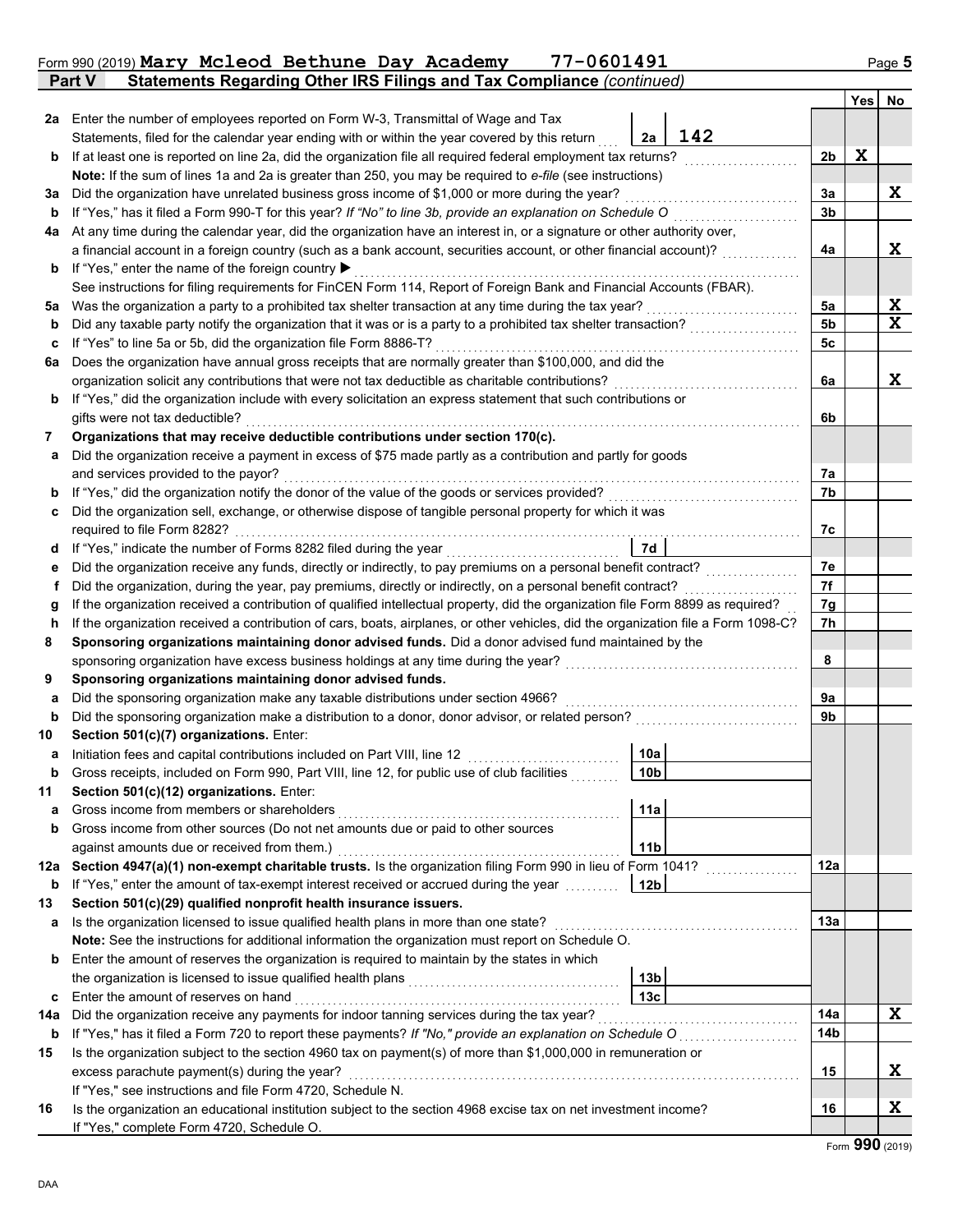### Form 990 (2019) Mary Mcleod Bethune Day Academy 77-0601491 Machines Page 6

| <b>Part VI</b> | Governance, Management, and Disclosure For each "Yes" response to lines 2 through 7b below, and for a "No"                |  |
|----------------|---------------------------------------------------------------------------------------------------------------------------|--|
|                | response to line 8a, 8b, or 10b below, describe the circumstances, processes, or changes on Schedule O. See instructions. |  |
|                | Check if Schedule O contains a response or note to any line in this Part VI                                               |  |

|     | <b>Section A. Governing Body and Management</b>                                                                                     |    |   |                 | Yesl | No          |
|-----|-------------------------------------------------------------------------------------------------------------------------------------|----|---|-----------------|------|-------------|
| 1а  | Enter the number of voting members of the governing body at the end of the tax year                                                 | 1a | 7 |                 |      |             |
|     | If there are material differences in voting rights among members of the governing body, or                                          |    |   |                 |      |             |
|     | if the governing body delegated broad authority to an executive committee or similar                                                |    |   |                 |      |             |
|     | committee, explain on Schedule O.                                                                                                   |    |   |                 |      |             |
| b   | Enter the number of voting members included on line 1a, above, who are independent                                                  | 1b | 7 |                 |      |             |
| 2   | Did any officer, director, trustee, or key employee have a family relationship or a business relationship with                      |    |   |                 |      |             |
|     | any other officer, director, trustee, or key employee?                                                                              |    |   | 2               |      | X           |
| 3   | Did the organization delegate control over management duties customarily performed by or under the direct                           |    |   |                 |      |             |
|     | supervision of officers, directors, trustees, or key employees to a management company or other person?                             |    |   | 3               |      | X           |
| 4   | Did the organization make any significant changes to its governing documents since the prior Form 990 was filed?                    |    |   | 4               |      | $\mathbf x$ |
| 5   | Did the organization become aware during the year of a significant diversion of the organization's assets?                          |    |   | 5               |      | $\mathbf x$ |
| 6   | Did the organization have members or stockholders?                                                                                  |    |   | 6               |      | $\mathbf x$ |
| 7a  | Did the organization have members, stockholders, or other persons who had the power to elect or appoint                             |    |   |                 |      |             |
|     | one or more members of the governing body?                                                                                          |    |   | 7a              |      | X           |
| b   | Are any governance decisions of the organization reserved to (or subject to approval by) members,                                   |    |   |                 |      |             |
|     | stockholders, or persons other than the governing body?                                                                             |    |   | 7b              |      | X           |
| 8   | Did the organization contemporaneously document the meetings held or written actions undertaken during the year by the following:   |    |   |                 |      |             |
| a   | The governing body?                                                                                                                 |    |   | 8a              | X    |             |
| b   | Each committee with authority to act on behalf of the governing body?                                                               |    |   | 8b              | X    |             |
| 9   | Is there any officer, director, trustee, or key employee listed in Part VII, Section A, who cannot be reached at                    |    |   |                 |      |             |
|     | the organization's mailing address? If "Yes," provide the names and addresses on Schedule O                                         |    |   | 9               |      | X           |
|     | Section B. Policies (This Section B requests information about policies not required by the Internal Revenue Code.)                 |    |   |                 |      |             |
|     |                                                                                                                                     |    |   |                 | Yesl | No          |
| 10a | Did the organization have local chapters, branches, or affiliates?                                                                  |    |   | 10a             |      | $\mathbf x$ |
| b   | If "Yes," did the organization have written policies and procedures governing the activities of such chapters,                      |    |   |                 |      |             |
|     | affiliates, and branches to ensure their operations are consistent with the organization's exempt purposes?                         |    |   | 10b             |      |             |
| 11a | Has the organization provided a complete copy of this Form 990 to all members of its governing body before filing the form?         |    |   | 11a             | X    |             |
| b   | Describe in Schedule O the process, if any, used by the organization to review this Form 990.                                       |    |   |                 |      |             |
| 12a | Did the organization have a written conflict of interest policy? If "No," go to line 13                                             |    |   | 12a             | X    |             |
| b   | Were officers, directors, or trustees, and key employees required to disclose annually interests that could give rise to conflicts? |    |   | 12 <sub>b</sub> | X    |             |
| c   | Did the organization regularly and consistently monitor and enforce compliance with the policy? If "Yes,"                           |    |   |                 |      |             |
|     | describe in Schedule O how this was done                                                                                            |    |   | 12 <sub>c</sub> | X    |             |
| 13  | Did the organization have a written whistleblower policy?                                                                           |    |   | 13              | X    |             |
| 14  | Did the organization have a written document retention and destruction policy?                                                      |    |   | 14              | X    |             |
| 15  | Did the process for determining compensation of the following persons include a review and approval by                              |    |   |                 |      |             |
|     | independent persons, comparability data, and contemporaneous substantiation of the deliberation and decision?                       |    |   |                 |      |             |
| a   | The organization's CEO, Executive Director, or top management official                                                              |    |   | 15a             |      | X           |
| b   | Other officers or key employees of the organization                                                                                 |    |   | 15b             |      | $\mathbf x$ |
|     | If "Yes" to line 15a or 15b, describe the process in Schedule O (see instructions).                                                 |    |   |                 |      |             |
|     | 16a Did the organization invest in, contribute assets to, or participate in a joint venture or similar arrangement                  |    |   |                 |      |             |
|     | with a taxable entity during the year?                                                                                              |    |   | 16a             |      | X           |
| b   | If "Yes," did the organization follow a written policy or procedure requiring the organization to evaluate its                      |    |   |                 |      |             |
|     | participation in joint venture arrangements under applicable federal tax law, and take steps to safeguard the                       |    |   |                 |      |             |
|     |                                                                                                                                     |    |   | 16b             |      |             |
|     | <b>Section C. Disclosure</b>                                                                                                        |    |   |                 |      |             |
| 17  | List the states with which a copy of this Form 990 is required to be filed ▶ DC                                                     |    |   |                 |      |             |
| 18  | Section 6104 requires an organization to make its Forms 1023 (1024 or 1024-A, if applicable), 990, and 990-T (Section 501(c)        |    |   |                 |      |             |
|     | (3)s only) available for public inspection. Indicate how you made these available. Check all that apply.                            |    |   |                 |      |             |
|     | Another's website $ \mathbf{X} $ Upon request<br>Other (explain on Schedule O)<br>Own website                                       |    |   |                 |      |             |
| 10. | Describe on Schedule Q whether (and if so how) the erganization made its governing documents, conflict of interest policy, and      |    |   |                 |      |             |

| 19 Describe on Schedule O whether (and if so, how) the organization made its governing documents, conflict of interest policy, and |
|------------------------------------------------------------------------------------------------------------------------------------|
| financial statements available to the public during the tax year.                                                                  |

**20** State the name, address, and telephone number of the person who possesses the organization's books and records ▶

**Mary Mcleod Bethune Day Academy 1401 Jackson Street NW Washington DC 20017 202-459-4710**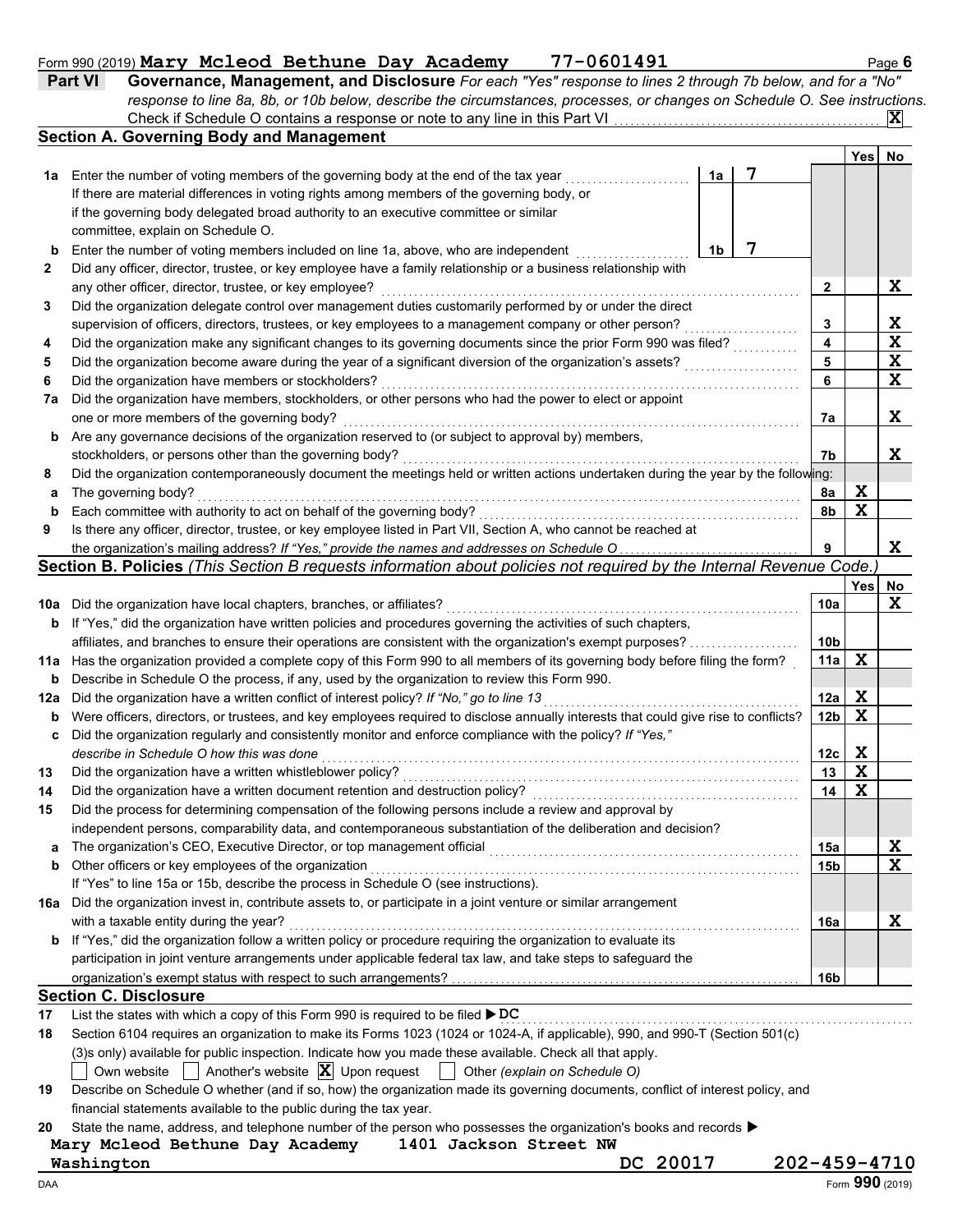| Part VII Compensation of Officers, Directors, Trustees, Key Employees, Highest Compensated Employees, and |  |
|-----------------------------------------------------------------------------------------------------------|--|
| <b>Independent Contractors</b>                                                                            |  |
| Check if Schedule O contains a response or note to any line in this Part VII                              |  |

#### **Section A. Officers, Directors, Trustees, Key Employees, and Highest Compensated Employees**

**1a** Complete this table for all persons required to be listed. Report compensation for the calendar year ending with or within the organization's tax year.

■ List all of the organization's **current** officers, directors, trustees (whether individuals or organizations), regardless of amount of compensation. Enter -0- in columns (D), (E), and (F) if no compensation was paid.

List all of the organization's **current** key employees, if any. See instructions for definition of "key employee."

■ List all of the organization's **current** key employees, if any. See instructions for definition of "key employee."<br>■ List the organization's five **current** highest compensated employees (other than an officer, director,

who received reportable compensation (Box 5 of Form W-2 and/or Box 7 of Form 1099-MISC) of more than \$100,000 from the organization and any related organizations.

• List all of the organization's **former** officers, key employees, and highest compensated employees who received more than<br>00,000 of reportable compensation from the organization and any related erganizations. \$100,000 of reportable compensation from the organization and any related organizations.

• List all of the organization's **former directors or trustees** that received, in the capacity as a former director or trustee of the anization more than \$10,000 of reportable compensation from the organization and any rel organization, more than \$10,000 of reportable compensation from the organization and any related organizations. See instructions for the order in which to list the persons above.

Check this box if neither the organization nor any related organization compensated any current officer, director, or trustee.

| (A)<br>Name and title  | (B)<br>Average<br>hours<br>per week<br>(list any<br>hours for |                                   |                       | (C)<br>Position |              | (do not check more than one<br>box, unless person is both an<br>officer and a director/trustee) |        | (D)<br>Reportable<br>compensation<br>from the<br>organization<br>(W-2/1099-MISC) | (E)<br>Reportable<br>compensation<br>from related<br>organizations<br>(W-2/1099-MISC) | (F)<br><b>Estimated amount</b><br>of other<br>compensation<br>from the<br>organization and |
|------------------------|---------------------------------------------------------------|-----------------------------------|-----------------------|-----------------|--------------|-------------------------------------------------------------------------------------------------|--------|----------------------------------------------------------------------------------|---------------------------------------------------------------------------------------|--------------------------------------------------------------------------------------------|
|                        | related<br>organizations<br>below<br>dotted line)             | Individual trustee<br>or director | Institutional trustee | Officer         | Key employee | Highest compensated<br>employee                                                                 | Former |                                                                                  |                                                                                       | related organizations                                                                      |
| (1) DR. Linda McKay    | 40.00                                                         |                                   |                       |                 |              |                                                                                                 |        |                                                                                  |                                                                                       |                                                                                            |
| Executive Director     | 0.00                                                          |                                   |                       | $\mathbf x$     |              |                                                                                                 |        | 157,343                                                                          | $\mathbf 0$                                                                           | 12,794                                                                                     |
| (2) Richard Austin     |                                                               |                                   |                       |                 |              |                                                                                                 |        |                                                                                  |                                                                                       |                                                                                            |
|                        | 40.00                                                         |                                   |                       |                 |              |                                                                                                 |        |                                                                                  |                                                                                       |                                                                                            |
| Principal              | 0.00                                                          |                                   |                       |                 |              | $\mathbf x$                                                                                     |        | 110,339                                                                          | $\mathbf 0$                                                                           | 11,133                                                                                     |
| $(3)$ Sanjay Singh     |                                                               |                                   |                       |                 |              |                                                                                                 |        |                                                                                  |                                                                                       |                                                                                            |
| Assistant Principal    | 40.00<br>0.00                                                 |                                   |                       |                 |              | $\mathbf x$                                                                                     |        | 108,204                                                                          | 0                                                                                     | 4,011                                                                                      |
| (4) Jimia Williams     |                                                               |                                   |                       |                 |              |                                                                                                 |        |                                                                                  |                                                                                       |                                                                                            |
|                        | 2.00                                                          |                                   |                       |                 |              |                                                                                                 |        |                                                                                  |                                                                                       |                                                                                            |
| Teacher Rep            | 0.00                                                          | $\mathbf x$                       |                       |                 |              |                                                                                                 |        | 80,370                                                                           | $\mathbf 0$                                                                           | $\mathbf 0$                                                                                |
| (5) Magdalena Acevedo  |                                                               |                                   |                       |                 |              |                                                                                                 |        |                                                                                  |                                                                                       |                                                                                            |
| Parent Rep             | 2.00<br>0.00                                                  | $\mathbf x$                       |                       |                 |              |                                                                                                 |        | 0                                                                                | $\mathbf 0$                                                                           | $\mathbf 0$                                                                                |
| (6) Patricia Callis    |                                                               |                                   |                       |                 |              |                                                                                                 |        |                                                                                  |                                                                                       |                                                                                            |
|                        | 2.00                                                          |                                   |                       |                 |              |                                                                                                 |        |                                                                                  |                                                                                       |                                                                                            |
| <b>Trustee</b>         | 0.00                                                          | $\mathbf X$                       |                       |                 |              |                                                                                                 |        | 0                                                                                | 0                                                                                     | $\mathbf 0$                                                                                |
| (7) Pamela Cole        |                                                               |                                   |                       |                 |              |                                                                                                 |        |                                                                                  |                                                                                       |                                                                                            |
|                        | 2.00                                                          |                                   |                       |                 |              |                                                                                                 |        |                                                                                  |                                                                                       |                                                                                            |
| Trustee                | 0.00                                                          | $\mathbf x$                       |                       |                 |              |                                                                                                 |        | 0                                                                                | $\mathbf 0$                                                                           | $\mathbf 0$                                                                                |
| $(8)$ Azura Mason, Esq | 2.00                                                          |                                   |                       |                 |              |                                                                                                 |        |                                                                                  |                                                                                       |                                                                                            |
| Trustee                | 0.00                                                          | $\mathbf x$                       |                       |                 |              |                                                                                                 |        | 0                                                                                | $\mathbf 0$                                                                           | $\mathbf 0$                                                                                |
| (9) Camia Lane         |                                                               |                                   |                       |                 |              |                                                                                                 |        |                                                                                  |                                                                                       |                                                                                            |
|                        | 2.00                                                          |                                   |                       |                 |              |                                                                                                 |        |                                                                                  |                                                                                       |                                                                                            |
| Parent Rep             | 0.00                                                          | $\mathbf x$                       |                       |                 |              |                                                                                                 |        | 0                                                                                | 0                                                                                     | $\mathbf 0$                                                                                |
| (10) Valerie Smith     |                                                               |                                   |                       |                 |              |                                                                                                 |        |                                                                                  |                                                                                       |                                                                                            |
|                        | 4.00                                                          |                                   |                       |                 |              |                                                                                                 |        |                                                                                  |                                                                                       |                                                                                            |
| Chair                  | 0.00                                                          | $\mathbf x$                       |                       | $\mathbf x$     |              |                                                                                                 |        | 0                                                                                | 0                                                                                     | $\mathbf 0$                                                                                |
| (11)                   |                                                               |                                   |                       |                 |              |                                                                                                 |        |                                                                                  |                                                                                       |                                                                                            |
|                        |                                                               |                                   |                       |                 |              |                                                                                                 |        |                                                                                  |                                                                                       |                                                                                            |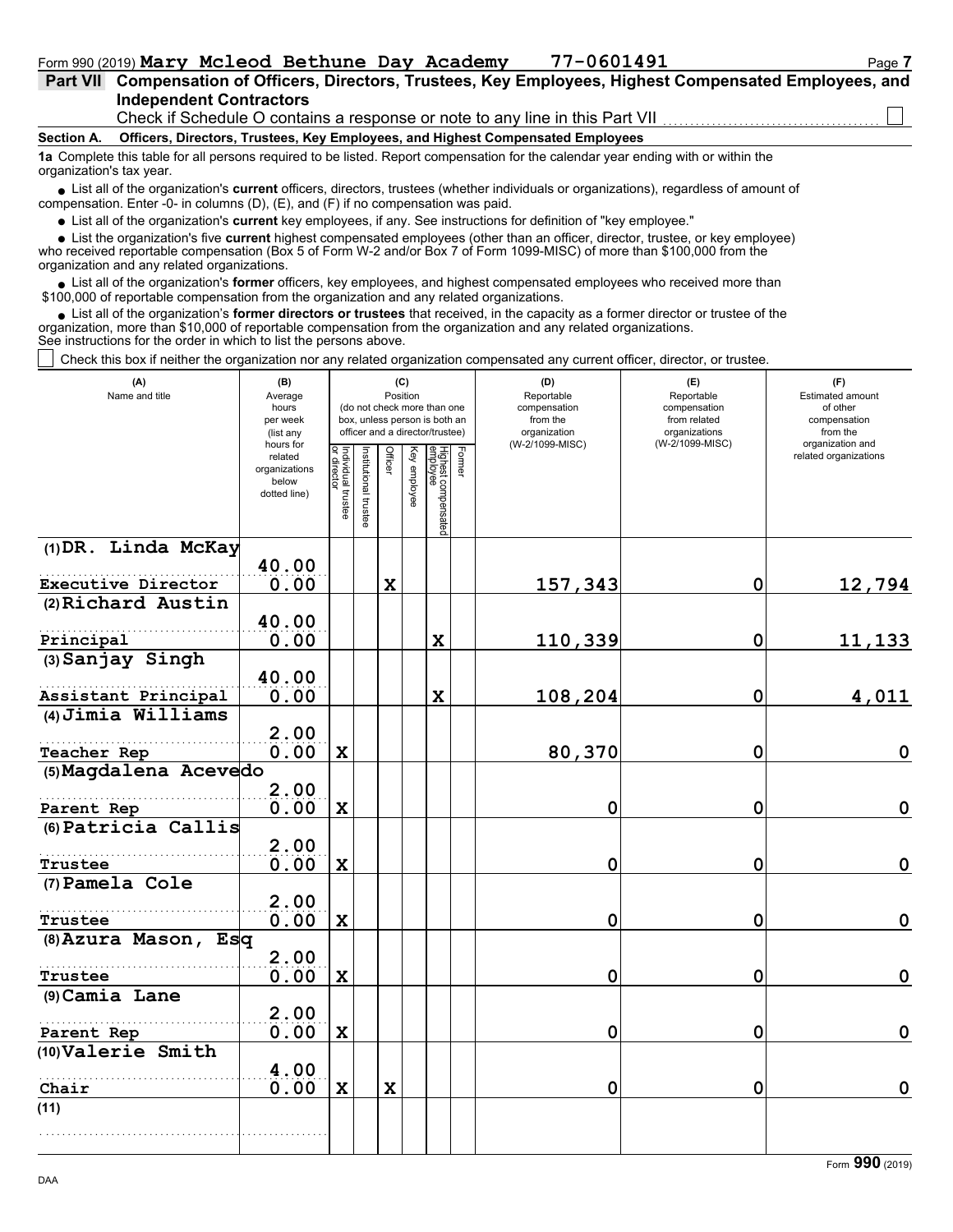| Form 990 (2019) Mary Mcleod Bethune Day Academy                                      |  |                                                                |                                   |                      |          |                 |                                                                                                 |        | 77-0601491                                                                                                                                                                                                           |                                                                                                                                                                    | Page 8                                                                 |
|--------------------------------------------------------------------------------------|--|----------------------------------------------------------------|-----------------------------------|----------------------|----------|-----------------|-------------------------------------------------------------------------------------------------|--------|----------------------------------------------------------------------------------------------------------------------------------------------------------------------------------------------------------------------|--------------------------------------------------------------------------------------------------------------------------------------------------------------------|------------------------------------------------------------------------|
| Part VII                                                                             |  |                                                                |                                   |                      |          |                 |                                                                                                 |        |                                                                                                                                                                                                                      | Section A. Officers, Directors, Trustees, Key Employees, and Highest Compensated Employees (continued)                                                             |                                                                        |
| (A)<br>Name and title                                                                |  | (B)<br>Average<br>hours<br>per week<br>(list any               |                                   |                      |          | (C)<br>Position | (do not check more than one<br>box, unless person is both an<br>officer and a director/trustee) |        | (D)<br>Reportable<br>compensation<br>from the<br>organization                                                                                                                                                        | (E)<br>Reportable<br>compensation<br>from related<br>organizations                                                                                                 | (F)<br><b>Estimated amount</b><br>of other<br>compensation<br>from the |
|                                                                                      |  | hours for<br>related<br>organizations<br>below<br>dotted line) | Individual trustee<br>or director | nstitutional trustee | Officer  | Key employee    | Highest compensate<br>employee                                                                  | Former | (W-2/1099-MISC)                                                                                                                                                                                                      | (W-2/1099-MISC)                                                                                                                                                    | organization and<br>related organizations                              |
|                                                                                      |  |                                                                |                                   |                      |          |                 |                                                                                                 |        |                                                                                                                                                                                                                      |                                                                                                                                                                    |                                                                        |
|                                                                                      |  |                                                                |                                   |                      |          |                 |                                                                                                 |        |                                                                                                                                                                                                                      |                                                                                                                                                                    |                                                                        |
|                                                                                      |  |                                                                |                                   |                      |          |                 |                                                                                                 |        |                                                                                                                                                                                                                      |                                                                                                                                                                    |                                                                        |
|                                                                                      |  |                                                                |                                   |                      |          |                 |                                                                                                 |        |                                                                                                                                                                                                                      |                                                                                                                                                                    |                                                                        |
|                                                                                      |  |                                                                |                                   |                      |          |                 |                                                                                                 |        |                                                                                                                                                                                                                      |                                                                                                                                                                    |                                                                        |
|                                                                                      |  |                                                                |                                   |                      |          |                 |                                                                                                 |        |                                                                                                                                                                                                                      |                                                                                                                                                                    |                                                                        |
|                                                                                      |  |                                                                |                                   |                      |          |                 |                                                                                                 |        |                                                                                                                                                                                                                      |                                                                                                                                                                    |                                                                        |
|                                                                                      |  |                                                                |                                   |                      |          |                 |                                                                                                 |        |                                                                                                                                                                                                                      |                                                                                                                                                                    |                                                                        |
| Total from continuation sheets to Part VII, Section A                                |  |                                                                |                                   |                      |          |                 |                                                                                                 |        | 456,256                                                                                                                                                                                                              |                                                                                                                                                                    | 27,938                                                                 |
| $\mathbf{2}$<br>reportable compensation from the organization $\triangleright$ 3     |  |                                                                |                                   |                      |          |                 |                                                                                                 |        | 456,256<br>Total number of individuals (including but not limited to those listed above) who received more than \$100,000 of                                                                                         |                                                                                                                                                                    | 27,<br>938                                                             |
| 3<br>employee on line 1a? If "Yes," complete Schedule J for such individual          |  |                                                                |                                   |                      |          |                 |                                                                                                 |        | Did the organization list any former officer, director, trustee, key employee, or highest compensated                                                                                                                |                                                                                                                                                                    | <b>Yes</b><br>No<br>X<br>3                                             |
| 4<br>individual                                                                      |  |                                                                |                                   |                      |          |                 |                                                                                                 |        | For any individual listed on line 1a, is the sum of reportable compensation and other compensation from the<br>organization and related organizations greater than \$150,000? If "Yes," complete Schedule J for such |                                                                                                                                                                    | X<br>4                                                                 |
| 5                                                                                    |  |                                                                |                                   |                      |          |                 |                                                                                                 |        | Did any person listed on line 1a receive or accrue compensation from any unrelated organization or individual<br>for services rendered to the organization? If "Yes," complete Schedule J for such person            |                                                                                                                                                                    | X<br>5                                                                 |
| <b>Section B. Independent Contractors</b><br>1                                       |  |                                                                |                                   |                      |          |                 |                                                                                                 |        | Complete this table for your five highest compensated independent contractors that received more than \$100,000 of                                                                                                   |                                                                                                                                                                    |                                                                        |
|                                                                                      |  | (A)<br>Name and business address                               |                                   |                      |          |                 |                                                                                                 |        |                                                                                                                                                                                                                      | compensation from the organization. Report compensation for the calendar year ending with or within the organization's tax year.<br>(B)<br>Description of services | (C)<br>Compensation                                                    |
| D.C Government                                                                       |  |                                                                |                                   |                      |          |                 |                                                                                                 |        | PO Box 96853                                                                                                                                                                                                         |                                                                                                                                                                    |                                                                        |
| Washington                                                                           |  |                                                                |                                   |                      | DC 20090 |                 |                                                                                                 |        | Rent                                                                                                                                                                                                                 |                                                                                                                                                                    | 269,392                                                                |
| Revolution Foods<br>Landover                                                         |  | MD.                                                            |                                   |                      | 20785    | 6219            |                                                                                                 |        | Columbia Park Road<br>School Lunch                                                                                                                                                                                   |                                                                                                                                                                    | 197,869                                                                |
| Six Presbyterian Church<br>5413<br>DC 20011<br>Washington                            |  |                                                                |                                   |                      |          |                 |                                                                                                 |        | 6th Street<br>Rent                                                                                                                                                                                                   |                                                                                                                                                                    | 114,420                                                                |
|                                                                                      |  |                                                                |                                   |                      |          |                 |                                                                                                 |        |                                                                                                                                                                                                                      |                                                                                                                                                                    |                                                                        |
| $\mathbf{2}$<br>received more than \$100,000 of compensation from the organization ▶ |  |                                                                |                                   |                      |          |                 |                                                                                                 |        | Total number of independent contractors (including but not limited to those listed above) who                                                                                                                        | з                                                                                                                                                                  |                                                                        |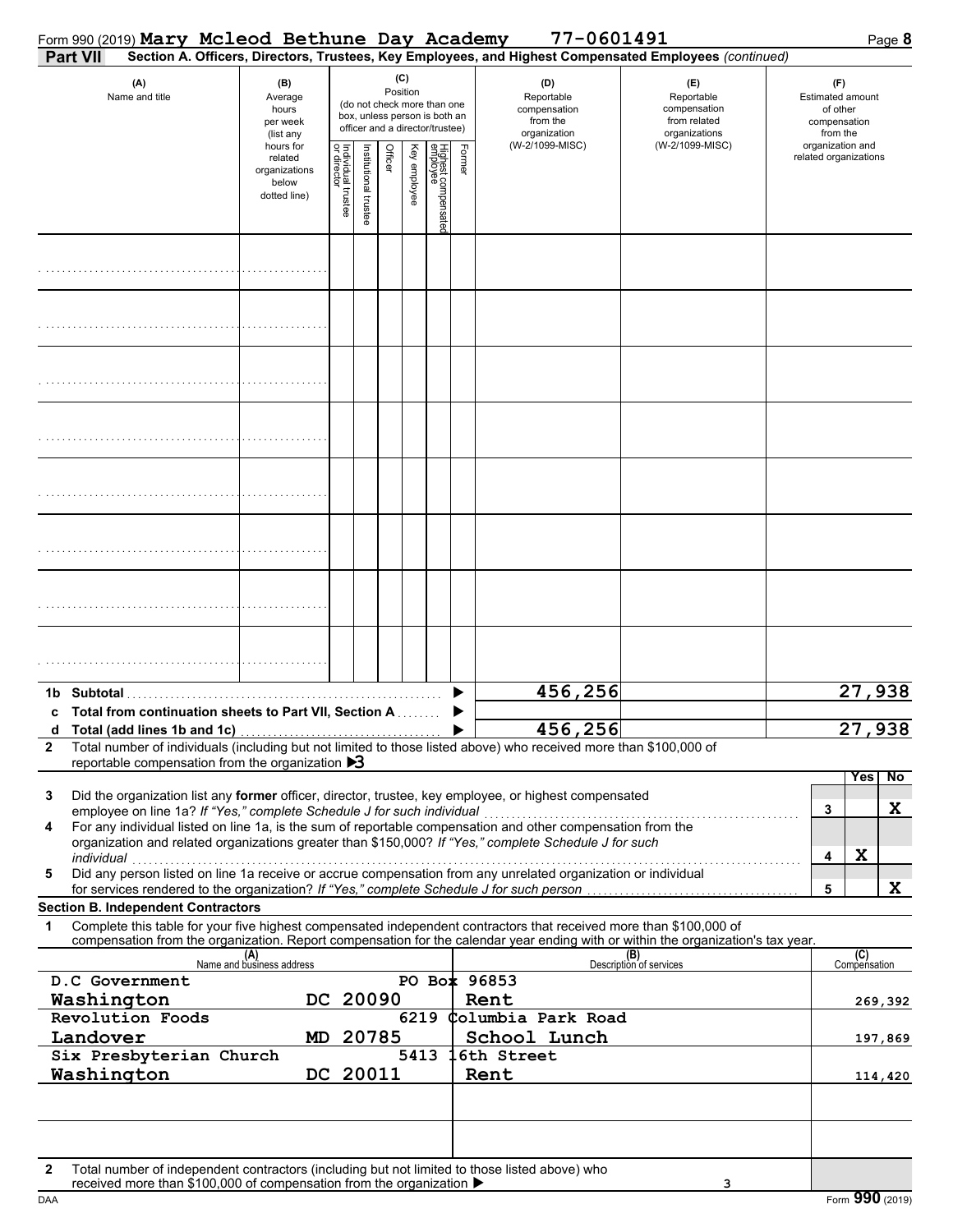|                                                                  |     | 1a Federated campaigns                                              |    |                | 1a              |                       |                        |                      |   |            |
|------------------------------------------------------------------|-----|---------------------------------------------------------------------|----|----------------|-----------------|-----------------------|------------------------|----------------------|---|------------|
|                                                                  |     | <b>b</b> Membership dues                                            |    | .              | 1 <sub>b</sub>  |                       |                        |                      |   |            |
|                                                                  |     | c Fundraising events                                                |    | .              | 1 <sup>c</sup>  |                       |                        |                      |   |            |
|                                                                  |     | d Related organizations                                             |    |                | 1 <sub>d</sub>  |                       |                        |                      |   |            |
|                                                                  |     | e Government grants (contributions)                                 |    |                | 1e              | 651,292               |                        |                      |   |            |
|                                                                  |     | f All other contributions, gifts, grants,                           |    |                |                 |                       |                        |                      |   |            |
| <b>Contributions, Gifts, Grants</b><br>and Other Similar Amounts |     | and similar amounts not included above                              |    |                | 1f              | 6,709                 |                        |                      |   |            |
|                                                                  |     | g Noncash contributions included in lines 1a-1f.                    |    |                | $1g$ \$         |                       |                        |                      |   |            |
|                                                                  |     |                                                                     |    |                |                 | $\blacktriangleright$ | 658,001                |                      |   |            |
|                                                                  |     |                                                                     |    |                |                 |                       |                        |                      |   |            |
|                                                                  |     |                                                                     |    |                |                 | <b>Business Code</b>  |                        |                      |   |            |
|                                                                  | 2a  | Per Pupil Allotment                                                 |    |                |                 | 900099                | $\overline{9,076,471}$ | 9,076,471            |   |            |
|                                                                  | b   | Before and After Care                                               |    |                |                 | 900099                | 124,540                | $\overline{1}24,540$ |   |            |
| Program Service<br>Revenue                                       | c   | Other Revenue                                                       |    |                |                 | 900099                | 7,861                  | 7,861                |   |            |
|                                                                  |     |                                                                     |    |                |                 |                       |                        |                      |   |            |
|                                                                  |     |                                                                     |    |                |                 |                       |                        |                      |   |            |
|                                                                  |     | f All other program service revenue                                 |    |                |                 |                       |                        |                      |   |            |
|                                                                  |     |                                                                     |    |                |                 | ▶                     | 9,208,872              |                      |   |            |
|                                                                  |     | 3 Investment income (including dividends, interest, and             |    |                |                 |                       |                        |                      |   |            |
|                                                                  |     |                                                                     |    |                |                 | ▶                     | 474                    | 474                  |   |            |
|                                                                  | 4   | Income from investment of tax-exempt bond proceeds                  |    |                |                 | ▶                     |                        |                      |   |            |
|                                                                  | 5   |                                                                     |    |                |                 |                       |                        |                      |   |            |
|                                                                  |     |                                                                     |    | (i) Real       |                 | (ii) Personal         |                        |                      |   |            |
|                                                                  |     | 6a Gross rents                                                      | 6a |                |                 |                       |                        |                      |   |            |
|                                                                  |     |                                                                     |    |                |                 |                       |                        |                      |   |            |
|                                                                  |     | <b>b</b> Less: rental expenses                                      | 6b |                |                 |                       |                        |                      |   |            |
|                                                                  |     | C Rental inc. or (loss)                                             | 6c |                |                 |                       |                        |                      |   |            |
|                                                                  |     | <b>d</b> Net rental income or (loss)<br><b>7a</b> Gross amount from |    |                |                 |                       |                        |                      |   |            |
|                                                                  |     | sales of assets                                                     |    | (i) Securities |                 | (ii) Other            |                        |                      |   |            |
|                                                                  |     | other than inventory                                                | 7a |                |                 |                       |                        |                      |   |            |
|                                                                  |     | <b>b</b> Less: cost or other                                        |    |                |                 |                       |                        |                      |   |            |
| Other Revenue                                                    |     | basis and sales exps.                                               | 7b |                |                 |                       |                        |                      |   |            |
|                                                                  |     | c Gain or (loss)                                                    | 7c |                |                 |                       |                        |                      |   |            |
|                                                                  |     |                                                                     |    |                |                 |                       |                        |                      |   |            |
|                                                                  |     | 8a Gross income from fundraising events                             |    |                |                 |                       |                        |                      |   |            |
|                                                                  |     | (not including \$                                                   |    | .              |                 |                       |                        |                      |   |            |
|                                                                  |     | of contributions reported on line 1c).                              |    |                |                 |                       |                        |                      |   |            |
|                                                                  |     | See Part IV, line 18                                                |    | .              | 8а              |                       |                        |                      |   |            |
|                                                                  |     | <b>b</b> Less: direct expenses                                      |    |                | 8b              |                       |                        |                      |   |            |
|                                                                  |     | c Net income or (loss) from fundraising events                      |    |                |                 |                       |                        |                      |   |            |
|                                                                  |     | 9a Gross income from gaming activities.                             |    |                |                 |                       |                        |                      |   |            |
|                                                                  |     | See Part IV, line 19                                                |    |                | 9a              |                       |                        |                      |   |            |
|                                                                  |     |                                                                     |    | .              | 9 <sub>b</sub>  |                       |                        |                      |   |            |
|                                                                  |     | <b>b</b> Less: direct expenses                                      |    |                |                 |                       |                        |                      |   |            |
|                                                                  |     | c Net income or (loss) from gaming activities                       |    |                |                 |                       |                        |                      |   |            |
|                                                                  |     | 10a Gross sales of inventory, less                                  |    |                |                 |                       |                        |                      |   |            |
|                                                                  |     | returns and allowances                                              |    | .              | 10a             |                       |                        |                      |   |            |
|                                                                  |     | <b>b</b> Less: cost of goods sold                                   |    |                | 10 <sub>b</sub> |                       |                        |                      |   |            |
|                                                                  |     | <b>c</b> Net income or (loss) from sales of inventory               |    |                |                 |                       |                        |                      |   |            |
|                                                                  |     |                                                                     |    |                |                 | <b>Business Code</b>  |                        |                      |   |            |
| Miscellaneous<br>Revenue                                         | 11a |                                                                     |    |                |                 |                       |                        |                      |   |            |
|                                                                  | b   |                                                                     |    |                |                 |                       |                        |                      |   |            |
|                                                                  |     |                                                                     |    |                |                 |                       |                        |                      |   |            |
|                                                                  | d   |                                                                     |    |                |                 |                       |                        |                      |   |            |
|                                                                  |     |                                                                     |    |                |                 | ▶                     |                        |                      |   |            |
|                                                                  |     |                                                                     |    |                |                 |                       | 9,867,347              | 9,209,346            | 0 | 0          |
|                                                                  |     |                                                                     |    |                |                 |                       |                        |                      |   | <b>QQO</b> |

### Form 990 (2019) **Mary Mcleod Bethune Day Academy 77-0601491** Page 9

### **Part VIII Statement of Revenue**

Check if Schedule O contains a response or note to any line in this Part VIII<br>
Total revenue Related or exempt

sections 512-514

(C)<br>Unrelated Revenue excluded<br>business revenue from tax under

**(A) (B) (C) (D)** Total revenue Related or exempt Unrelated Revenue excluded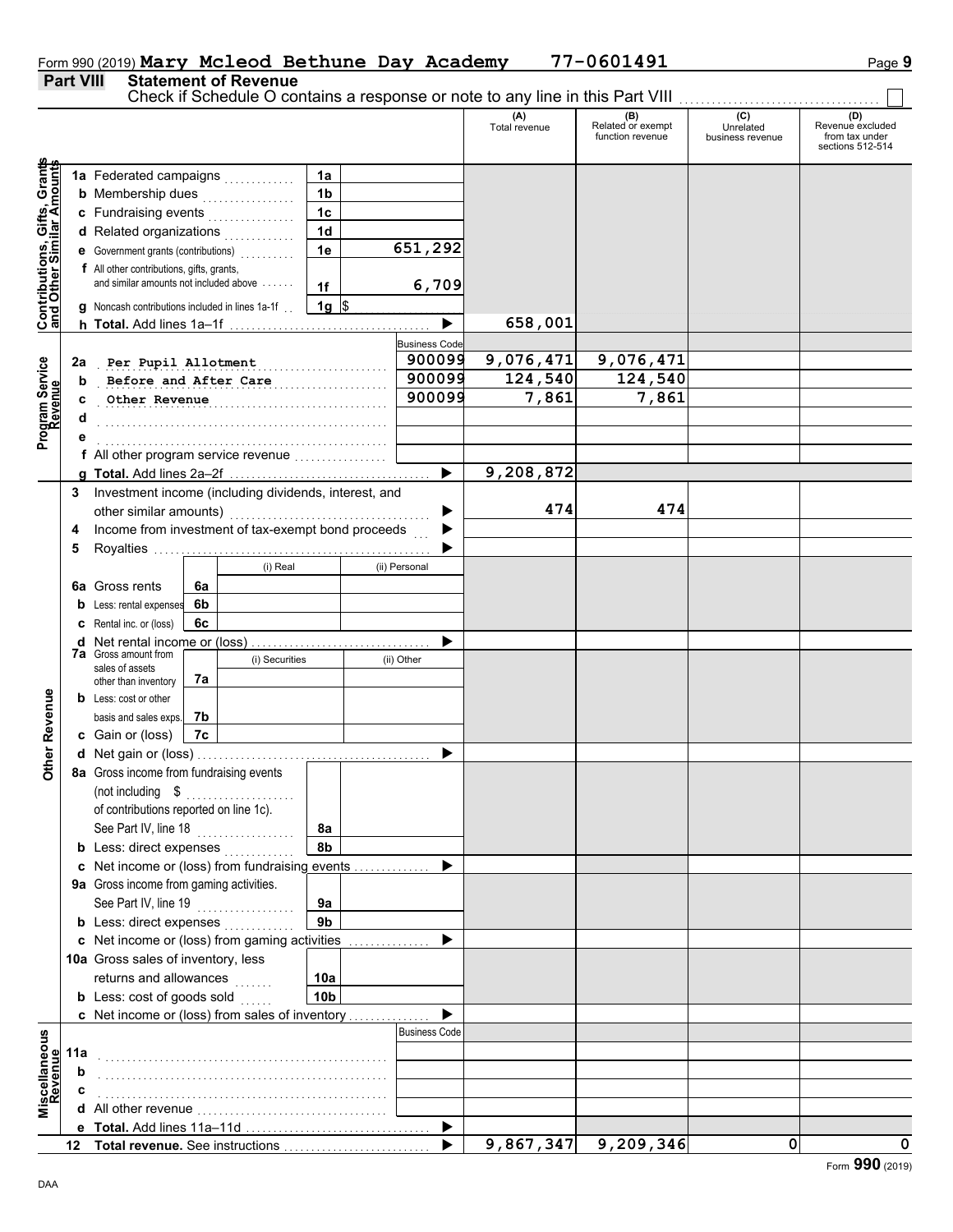## Form 990 (2019) Nary Mcleod Bethune Day Academy 77-0601491 Page 10

| <b>Part IX</b> | <b>Statement of Functional Expenses</b>                                                                                    |  |  |  |
|----------------|----------------------------------------------------------------------------------------------------------------------------|--|--|--|
|                | Section 501(c)(3) and 501(c)(4) organizations must complete all columns. All other organizations must complete column (A). |  |  |  |

|              | $\sim$ . The control of the control of the complete $\sim$ and column $\sim$ . The called complete complete commuting $\sim$<br>Check if Schedule O contains a response or note to any line in this Part IX |                       |                             |                          |                         |
|--------------|-------------------------------------------------------------------------------------------------------------------------------------------------------------------------------------------------------------|-----------------------|-----------------------------|--------------------------|-------------------------|
|              | Do not include amounts reported on lines 6b,                                                                                                                                                                | (A)                   | (B)                         | (C)                      | (D)                     |
|              | 7b, 8b, 9b, and 10b of Part VIII.                                                                                                                                                                           | Total expenses        | Program service<br>expenses | Management and           | Fundraising<br>expenses |
|              | 1 Grants and other assistance to domestic organizations                                                                                                                                                     |                       |                             | general expenses         |                         |
|              |                                                                                                                                                                                                             |                       |                             |                          |                         |
|              | and domestic governments. See Part IV, line 21                                                                                                                                                              |                       |                             |                          |                         |
| $\mathbf{2}$ | Grants and other assistance to domestic                                                                                                                                                                     |                       |                             |                          |                         |
|              | individuals. See Part IV, line 22                                                                                                                                                                           |                       |                             |                          |                         |
| 3            | Grants and other assistance to foreign                                                                                                                                                                      |                       |                             |                          |                         |
|              | organizations, foreign governments, and foreign                                                                                                                                                             |                       |                             |                          |                         |
|              | individuals. See Part IV, lines 15 and 16                                                                                                                                                                   |                       |                             |                          |                         |
| 4            | Benefits paid to or for members                                                                                                                                                                             |                       |                             |                          |                         |
| 5            | Compensation of current officers, directors,                                                                                                                                                                |                       |                             |                          |                         |
|              | trustees, and key employees                                                                                                                                                                                 | 157,343               |                             | 157,343                  |                         |
| 6            | Compensation not included above to disqualified                                                                                                                                                             |                       |                             |                          |                         |
|              | persons (as defined under section 4958(f)(1)) and                                                                                                                                                           |                       |                             |                          |                         |
|              | persons described in section 4958(c)(3)(B)                                                                                                                                                                  |                       |                             |                          |                         |
| 7            | Other salaries and wages                                                                                                                                                                                    | 5,473,397             | 4,697,619                   | 775,778                  |                         |
| 8            | Pension plan accruals and contributions (include                                                                                                                                                            |                       |                             |                          |                         |
|              | section 401(k) and 403(b) employer contributions)                                                                                                                                                           | 93,293                | <u>77,834</u>               | <u>15,459</u><br>114,562 |                         |
| 9            |                                                                                                                                                                                                             | $\frac{1}{691}$ , 298 | 576,736                     |                          |                         |
| 10           | Payroll taxes                                                                                                                                                                                               | 484,339               | 404,074                     | 80,265                   |                         |
| 11           | Fees for services (nonemployees):                                                                                                                                                                           |                       |                             |                          |                         |
|              |                                                                                                                                                                                                             |                       |                             |                          |                         |
| b            |                                                                                                                                                                                                             |                       |                             |                          |                         |
| c            |                                                                                                                                                                                                             |                       |                             |                          |                         |
|              | d Lobbying                                                                                                                                                                                                  |                       |                             |                          |                         |
|              | e Professional fundraising services. See Part IV, line 1                                                                                                                                                    |                       |                             |                          |                         |
| f            | Investment management fees<br>.                                                                                                                                                                             |                       |                             |                          |                         |
| g            | Other. (If line 11g amount exceeds 10% of line 25, column                                                                                                                                                   |                       |                             |                          |                         |
|              |                                                                                                                                                                                                             | 634,728               | 633,078                     | 1,650                    |                         |
| 12           |                                                                                                                                                                                                             |                       |                             |                          |                         |
| 13           | Office expenses                                                                                                                                                                                             | 41,060                | 36,632                      | 4,428                    |                         |
| 14           |                                                                                                                                                                                                             |                       |                             |                          |                         |
| 15           |                                                                                                                                                                                                             |                       |                             |                          |                         |
| 16           |                                                                                                                                                                                                             | 1,040,913             | 928,658                     | 112,255                  |                         |
| 17           | Travel                                                                                                                                                                                                      |                       |                             |                          |                         |
| 18           | Payments of travel or entertainment expenses                                                                                                                                                                |                       |                             |                          |                         |
|              | for any federal, state, or local public officials                                                                                                                                                           |                       |                             |                          |                         |
| 19           | Conferences, conventions, and meetings                                                                                                                                                                      | 9,386                 | 8,374                       | 1,012                    |                         |
| 20           | Interest                                                                                                                                                                                                    | 139                   | 124                         | 15                       |                         |
| 21           | Payments to affiliates                                                                                                                                                                                      |                       |                             |                          |                         |
| 22           | Depreciation, depletion, and amortization                                                                                                                                                                   | 160,045               | 142,785                     | 17,260                   |                         |
| 23           | Insurance                                                                                                                                                                                                   | 102,070               | 91,062                      | 11,008                   |                         |
| 24           | Other expenses. Itemize expenses not covered                                                                                                                                                                |                       |                             |                          |                         |
|              | above (List miscellaneous expenses on line 24e. If                                                                                                                                                          |                       |                             |                          |                         |
|              | line 24e amount exceeds 10% of line 25, column                                                                                                                                                              |                       |                             |                          |                         |
|              | (A) amount, list line 24e expenses on Schedule O.)                                                                                                                                                          |                       |                             |                          |                         |
| a            | Administrative Fee                                                                                                                                                                                          | 87,027                | 77,642                      | 9,385                    |                         |
| b            | Student Supplies                                                                                                                                                                                            | 59,869                | 59,869                      |                          |                         |
| c            | Other Student Costs                                                                                                                                                                                         | 35,747                | 35,747                      |                          |                         |
| d            | Other Expenses                                                                                                                                                                                              | 30,054                | 26,813                      | 3,241                    |                         |
| е            | All other expenses                                                                                                                                                                                          | 8,722                 | 8,722                       |                          |                         |
| 25           | Total functional expenses. Add lines 1 through 24e                                                                                                                                                          | 9,109,430             | 7,805,769                   | 1,303,661                | $\mathbf 0$             |
| 26           | Joint costs. Complete this line only if the                                                                                                                                                                 |                       |                             |                          |                         |
|              | organization reported in column (B) joint costs<br>from a combined educational campaign and                                                                                                                 |                       |                             |                          |                         |
|              | fundraising solicitation. Check here                                                                                                                                                                        |                       |                             |                          |                         |
|              | following SOP 98-2 (ASC 958-720)                                                                                                                                                                            |                       |                             |                          |                         |
| <b>DAA</b>   |                                                                                                                                                                                                             |                       |                             |                          | Form 990 (2019)         |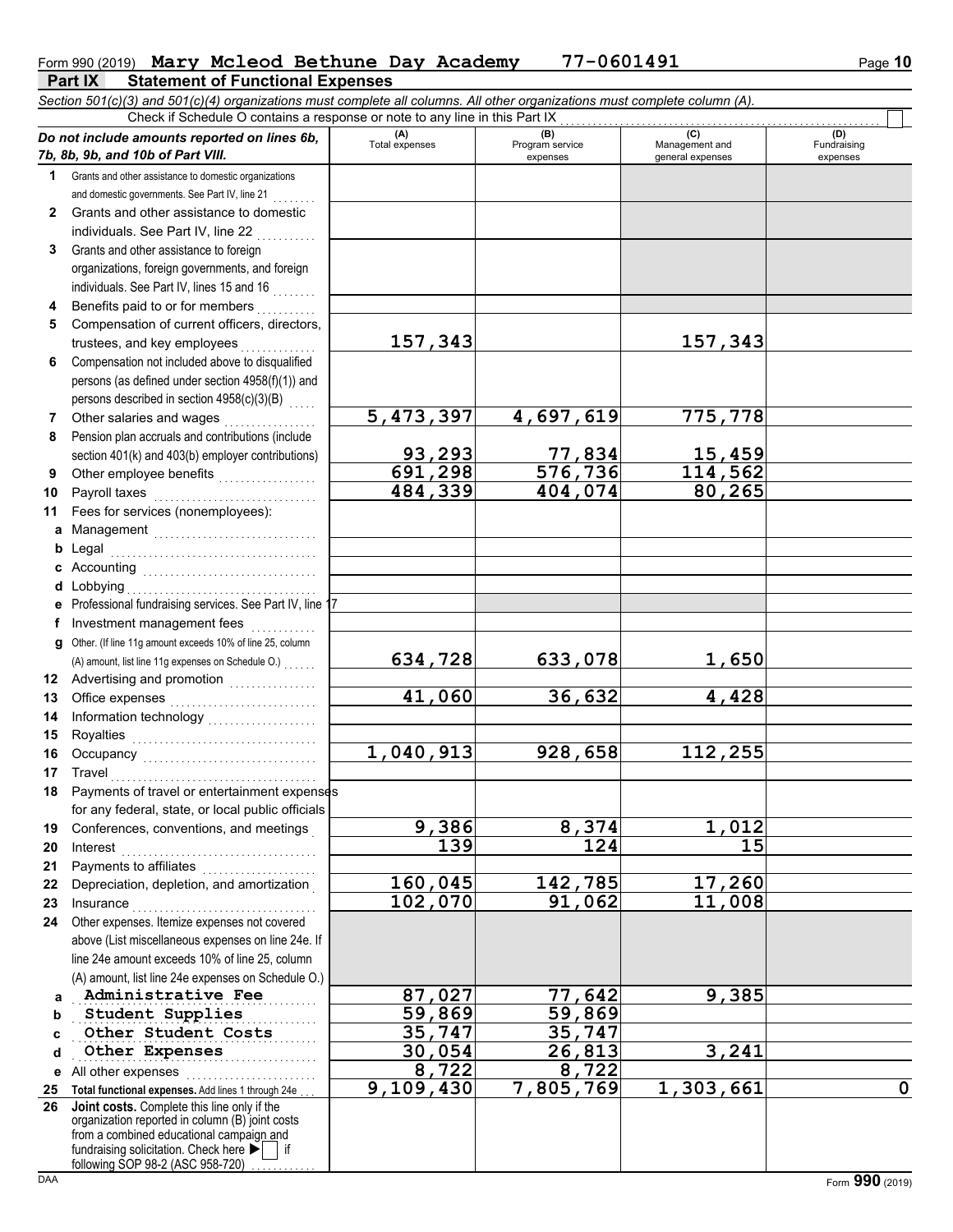|        |                      |  | Form 990 (2019) Mary Mcleod Bethune Day Academy | 77-0601491 | Page 11 |
|--------|----------------------|--|-------------------------------------------------|------------|---------|
| Part X | <b>Balance Sheet</b> |  |                                                 |            |         |

 $\overline{\phantom{0}}$ 

|                 |    | Check if Schedule O contains a response or note to any line in this Part X                                                                                                                                                     |                 |                               |                          |                 |                    |
|-----------------|----|--------------------------------------------------------------------------------------------------------------------------------------------------------------------------------------------------------------------------------|-----------------|-------------------------------|--------------------------|-----------------|--------------------|
|                 |    |                                                                                                                                                                                                                                |                 |                               | (A)<br>Beginning of year |                 | (B)<br>End of year |
|                 | 1  | Cash-non-interest-bearing                                                                                                                                                                                                      |                 |                               | 1,091,716                | 1               | 3,309,228          |
|                 | 2  |                                                                                                                                                                                                                                |                 |                               |                          | $\mathbf{2}$    |                    |
|                 | 3  |                                                                                                                                                                                                                                |                 |                               | 221,735                  | 3               | 162,482            |
|                 | 4  | Accounts receivable, net                                                                                                                                                                                                       |                 |                               | 43,224                   |                 | 15,254             |
|                 | 5  | Loans and other receivables from any current or former officer, director,                                                                                                                                                      |                 |                               |                          |                 |                    |
|                 |    | trustee, key employee, creator or founder, substantial contributor, or 35%                                                                                                                                                     |                 |                               |                          |                 |                    |
|                 |    | controlled entity or family member of any of these persons                                                                                                                                                                     |                 |                               |                          | 5               |                    |
|                 | 6  | Loans and other receivables from other disqualified persons (as defined                                                                                                                                                        |                 |                               |                          |                 |                    |
|                 |    | under section 4958(f)(1)), and persons described in section 4958(c)(3)(B)                                                                                                                                                      |                 |                               |                          | 6               |                    |
| Assets          | 7  |                                                                                                                                                                                                                                |                 |                               |                          | 7               |                    |
|                 | 8  | Inventories for sale or use                                                                                                                                                                                                    |                 |                               |                          | 8               |                    |
|                 | 9  | Prepaid expenses and deferred charges                                                                                                                                                                                          |                 |                               | 856                      | 9               | 4,200              |
|                 |    | 10a Land, buildings, and equipment: cost or other                                                                                                                                                                              |                 |                               |                          |                 |                    |
|                 |    |                                                                                                                                                                                                                                |                 |                               |                          |                 |                    |
|                 |    | <b>b</b> Less: accumulated depreciation<br>.                                                                                                                                                                                   | 10 <sub>b</sub> | $\frac{2,991,361}{1,141,125}$ | 1,888,236                | 10 <sub>c</sub> | 1,850,236          |
|                 | 11 | Investments-publicly traded securities                                                                                                                                                                                         |                 |                               |                          | 11              |                    |
|                 | 12 |                                                                                                                                                                                                                                |                 |                               |                          | 12              |                    |
|                 | 13 |                                                                                                                                                                                                                                |                 |                               |                          | 13              |                    |
|                 | 14 | Intangible assets                                                                                                                                                                                                              |                 |                               |                          | 14              |                    |
|                 | 15 | Other assets. See Part IV, line 11                                                                                                                                                                                             |                 |                               | 12,595                   | 15              | 12,595             |
|                 | 16 | Total assets. Add lines 1 through 15 (must equal line 33)                                                                                                                                                                      |                 |                               | 3,258,362                | 16              | 5,353,995          |
|                 | 17 | Accounts payable and accrued expenses [[11][11] contracts and accrued expenses [[11] contracts are not accrued to the set of the set of the set of the set of the set of the set of the set of the set of the set of the set o |                 |                               | 438,782                  | 17              | 560,083            |
|                 | 18 | Grants payable                                                                                                                                                                                                                 |                 |                               |                          | 18              |                    |
|                 | 19 | Deferred revenue                                                                                                                                                                                                               |                 |                               | 19                       |                 |                    |
|                 | 20 | Tax-exempt bond liabilities                                                                                                                                                                                                    |                 |                               | 20                       |                 |                    |
|                 | 21 | Escrow or custodial account liability. Complete Part IV of Schedule D                                                                                                                                                          |                 |                               |                          | 21              |                    |
|                 | 22 | Loans and other payables to any current or former officer, director,                                                                                                                                                           |                 |                               |                          |                 |                    |
| Liabilities     |    | trustee, key employee, creator or founder, substantial contributor, or 35%                                                                                                                                                     |                 |                               |                          |                 |                    |
|                 |    | controlled entity or family member of any of these persons                                                                                                                                                                     |                 |                               |                          | 22              |                    |
|                 | 23 | Secured mortgages and notes payable to unrelated third parties<br>[[[[[[[[[[[[[[[[[[[[]]]]]]                                                                                                                                   |                 |                               |                          | 23              |                    |
|                 | 24 | Unsecured notes and loans payable to unrelated third parties                                                                                                                                                                   |                 |                               |                          | 24              | 1,084,100          |
|                 | 25 | Other liabilities (including federal income tax, payables to related third                                                                                                                                                     |                 |                               |                          |                 |                    |
|                 |    | parties, and other liabilities not included on lines 17-24). Complete Part X                                                                                                                                                   |                 |                               |                          |                 |                    |
|                 |    | of Schedule D                                                                                                                                                                                                                  |                 |                               | $921,836$ 25             |                 | 1,054,151          |
|                 |    | 26 Total liabilities. Add lines 17 through 25                                                                                                                                                                                  |                 |                               | 360,618<br>1             | 26              | 2,698,334          |
|                 |    | Organizations that follow FASB ASC 958, check here X                                                                                                                                                                           |                 |                               |                          |                 |                    |
| <b>Balances</b> |    | and complete lines 27, 28, 32, and 33.                                                                                                                                                                                         |                 |                               |                          |                 |                    |
|                 | 27 | Net assets without donor restrictions                                                                                                                                                                                          |                 |                               | 1,897,744                | 27              | 2,655,661          |
|                 | 28 | Net assets with donor restrictions                                                                                                                                                                                             |                 |                               |                          | 28              |                    |
| <b>Fund</b>     |    | Organizations that do not follow FASB ASC 958, check here                                                                                                                                                                      |                 |                               |                          |                 |                    |
|                 |    | and complete lines 29 through 33.                                                                                                                                                                                              |                 |                               |                          |                 |                    |
| ŏ               | 29 | Capital stock or trust principal, or current funds                                                                                                                                                                             |                 |                               |                          | 29              |                    |
| Assets          | 30 | Paid-in or capital surplus, or land, building, or equipment fund                                                                                                                                                               |                 |                               |                          | 30              |                    |
|                 | 31 | Retained earnings, endowment, accumulated income, or other funds                                                                                                                                                               |                 |                               |                          | 31              |                    |
| $\overline{z}$  | 32 | Total net assets or fund balances                                                                                                                                                                                              |                 |                               | 1,897,744                | 32              | 2,655,661          |
|                 | 33 |                                                                                                                                                                                                                                |                 |                               | 3,258,362                | 33              | 5,353,995          |

Form **990** (2019)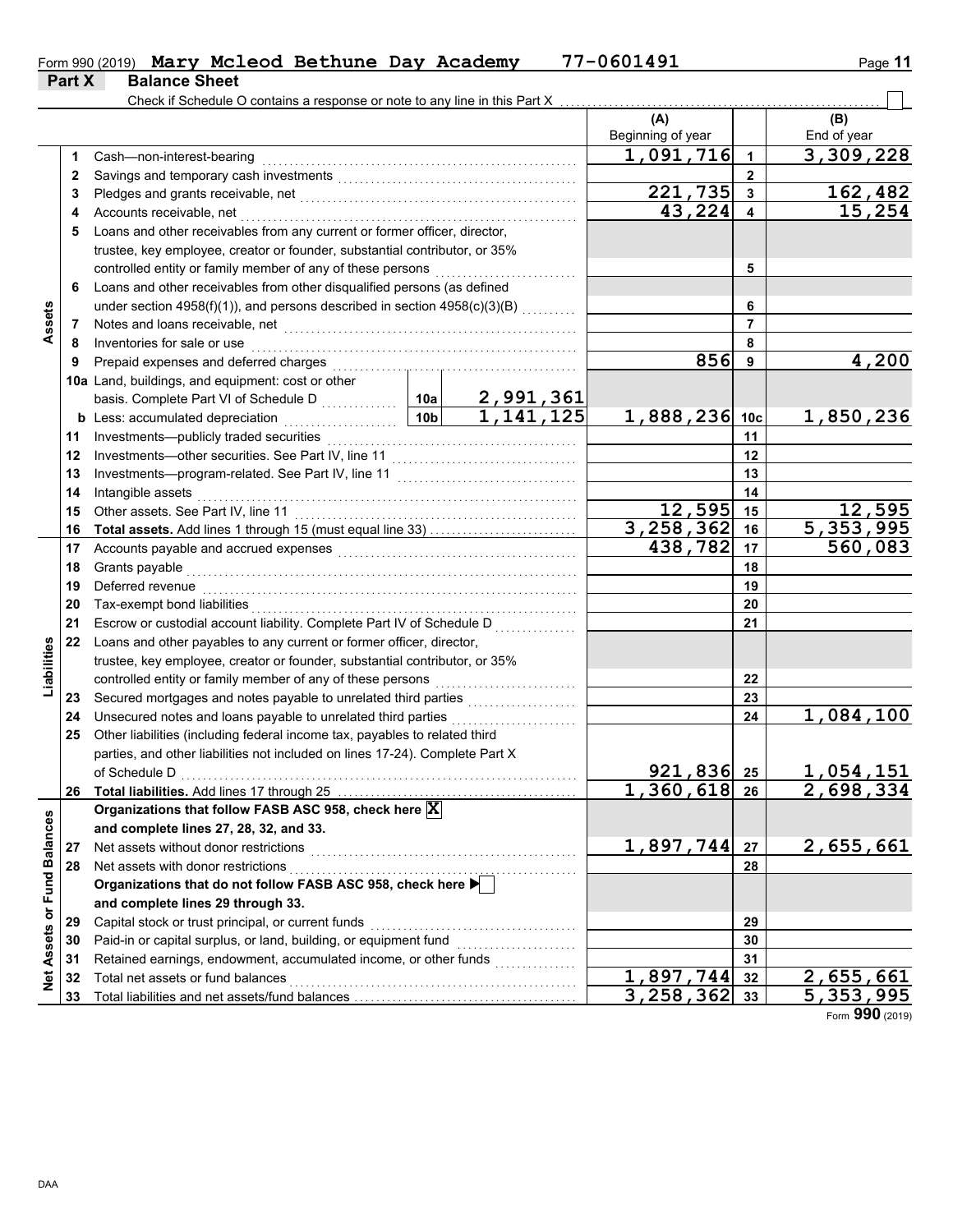|    | 77-0601491<br>Form 990 (2019) Mary Mcleod Bethune Day Academy                                                                                                                                                                  |                         |                |                        | Page 12 |
|----|--------------------------------------------------------------------------------------------------------------------------------------------------------------------------------------------------------------------------------|-------------------------|----------------|------------------------|---------|
|    | <b>Reconciliation of Net Assets</b><br>Part XI                                                                                                                                                                                 |                         |                |                        |         |
|    | Check if Schedule O contains a response or note to any line in this Part XI                                                                                                                                                    |                         |                |                        |         |
| 1. |                                                                                                                                                                                                                                | $\mathbf{1}$            |                | 9,867,347              |         |
| 2  |                                                                                                                                                                                                                                | $\overline{2}$          |                | $\overline{9,109,430}$ |         |
| 3  | Revenue less expenses. Subtract line 2 from line 1                                                                                                                                                                             | $\overline{\mathbf{3}}$ |                | $\overline{757,917}$   |         |
| 4  | Net assets or fund balances at beginning of year (must equal Part X, line 32, column (A)) [[[[[[[[[[[[[[[[[[[                                                                                                                  | $\overline{\mathbf{4}}$ |                | 1,897,744              |         |
| 5  | Net unrealized gains (losses) on investments [11] with the content of the content of the content of the content of the content of the content of the content of the content of the content of the content of the content of th | 5                       |                |                        |         |
| 6  | Donated services and use of facilities                                                                                                                                                                                         | 6                       |                |                        |         |
| 7  | Investment expenses                                                                                                                                                                                                            | $\overline{7}$          |                |                        |         |
| 8  | Prior period adjustments                                                                                                                                                                                                       | 8                       |                |                        |         |
| 9  | Other changes in net assets or fund balances (explain on Schedule O)                                                                                                                                                           | 9                       |                |                        |         |
| 10 | Net assets or fund balances at end of year. Combine lines 3 through 9 (must equal Part X, line                                                                                                                                 |                         |                |                        |         |
|    | 32, column (B))                                                                                                                                                                                                                | 10                      |                | 2,655,661              |         |
|    | <b>Financial Statements and Reporting</b><br><b>Part XII</b>                                                                                                                                                                   |                         |                |                        |         |
|    |                                                                                                                                                                                                                                |                         |                |                        |         |
|    |                                                                                                                                                                                                                                |                         |                | <b>Yes</b>             | No      |
| 1  | $\mathbf{X}$ Accrual<br>Accounting method used to prepare the Form 990:    <br>Cash<br>Other                                                                                                                                   |                         |                |                        |         |
|    | If the organization changed its method of accounting from a prior year or checked "Other," explain in                                                                                                                          |                         |                |                        |         |
|    | Schedule O.                                                                                                                                                                                                                    |                         |                |                        |         |
|    | 2a Were the organization's financial statements compiled or reviewed by an independent accountant?                                                                                                                             |                         | 2a             |                        | X       |
|    | If "Yes," check a box below to indicate whether the financial statements for the year were compiled or                                                                                                                         |                         |                |                        |         |
|    | reviewed on a separate basis, consolidated basis, or both:                                                                                                                                                                     |                         |                |                        |         |
|    | Both consolidated and separate basis<br>Separate basis     Consolidated basis                                                                                                                                                  |                         |                |                        |         |
|    | b Were the organization's financial statements audited by an independent accountant?                                                                                                                                           |                         | 2b             | X                      |         |
|    | If "Yes," check a box below to indicate whether the financial statements for the year were audited on a                                                                                                                        |                         |                |                        |         |
|    | separate basis, consolidated basis, or both:                                                                                                                                                                                   |                         |                |                        |         |
|    | $ \mathbf{X} $ Separate basis<br>  Consolidated basis<br>Both consolidated and separate basis                                                                                                                                  |                         |                |                        |         |
|    | c If "Yes" to line 2a or 2b, does the organization have a committee that assumes responsibility for oversight of                                                                                                               |                         |                |                        |         |
|    | the audit, review, or compilation of its financial statements and selection of an independent accountant?                                                                                                                      |                         | 2c             |                        |         |
|    | If the organization changed either its oversight process or selection process during the tax year, explain on                                                                                                                  |                         |                |                        |         |
|    | Schedule O.                                                                                                                                                                                                                    |                         |                |                        |         |
|    | 3a As a result of a federal award, was the organization required to undergo an audit or audits as set forth in the                                                                                                             |                         |                |                        |         |
|    | Single Audit Act and OMB Circular A-133?                                                                                                                                                                                       |                         | 3a             |                        | X.      |
|    | <b>b</b> If "Yes," did the organization undergo the required audit or audits? If the organization did not undergo the                                                                                                          |                         |                |                        |         |
|    | required audit or audits, explain why on Schedule O and describe any steps taken to undergo such audits                                                                                                                        |                         | 3 <sub>b</sub> |                        |         |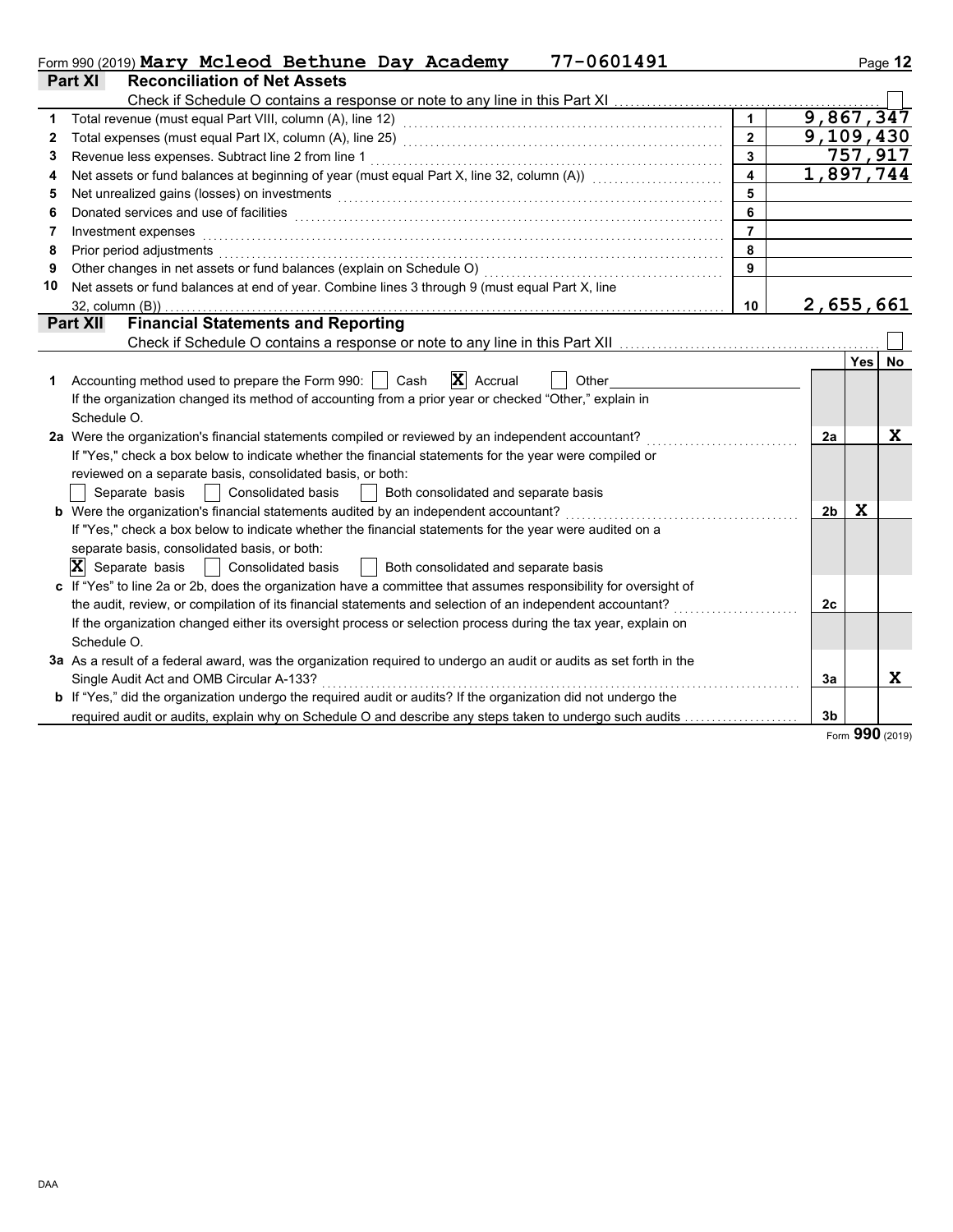| <b>Public Charity Status and Public Support</b><br><b>SCHEDULE A</b><br>OMB No. 1545-0047 |                                                                                                                                                                                                                                                                                |                                                                                                                                                                                                       |                                               |                                                                                                                                                                                                                                                                |     |                                                      |                                        |                                       |                                      |  |  |  |
|-------------------------------------------------------------------------------------------|--------------------------------------------------------------------------------------------------------------------------------------------------------------------------------------------------------------------------------------------------------------------------------|-------------------------------------------------------------------------------------------------------------------------------------------------------------------------------------------------------|-----------------------------------------------|----------------------------------------------------------------------------------------------------------------------------------------------------------------------------------------------------------------------------------------------------------------|-----|------------------------------------------------------|----------------------------------------|---------------------------------------|--------------------------------------|--|--|--|
|                                                                                           | (Form 990 or 990-EZ)                                                                                                                                                                                                                                                           |                                                                                                                                                                                                       |                                               | Complete if the organization is a section 501(c)(3) organization or a section 4947(a)(1) nonexempt charitable trust.                                                                                                                                           |     |                                                      |                                        |                                       | 19                                   |  |  |  |
|                                                                                           | Department of the Treasury                                                                                                                                                                                                                                                     |                                                                                                                                                                                                       |                                               | Attach to Form 990 or Form 990-EZ.                                                                                                                                                                                                                             |     |                                                      |                                        |                                       | <b>Open to Public</b>                |  |  |  |
|                                                                                           | Internal Revenue Service                                                                                                                                                                                                                                                       |                                                                                                                                                                                                       |                                               | Go to www.irs.gov/Form990 for instructions and the latest information.                                                                                                                                                                                         |     |                                                      |                                        |                                       | Inspection                           |  |  |  |
|                                                                                           | Name of the organization                                                                                                                                                                                                                                                       |                                                                                                                                                                                                       |                                               | Mary Mcleod Bethune Day Academy                                                                                                                                                                                                                                |     |                                                      |                                        | <b>Employer identification number</b> |                                      |  |  |  |
|                                                                                           |                                                                                                                                                                                                                                                                                |                                                                                                                                                                                                       | Public Charter School                         |                                                                                                                                                                                                                                                                |     |                                                      |                                        | 77-0601491                            |                                      |  |  |  |
|                                                                                           | Part I                                                                                                                                                                                                                                                                         |                                                                                                                                                                                                       |                                               | Reason for Public Charity Status (All organizations must complete this part.) See instructions.                                                                                                                                                                |     |                                                      |                                        |                                       |                                      |  |  |  |
|                                                                                           |                                                                                                                                                                                                                                                                                |                                                                                                                                                                                                       |                                               | The organization is not a private foundation because it is: (For lines 1 through 12, check only one box.)                                                                                                                                                      |     |                                                      |                                        |                                       |                                      |  |  |  |
| 1                                                                                         | $\overline{\mathbf{x}}$                                                                                                                                                                                                                                                        |                                                                                                                                                                                                       |                                               | A church, convention of churches, or association of churches described in section 170(b)(1)(A)(i).<br>A school described in section 170(b)(1)(A)(ii). (Attach Schedule E (Form 990 or 990-EZ).)                                                                |     |                                                      |                                        |                                       |                                      |  |  |  |
| 2<br>3                                                                                    |                                                                                                                                                                                                                                                                                |                                                                                                                                                                                                       |                                               | A hospital or a cooperative hospital service organization described in section 170(b)(1)(A)(iii).                                                                                                                                                              |     |                                                      |                                        |                                       |                                      |  |  |  |
| 4                                                                                         |                                                                                                                                                                                                                                                                                |                                                                                                                                                                                                       |                                               | A medical research organization operated in conjunction with a hospital described in section 170(b)(1)(A)(iii). Enter the hospital's name,                                                                                                                     |     |                                                      |                                        |                                       |                                      |  |  |  |
|                                                                                           | city, and state:                                                                                                                                                                                                                                                               |                                                                                                                                                                                                       |                                               |                                                                                                                                                                                                                                                                |     |                                                      |                                        |                                       |                                      |  |  |  |
| 5                                                                                         |                                                                                                                                                                                                                                                                                |                                                                                                                                                                                                       |                                               | An organization operated for the benefit of a college or university owned or operated by a governmental unit described in                                                                                                                                      |     |                                                      |                                        |                                       |                                      |  |  |  |
|                                                                                           |                                                                                                                                                                                                                                                                                |                                                                                                                                                                                                       | section 170(b)(1)(A)(iv). (Complete Part II.) |                                                                                                                                                                                                                                                                |     |                                                      |                                        |                                       |                                      |  |  |  |
| 6                                                                                         |                                                                                                                                                                                                                                                                                |                                                                                                                                                                                                       |                                               | A federal, state, or local government or governmental unit described in section 170(b)(1)(A)(v).                                                                                                                                                               |     |                                                      |                                        |                                       |                                      |  |  |  |
| 7                                                                                         | An organization that normally receives a substantial part of its support from a governmental unit or from the general public<br>described in section 170(b)(1)(A)(vi). (Complete Part II.)                                                                                     |                                                                                                                                                                                                       |                                               |                                                                                                                                                                                                                                                                |     |                                                      |                                        |                                       |                                      |  |  |  |
| 8                                                                                         | A community trust described in section 170(b)(1)(A)(vi). (Complete Part II.)                                                                                                                                                                                                   |                                                                                                                                                                                                       |                                               |                                                                                                                                                                                                                                                                |     |                                                      |                                        |                                       |                                      |  |  |  |
| 9                                                                                         | An agricultural research organization described in section 170(b)(1)(A)(ix) operated in conjunction with a land-grant college<br>or university or a non-land-grant college of agriculture (see instructions). Enter the name, city, and state of the college or<br>university: |                                                                                                                                                                                                       |                                               |                                                                                                                                                                                                                                                                |     |                                                      |                                        |                                       |                                      |  |  |  |
| 10                                                                                        | An organization that normally receives: (1) more than 33 1/3% of its support from contributions, membership fees, and gross                                                                                                                                                    |                                                                                                                                                                                                       |                                               |                                                                                                                                                                                                                                                                |     |                                                      |                                        |                                       |                                      |  |  |  |
|                                                                                           |                                                                                                                                                                                                                                                                                |                                                                                                                                                                                                       |                                               | receipts from activities related to its exempt functions—subject to certain exceptions, and (2) no more than 33 1/3% of its                                                                                                                                    |     |                                                      |                                        |                                       |                                      |  |  |  |
|                                                                                           |                                                                                                                                                                                                                                                                                |                                                                                                                                                                                                       |                                               | support from gross investment income and unrelated business taxable income (less section 511 tax) from businesses                                                                                                                                              |     |                                                      |                                        |                                       |                                      |  |  |  |
| 11                                                                                        |                                                                                                                                                                                                                                                                                | acquired by the organization after June 30, 1975. See section 509(a)(2). (Complete Part III.)<br>An organization organized and operated exclusively to test for public safety. See section 509(a)(4). |                                               |                                                                                                                                                                                                                                                                |     |                                                      |                                        |                                       |                                      |  |  |  |
| 12                                                                                        |                                                                                                                                                                                                                                                                                |                                                                                                                                                                                                       |                                               | An organization organized and operated exclusively for the benefit of, to perform the functions of, or to carry out the purposes                                                                                                                               |     |                                                      |                                        |                                       |                                      |  |  |  |
|                                                                                           |                                                                                                                                                                                                                                                                                |                                                                                                                                                                                                       |                                               | of one or more publicly supported organizations described in section 509(a)(1) or section 509(a)(2). See section 509(a)(3).                                                                                                                                    |     |                                                      |                                        |                                       |                                      |  |  |  |
|                                                                                           |                                                                                                                                                                                                                                                                                |                                                                                                                                                                                                       |                                               | Check the box in lines 12a through 12d that describes the type of supporting organization and complete lines 12e, 12f, and 12g.<br>Type I. A supporting organization operated, supervised, or controlled by its supported organization(s), typically by giving |     |                                                      |                                        |                                       |                                      |  |  |  |
|                                                                                           | а                                                                                                                                                                                                                                                                              |                                                                                                                                                                                                       |                                               | the supported organization(s) the power to regularly appoint or elect a majority of the directors or trustees of the                                                                                                                                           |     |                                                      |                                        |                                       |                                      |  |  |  |
|                                                                                           |                                                                                                                                                                                                                                                                                |                                                                                                                                                                                                       |                                               | supporting organization. You must complete Part IV, Sections A and B.                                                                                                                                                                                          |     |                                                      |                                        |                                       |                                      |  |  |  |
|                                                                                           | b                                                                                                                                                                                                                                                                              |                                                                                                                                                                                                       |                                               | Type II. A supporting organization supervised or controlled in connection with its supported organization(s), by having                                                                                                                                        |     |                                                      |                                        |                                       |                                      |  |  |  |
|                                                                                           |                                                                                                                                                                                                                                                                                |                                                                                                                                                                                                       |                                               | control or management of the supporting organization vested in the same persons that control or manage the supported<br>organization(s). You must complete Part IV, Sections A and C.                                                                          |     |                                                      |                                        |                                       |                                      |  |  |  |
|                                                                                           | c                                                                                                                                                                                                                                                                              |                                                                                                                                                                                                       |                                               | Type III functionally integrated. A supporting organization operated in connection with, and functionally integrated with,                                                                                                                                     |     |                                                      |                                        |                                       |                                      |  |  |  |
|                                                                                           |                                                                                                                                                                                                                                                                                |                                                                                                                                                                                                       |                                               | its supported organization(s) (see instructions). You must complete Part IV, Sections A, D, and E.                                                                                                                                                             |     |                                                      |                                        |                                       |                                      |  |  |  |
|                                                                                           | d                                                                                                                                                                                                                                                                              |                                                                                                                                                                                                       |                                               | Type III non-functionally integrated. A supporting organization operated in connection with its supported organization(s)                                                                                                                                      |     |                                                      |                                        |                                       |                                      |  |  |  |
|                                                                                           |                                                                                                                                                                                                                                                                                |                                                                                                                                                                                                       |                                               | that is not functionally integrated. The organization generally must satisfy a distribution requirement and an attentiveness<br>requirement (see instructions). You must complete Part IV, Sections A and D, and Part V.                                       |     |                                                      |                                        |                                       |                                      |  |  |  |
|                                                                                           | е                                                                                                                                                                                                                                                                              |                                                                                                                                                                                                       |                                               | Check this box if the organization received a written determination from the IRS that it is a Type I, Type II, Type III                                                                                                                                        |     |                                                      |                                        |                                       |                                      |  |  |  |
|                                                                                           |                                                                                                                                                                                                                                                                                |                                                                                                                                                                                                       |                                               | functionally integrated, or Type III non-functionally integrated supporting organization.                                                                                                                                                                      |     |                                                      |                                        |                                       |                                      |  |  |  |
|                                                                                           | f                                                                                                                                                                                                                                                                              |                                                                                                                                                                                                       | Enter the number of supported organizations   |                                                                                                                                                                                                                                                                |     |                                                      |                                        |                                       |                                      |  |  |  |
|                                                                                           | g                                                                                                                                                                                                                                                                              |                                                                                                                                                                                                       |                                               | Provide the following information about the supported organization(s).                                                                                                                                                                                         |     |                                                      |                                        |                                       |                                      |  |  |  |
|                                                                                           | (i) Name of supported<br>organization                                                                                                                                                                                                                                          |                                                                                                                                                                                                       | (ii) EIN                                      | (iii) Type of organization<br>(described on lines 1-10                                                                                                                                                                                                         |     | (iv) Is the organization<br>listed in your governing | (v) Amount of monetary<br>support (see |                                       | (vi) Amount of<br>other support (see |  |  |  |
|                                                                                           |                                                                                                                                                                                                                                                                                |                                                                                                                                                                                                       |                                               | above (see instructions))                                                                                                                                                                                                                                      |     | document?                                            | instructions)                          |                                       | instructions)                        |  |  |  |
|                                                                                           |                                                                                                                                                                                                                                                                                |                                                                                                                                                                                                       |                                               |                                                                                                                                                                                                                                                                | Yes | No                                                   |                                        |                                       |                                      |  |  |  |
| (A)                                                                                       |                                                                                                                                                                                                                                                                                |                                                                                                                                                                                                       |                                               |                                                                                                                                                                                                                                                                |     |                                                      |                                        |                                       |                                      |  |  |  |
| (B)                                                                                       |                                                                                                                                                                                                                                                                                |                                                                                                                                                                                                       |                                               |                                                                                                                                                                                                                                                                |     |                                                      |                                        |                                       |                                      |  |  |  |
|                                                                                           |                                                                                                                                                                                                                                                                                |                                                                                                                                                                                                       |                                               |                                                                                                                                                                                                                                                                |     |                                                      |                                        |                                       |                                      |  |  |  |
| (C)                                                                                       |                                                                                                                                                                                                                                                                                |                                                                                                                                                                                                       |                                               |                                                                                                                                                                                                                                                                |     |                                                      |                                        |                                       |                                      |  |  |  |
|                                                                                           |                                                                                                                                                                                                                                                                                |                                                                                                                                                                                                       |                                               |                                                                                                                                                                                                                                                                |     |                                                      |                                        |                                       |                                      |  |  |  |
| (D)                                                                                       |                                                                                                                                                                                                                                                                                |                                                                                                                                                                                                       |                                               |                                                                                                                                                                                                                                                                |     |                                                      |                                        |                                       |                                      |  |  |  |
| (E)                                                                                       |                                                                                                                                                                                                                                                                                |                                                                                                                                                                                                       |                                               |                                                                                                                                                                                                                                                                |     |                                                      |                                        |                                       |                                      |  |  |  |
|                                                                                           |                                                                                                                                                                                                                                                                                |                                                                                                                                                                                                       |                                               |                                                                                                                                                                                                                                                                |     |                                                      |                                        |                                       |                                      |  |  |  |
|                                                                                           |                                                                                                                                                                                                                                                                                |                                                                                                                                                                                                       |                                               |                                                                                                                                                                                                                                                                |     |                                                      |                                        |                                       |                                      |  |  |  |

**For Paperwork Reduction Act Notice, see the Instructions for Form 990 or 990-EZ.**

**Total**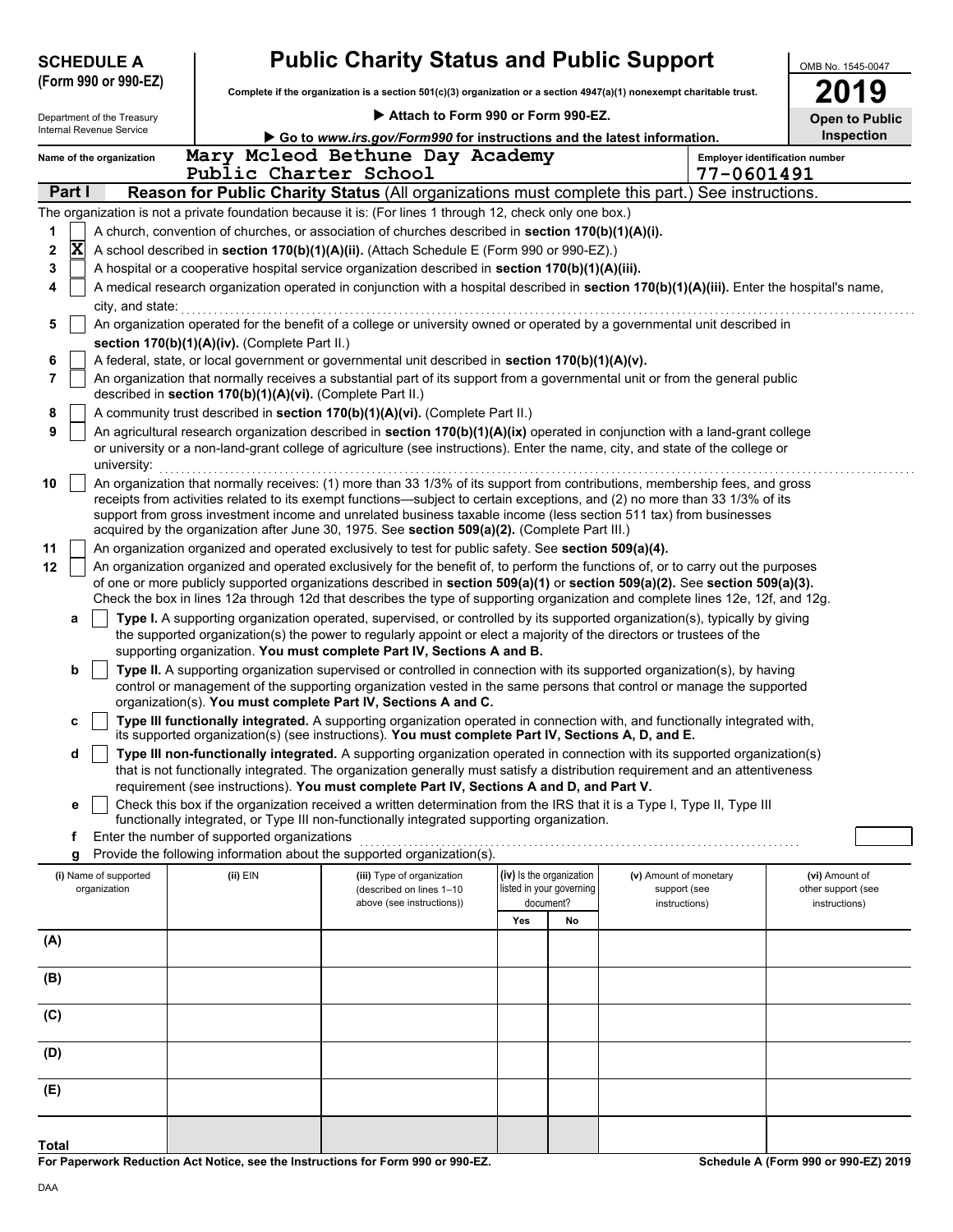| Schedule A (Form 990 or 990-EZ) 2019 | Mary Mcleod Bethune Day Academy |  | 77-060149 |
|--------------------------------------|---------------------------------|--|-----------|
|                                      |                                 |  |           |

|              | Schedule A (Form 990 or 990-EZ) 2019                                                                                                                                                                                                 |          |          |            | Mary Mcleod Bethune Day Academy 77-0601491 |                                      | Page 2    |
|--------------|--------------------------------------------------------------------------------------------------------------------------------------------------------------------------------------------------------------------------------------|----------|----------|------------|--------------------------------------------|--------------------------------------|-----------|
|              | Support Schedule for Organizations Described in Sections 170(b)(1)(A)(iv) and 170(b)(1)(A)(vi)<br>Part II                                                                                                                            |          |          |            |                                            |                                      |           |
|              | (Complete only if you checked the box on line 5, 7, or 8 of Part I or if the organization failed to qualify under<br>Part III. If the organization fails to qualify under the tests listed below, please complete Part III.)         |          |          |            |                                            |                                      |           |
|              | <b>Section A. Public Support</b>                                                                                                                                                                                                     |          |          |            |                                            |                                      |           |
|              | Calendar year (or fiscal year beginning in) $\blacktriangleright$                                                                                                                                                                    | (a) 2015 | (b) 2016 | $(c)$ 2017 | $(d)$ 2018                                 | $(e)$ 2019                           | (f) Total |
|              |                                                                                                                                                                                                                                      |          |          |            |                                            |                                      |           |
| 1            | Gifts, grants, contributions, and<br>membership fees received. (Do not<br>include any "unusual grants.")                                                                                                                             |          |          |            |                                            |                                      |           |
| $\mathbf{2}$ | Tax revenues levied for the<br>organization's benefit and either paid<br>to or expended on its behalf                                                                                                                                |          |          |            |                                            |                                      |           |
| 3            | The value of services or facilities<br>furnished by a governmental unit to the<br>organization without charge                                                                                                                        |          |          |            |                                            |                                      |           |
| 4            | Total. Add lines 1 through 3                                                                                                                                                                                                         |          |          |            |                                            |                                      |           |
| 5            | The portion of total contributions by<br>each person (other than a<br>governmental unit or publicly<br>supported organization) included on<br>line 1 that exceeds 2% of the amount<br>shown on line 11, column (f)                   |          |          |            |                                            |                                      |           |
| 6            | Public support. Subtract line 5 from line 4                                                                                                                                                                                          |          |          |            |                                            |                                      |           |
|              | <b>Section B. Total Support</b>                                                                                                                                                                                                      |          |          |            |                                            |                                      |           |
|              | Calendar year (or fiscal year beginning in)                                                                                                                                                                                          | (a) 2015 | (b) 2016 | (c) 2017   | $(d)$ 2018                                 | $(e)$ 2019                           | (f) Total |
| 7            | Amounts from line 4                                                                                                                                                                                                                  |          |          |            |                                            |                                      |           |
| 8            | Gross income from interest, dividends,<br>payments received on securities loans,<br>rents, royalties, and income from<br>similar sources                                                                                             |          |          |            |                                            |                                      |           |
| 9            | Net income from unrelated business<br>activities, whether or not the business<br>is regularly carried on                                                                                                                             |          |          |            |                                            |                                      |           |
| 10           | Other income. Do not include gain or<br>loss from the sale of capital assets<br>(Explain in Part VI.)                                                                                                                                |          |          |            |                                            |                                      |           |
| 11           | Total support. Add lines 7 through 10                                                                                                                                                                                                |          |          |            |                                            |                                      |           |
| 12           | Gross receipts from related activities, etc. (see instructions)                                                                                                                                                                      |          |          |            |                                            | 12                                   |           |
| 13           | First five years. If the Form 990 is for the organization's first, second, third, fourth, or fifth tax year as a section 501(c)(3)                                                                                                   |          |          |            |                                            |                                      |           |
|              | organization, check this box and stop here <b>constant of the constant of the constant of the constant of the constant of the constant of the constant of the constant of the constant of the constant of the constant of the co</b> |          |          |            |                                            |                                      | ▶         |
|              | <b>Section C. Computation of Public Support Percentage</b>                                                                                                                                                                           |          |          |            |                                            |                                      |           |
| 14           |                                                                                                                                                                                                                                      |          |          |            |                                            | 14                                   | $\%$      |
| 15           | Public support percentage from 2018 Schedule A, Part II, line 14                                                                                                                                                                     |          |          |            |                                            | 15                                   | %         |
| 16а          | 33 1/3% support test-2019. If the organization did not check the box on line 13, and line 14 is 33 1/3% or more, check this                                                                                                          |          |          |            |                                            |                                      |           |
|              | box and stop here. The organization qualifies as a publicly supported organization                                                                                                                                                   |          |          |            |                                            |                                      |           |
| b            | 33 1/3% support test—2018. If the organization did not check a box on line 13 or 16a, and line 15 is 33 1/3% or more, check<br>this box and stop here. The organization qualifies as a publicly supported organization               |          |          |            |                                            |                                      |           |
|              | 17a 10%-facts-and-circumstances test-2019. If the organization did not check a box on line 13, 16a, or 16b, and line 14 is                                                                                                           |          |          |            |                                            |                                      |           |
|              | 10% or more, and if the organization meets the "facts-and-circumstances" test, check this box and stop here. Explain in                                                                                                              |          |          |            |                                            |                                      |           |
|              | Part VI how the organization meets the "facts-and-circumstances" test. The organization qualifies as a publicly supported                                                                                                            |          |          |            |                                            |                                      |           |
|              | organization                                                                                                                                                                                                                         |          |          |            |                                            |                                      |           |
| b            | 10%-facts-and-circumstances test-2018. If the organization did not check a box on line 13, 16a, 16b, or 17a, and line                                                                                                                |          |          |            |                                            |                                      |           |
|              | 15 is 10% or more, and if the organization meets the "facts-and-circumstances" test, check this box and stop here.                                                                                                                   |          |          |            |                                            |                                      |           |
|              | Explain in Part VI how the organization meets the "facts-and-circumstances" test. The organization qualifies as a publicly                                                                                                           |          |          |            |                                            |                                      |           |
|              | supported organization                                                                                                                                                                                                               |          |          |            |                                            |                                      |           |
| 18           | Private foundation. If the organization did not check a box on line 13, 16a, 16b, 17a, or 17b, check this box and see                                                                                                                |          |          |            |                                            |                                      |           |
|              |                                                                                                                                                                                                                                      |          |          |            |                                            | Schedule A (Form 990 or 990-EZ) 2019 |           |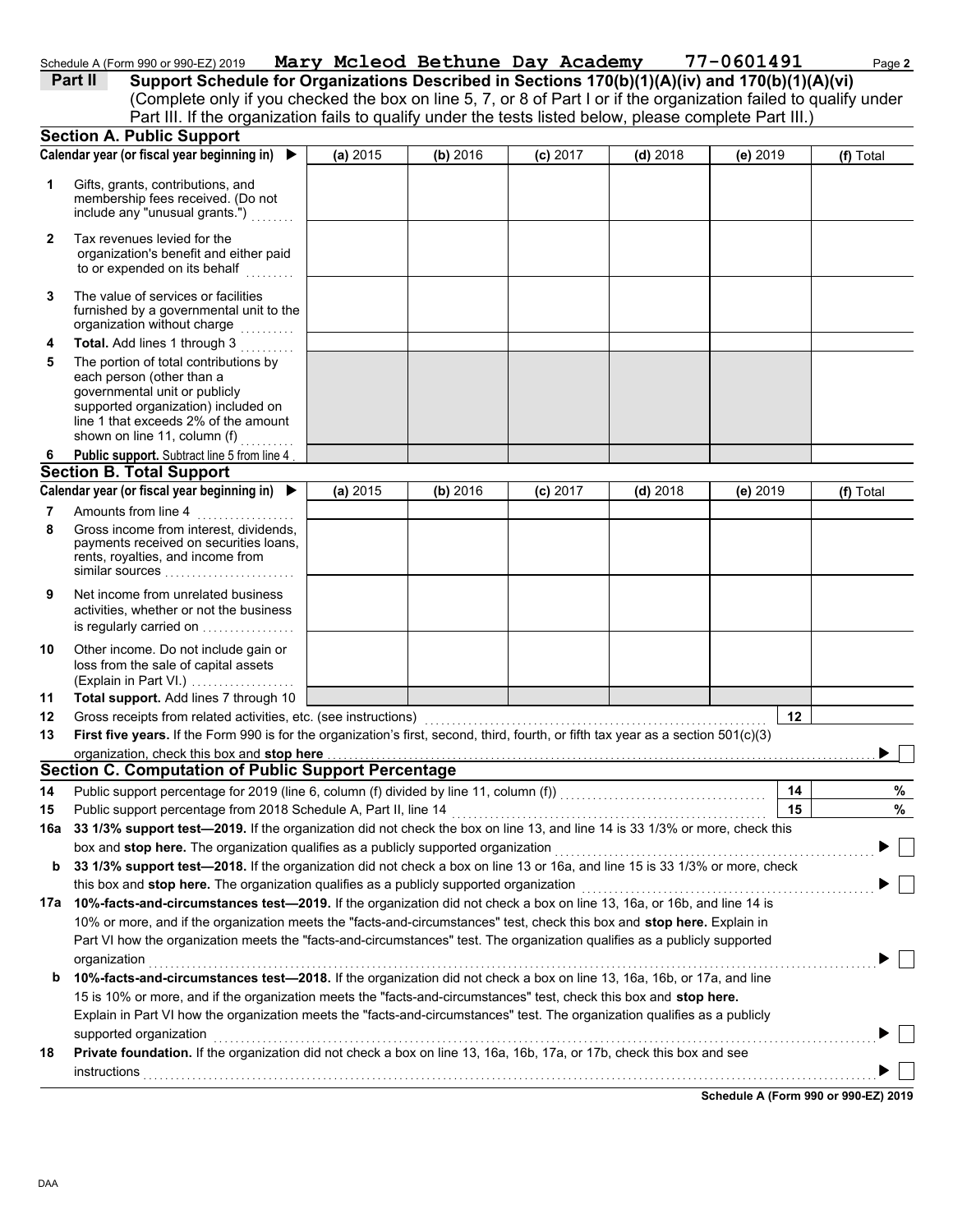### Schedule A (Form 990 or 990-EZ) 2019 Mary Mcleod Bethune Day Academy 77-0601491 Page 3

## **Part III** Support Schedule for Organizations Described in Section 509(a)(2)

(Complete only if you checked the box on line 10 of Part I or if the organization failed to qualify under Part II.

|              | If the organization fails to qualify under the tests listed below, please complete Part II.)                                                                                      |          |          |            |            |          |           |
|--------------|-----------------------------------------------------------------------------------------------------------------------------------------------------------------------------------|----------|----------|------------|------------|----------|-----------|
|              | <b>Section A. Public Support</b>                                                                                                                                                  |          |          |            |            |          |           |
|              | Calendar year (or fiscal year beginning in)<br>$\blacktriangleright$                                                                                                              | (a) 2015 | (b) 2016 | (c) 2017   | $(d)$ 2018 | (e) 2019 | (f) Total |
| 1            | Gifts, grants, contributions, and membership fees                                                                                                                                 |          |          |            |            |          |           |
|              | received. (Do not include any "unusual grants.")                                                                                                                                  |          |          |            |            |          |           |
| $\mathbf{2}$ | Gross receipts from admissions, merchandise<br>sold or services performed, or facilities<br>furnished in any activity that is related to the<br>organization's tax-exempt purpose |          |          |            |            |          |           |
| 3            | Gross receipts from activities that are not an<br>unrelated trade or business under section 513                                                                                   |          |          |            |            |          |           |
| 4            | Tax revenues levied for the<br>organization's benefit and either paid<br>to or expended on its behalf<br>$\sim$                                                                   |          |          |            |            |          |           |
| 5            | The value of services or facilities<br>furnished by a governmental unit to the<br>organization without charge<br>.                                                                |          |          |            |            |          |           |
| 6            | Total. Add lines 1 through 5<br>in Statistics                                                                                                                                     |          |          |            |            |          |           |
|              | 7a Amounts included on lines 1, 2, and 3<br>received from disqualified persons                                                                                                    |          |          |            |            |          |           |
| b            | Amounts included on lines 2 and 3<br>received from other than disqualified<br>persons that exceed the greater of \$5,000<br>or 1% of the amount on line 13 for the year           |          |          |            |            |          |           |
| c            | Add lines 7a and 7b                                                                                                                                                               |          |          |            |            |          |           |
| 8            | Public support. (Subtract line 7c from<br>line $6.$ )                                                                                                                             |          |          |            |            |          |           |
|              | <b>Section B. Total Support</b>                                                                                                                                                   |          |          |            |            |          |           |
|              | Calendar year (or fiscal year beginning in)                                                                                                                                       | (a) 2015 | (b) 2016 | $(c)$ 2017 | $(d)$ 2018 | (e) 2019 | (f) Total |
| 9            | Amounts from line 6                                                                                                                                                               |          |          |            |            |          |           |
| 10a          | Gross income from interest, dividends,<br>payments received on securities loans, rents,<br>royalties, and income from similar sources                                             |          |          |            |            |          |           |
| b            | Unrelated business taxable income (less<br>section 511 taxes) from businesses<br>acquired after June 30, 1975                                                                     |          |          |            |            |          |           |
| c            | Add lines 10a and 10b                                                                                                                                                             |          |          |            |            |          |           |
| 11           | Net income from unrelated business<br>activities not included in line 10b, whether<br>or not the business is regularly carried on                                                 |          |          |            |            |          |           |
| 12           | Other income. Do not include gain or<br>loss from the sale of capital assets<br>(Explain in Part VI.)                                                                             |          |          |            |            |          |           |
| 13           | Total support. (Add lines 9, 10c, 11,                                                                                                                                             |          |          |            |            |          |           |
|              | and 12.)                                                                                                                                                                          |          |          |            |            |          |           |
| 14           | First five years. If the Form 990 is for the organization's first, second, third, fourth, or fifth tax year as a section 501(c)(3)                                                |          |          |            |            |          |           |
|              | organization, check this box and stop here                                                                                                                                        |          |          |            |            |          |           |
|              | <b>Section C. Computation of Public Support Percentage</b>                                                                                                                        |          |          |            |            |          |           |
| 15           | Public support percentage for 2019 (line 8, column (f), divided by line 13, column (f)) [[[[[[[[[[[[[[[[[[[[[                                                                     |          |          |            |            | 15       | %         |
| 16           |                                                                                                                                                                                   |          |          |            |            | 16       | $\%$      |
|              | Section D. Computation of Investment Income Percentage                                                                                                                            |          |          |            |            |          |           |
| 17           | Investment income percentage for 2019 (line 10c, column (f), divided by line 13, column (f)) [[[[[[[[[[[[[[[[[                                                                    |          |          |            |            | 17       | %         |
| 18           | Investment income percentage from 2018 Schedule A, Part III, line 17                                                                                                              |          |          |            |            | 18       | %         |
| 19a          | 33 1/3% support tests-2019. If the organization did not check the box on line 14, and line 15 is more than 33 1/3%, and line                                                      |          |          |            |            |          |           |
|              | 17 is not more than 33 1/3%, check this box and stop here. The organization qualifies as a publicly supported organization                                                        |          |          |            |            |          |           |
| b            | 33 1/3% support tests-2018. If the organization did not check a box on line 14 or line 19a, and line 16 is more than 33 1/3%, and                                                 |          |          |            |            |          |           |
|              | line 18 is not more than 33 1/3%, check this box and stop here. The organization qualifies as a publicly supported organization                                                   |          |          |            |            |          |           |
| 20           |                                                                                                                                                                                   |          |          |            |            |          |           |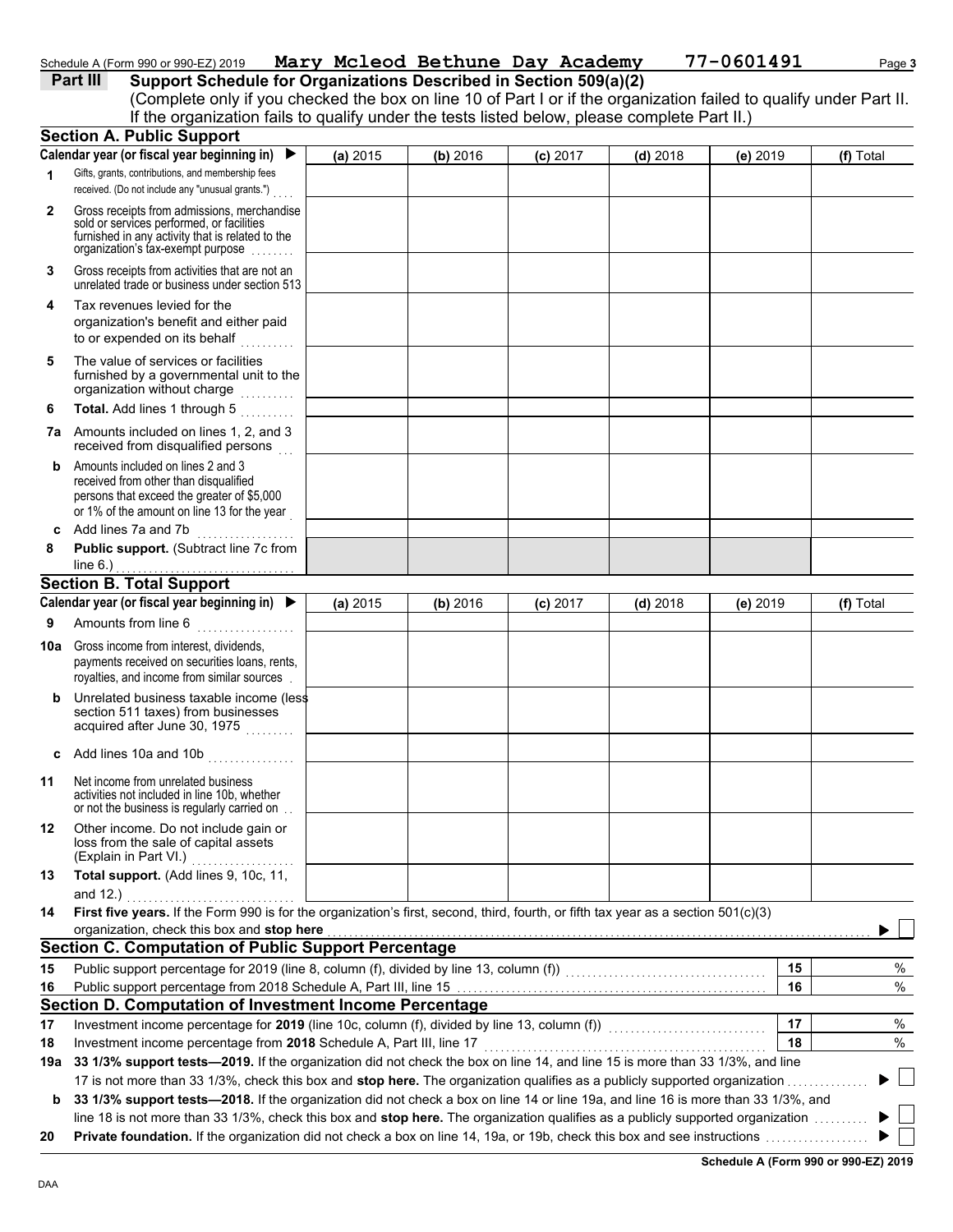### Schedule A (Form 990 or 990-EZ) 2019 Page 4 ACLeod Bethune Day Academy 77-0601491 Page 4

| <b>Part IV</b> | <b>Supporting Organizations</b> |
|----------------|---------------------------------|
|                |                                 |

Sections A, D, and E. If you checked 12d of Part I, complete Sections A and D, and complete Part V.) (Complete only if you checked a box in line 12 on Part I. If you checked 12a of Part I, complete Sections A and B. If you checked 12b of Part I, complete Sections A and C. If you checked 12c of Part I, complete

### **Section A. All Supporting Organizations**

- Are all of the organization's supported organizations listed by name in the organization's governing documents? *If "No," describe in Part VI how the supported organizations are designated. If designated by class or purpose, describe the designation. If historic and continuing relationship, explain.* **1**
- Did the organization have any supported organization that does not have an IRS determination of status under section 509(a)(1) or (2)? *If "Yes," explain in Part VI how the organization determined that the supported organization was described in section 509(a)(1) or (2).* **2**
- **3a** Did the organization have a supported organization described in section 501(c)(4), (5), or (6)? *If "Yes," answer (b) and (c) below.*
- **b** Did the organization confirm that each supported organization qualified under section  $501(c)(4)$ , (5), or (6) and satisfied the public support tests under section 509(a)(2)? *If "Yes," describe in Part VI when and how the organization made the determination.*
- **c** Did the organization ensure that all support to such organizations was used exclusively for section 170(c)(2)(B) purposes? *If "Yes," explain in Part VI what controls the organization put in place to ensure such use.*
- **4a** Was any supported organization not organized in the United States ("foreign supported organization")? *If "Yes," and if you checked 12a or 12b in Part I, answer (b) and (c) below.*
- **b** Did the organization have ultimate control and discretion in deciding whether to make grants to the foreign supported organization? *If "Yes," describe in Part VI how the organization had such control and discretion despite being controlled or supervised by or in connection with its supported organizations.*
- **c** Did the organization support any foreign supported organization that does not have an IRS determination under sections 501(c)(3) and 509(a)(1) or (2)? *If "Yes," explain in Part VI what controls the organization used to ensure that all support to the foreign supported organization was used exclusively for section 170(c)(2)(B) purposes.*
- **5a** Did the organization add, substitute, or remove any supported organizations during the tax year? *If "Yes," answer (b) and (c) below (if applicable). Also, provide detail in Part VI, including (i) the names and EIN numbers of the supported organizations added, substituted, or removed; (ii) the reasons for each such action; (iii) the authority under the organization's organizing document authorizing such action; and (iv) how the action was accomplished (such as by amendment to the organizing document).*
- **b Type I or Type II only.** Was any added or substituted supported organization part of a class already designated in the organization's organizing document?
- **c Substitutions only.** Was the substitution the result of an event beyond the organization's control?
- **6** Did the organization provide support (whether in the form of grants or the provision of services or facilities) to anyone other than (i) its supported organizations, (ii) individuals that are part of the charitable class benefited by one or more of its supported organizations, or (iii) other supporting organizations that also support or benefit one or more of the filing organization's supported organizations? *If "Yes," provide detail in Part VI.*
- **7** Did the organization provide a grant, loan, compensation, or other similar payment to a substantial contributor (as defined in section 4958(c)(3)(C)), a family member of a substantial contributor, or a 35% controlled entity with regard to a substantial contributor? *If "Yes," complete Part I of Schedule L (Form 990 or 990-EZ).*
- **8** Did the organization make a loan to a disqualified person (as defined in section 4958) not described in line 7? *If "Yes," complete Part I of Schedule L (Form 990 or 990-EZ).*
- **9a** Was the organization controlled directly or indirectly at any time during the tax year by one or more disqualified persons as defined in section 4946 (other than foundation managers and organizations described in section 509(a)(1) or (2))? *If "Yes," provide detail in Part VI.*
- **b** Did one or more disqualified persons (as defined in line 9a) hold a controlling interest in any entity in which the supporting organization had an interest? *If "Yes," provide detail in Part VI.*
- **c** Did a disqualified person (as defined in line 9a) have an ownership interest in, or derive any personal benefit from, assets in which the supporting organization also had an interest? *If "Yes," provide detail in Part VI.*
- **10a** Was the organization subject to the excess business holdings rules of section 4943 because of section 4943(f) (regarding certain Type II supporting organizations, and all Type III non-functionally integrated supporting organizations)? *If "Yes," answer 10b below.*
- **b** Did the organization have any excess business holdings in the tax year? *(Use Schedule C, Form 4720, to determine whether the organization had excess business holdings.)*

|                         | Yes | <u>No</u> |
|-------------------------|-----|-----------|
| 1                       |     |           |
| $\overline{\mathbf{2}}$ |     |           |
| <u>3a</u>               |     |           |
| 3b                      |     |           |
| 3c                      |     |           |
| 4a                      |     |           |
| 4b                      |     |           |
| 4c                      |     |           |
|                         |     |           |
| 5a<br><u>5b</u>         |     |           |
| 5c<br>6                 |     |           |
| ı                       |     |           |
| 8                       |     |           |
| 9а                      |     |           |
| 9b<br>9c                |     |           |
| 10a                     |     |           |
| 10b                     |     |           |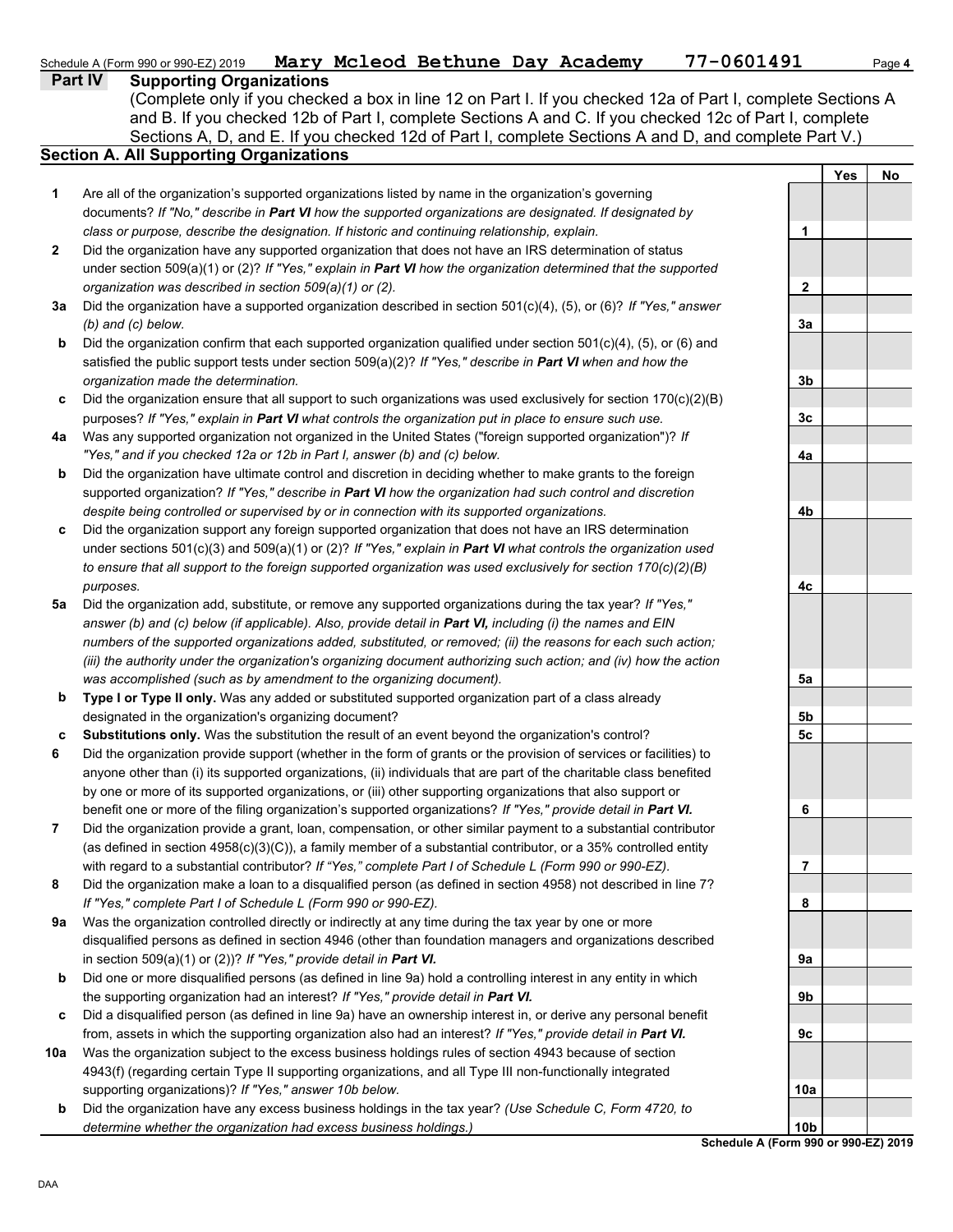|    | 77-0601491<br>Mary Mcleod Bethune Day Academy<br>Schedule A (Form 990 or 990-EZ) 2019<br><b>Supporting Organizations (continued)</b><br><b>Part IV</b> |                 |            | Page 5 |
|----|--------------------------------------------------------------------------------------------------------------------------------------------------------|-----------------|------------|--------|
|    |                                                                                                                                                        |                 | Yes        | No     |
| 11 | Has the organization accepted a gift or contribution from any of the following persons?                                                                |                 |            |        |
|    | a A person who directly or indirectly controls, either alone or together with persons described in (b) and (c)                                         |                 |            |        |
|    | below, the governing body of a supported organization?                                                                                                 | 11a             |            |        |
|    | <b>b</b> A family member of a person described in (a) above?                                                                                           | 11 <sub>b</sub> |            |        |
|    | c A 35% controlled entity of a person described in (a) or (b) above? If "Yes" to a, b, or c, provide detail in Part VI.                                | 11c             |            |        |
|    | <b>Section B. Type I Supporting Organizations</b>                                                                                                      |                 |            |        |
|    |                                                                                                                                                        |                 | Yes        | No     |
| 1  | Did the directors, trustees, or membership of one or more supported organizations have the power to                                                    |                 |            |        |
|    | regularly appoint or elect at least a majority of the organization's directors or trustees at all times during the                                     |                 |            |        |
|    | tax year? If "No," describe in Part VI how the supported organization(s) effectively operated, supervised, or                                          |                 |            |        |
|    | controlled the organization's activities. If the organization had more than one supported organization,                                                |                 |            |        |
|    | describe how the powers to appoint and/or remove directors or trustees were allocated among the supported                                              |                 |            |        |
|    | organizations and what conditions or restrictions, if any, applied to such powers during the tax year.                                                 | 1               |            |        |
| 2  | Did the organization operate for the benefit of any supported organization other than the supported                                                    |                 |            |        |
|    | organization(s) that operated, supervised, or controlled the supporting organization? If "Yes," explain in Part                                        |                 |            |        |
|    | VI how providing such benefit carried out the purposes of the supported organization(s) that operated,                                                 |                 |            |        |
|    | supervised, or controlled the supporting organization.                                                                                                 | $\mathbf{2}$    |            |        |
|    | <b>Section C. Type II Supporting Organizations</b>                                                                                                     |                 |            |        |
|    |                                                                                                                                                        |                 | <b>Yes</b> | No     |
|    |                                                                                                                                                        |                 |            |        |
| 1  | Were a majority of the organization's directors or trustees during the tax year also a majority of the directors                                       |                 |            |        |
|    | or trustees of each of the organization's supported organization(s)? If "No," describe in Part VI how control                                          |                 |            |        |
|    | or management of the supporting organization was vested in the same persons that controlled or managed                                                 |                 |            |        |
|    | the supported organization(s).                                                                                                                         | 1               |            |        |
|    | <b>Section D. All Type III Supporting Organizations</b>                                                                                                |                 |            |        |
|    |                                                                                                                                                        |                 | <b>Yes</b> | No     |
| 1  | Did the organization provide to each of its supported organizations, by the last day of the fifth month of the                                         |                 |            |        |
|    | organization's tax year, (i) a written notice describing the type and amount of support provided during the prior tax                                  |                 |            |        |
|    | year, (ii) a copy of the Form 990 that was most recently filed as of the date of notification, and (iii) copies of the                                 |                 |            |        |
|    | organization's governing documents in effect on the date of notification, to the extent not previously provided?                                       | 1               |            |        |
| 2  | Were any of the organization's officers, directors, or trustees either (i) appointed or elected by the supported                                       |                 |            |        |
|    | organization(s) or (ii) serving on the governing body of a supported organization? If "No," explain in Part VI how                                     |                 |            |        |
|    | the organization maintained a close and continuous working relationship with the supported organization(s).                                            | 2               |            |        |
| 3  | By reason of the relationship described in (2), did the organization's supported organizations have a                                                  |                 |            |        |
|    | significant voice in the organization's investment policies and in directing the use of the organization's                                             |                 |            |        |
|    | income or assets at all times during the tax year? If "Yes," describe in Part VI the role the organization's                                           |                 |            |        |
|    | supported organizations played in this regard.                                                                                                         | 3               |            |        |
|    | Section E. Type III Functionally-Integrated Supporting Organizations                                                                                   |                 |            |        |
| 1  | Check the box next to the method that the organization used to satisfy the Integral Part Test during the year (see instructions).                      |                 |            |        |
| а  | The organization satisfied the Activities Test. Complete line 2 below.                                                                                 |                 |            |        |
| b  | The organization is the parent of each of its supported organizations. Complete line 3 below.                                                          |                 |            |        |
| C  | The organization supported a governmental entity. Describe in Part VI how you supported a government entity (see instructions).                        |                 |            |        |
|    |                                                                                                                                                        |                 |            |        |
|    | 2 Activities Test. Answer (a) and (b) below.                                                                                                           |                 | Yes        | No     |
|    | a Did substantially all of the organization's activities during the tax year directly further the exempt purposes of                                   |                 |            |        |

- **a** ation's activities during the tax year directly further the exempt pi the supported organization(s) to which the organization was responsive? *If "Yes," then in Part VI identify those supported organizations and explain how these activities directly furthered their exempt purposes, how the organization was responsive to those supported organizations, and how the organization determined that these activities constituted substantially all of its activities.*
- **b** Did the activities described in (a) constitute activities that, but for the organization's involvement, one or more of the organization's supported organization(s) would have been engaged in? *If "Yes," explain in Part VI the reasons for the organization's position that its supported organization(s) would have engaged in these activities but for the organization's involvement.*
- **3** Parent of Supported Organizations. *Answer (a) and (b) below.*
- **a** Did the organization have the power to regularly appoint or elect a majority of the officers, directors, or trustees of each of the supported organizations? *Provide details in Part VI.*
- **b** Did the organization exercise a substantial degree of direction over the policies, programs, and activities of each of its supported organizations? *If "Yes," describe in Part VI the role played by the organization in this regard.*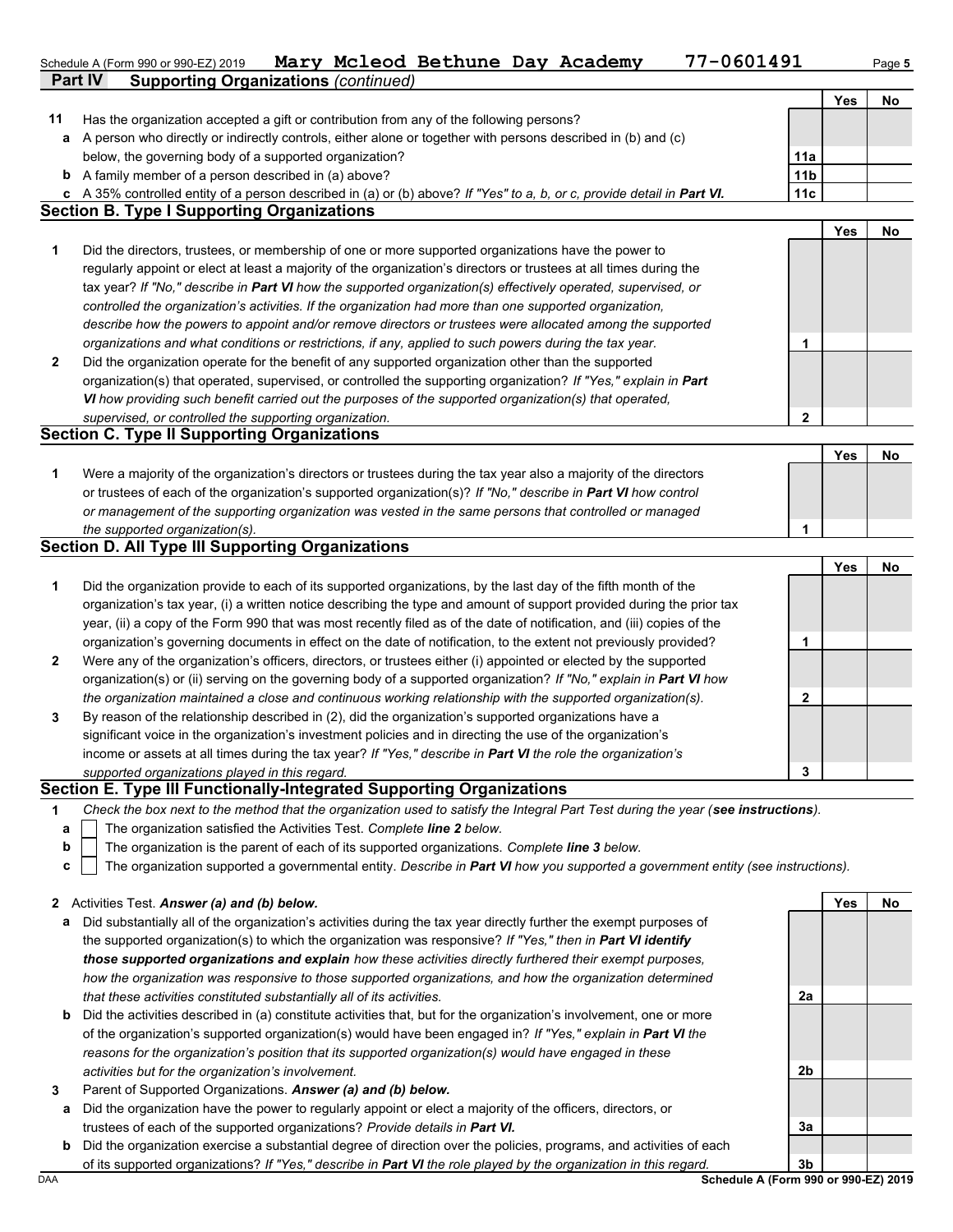|                          | Schedule A (Form 990 or 990-EZ) 2019 Mary Mcleod Bethune Day Academy                                                                       |                | 77-0601491     | Page 6                         |
|--------------------------|--------------------------------------------------------------------------------------------------------------------------------------------|----------------|----------------|--------------------------------|
|                          | Type III Non-Functionally Integrated 509(a)(3) Supporting Organizations<br><b>Part V</b>                                                   |                |                |                                |
| $\mathbf 1$              | Check here if the organization satisfied the Integral Part Test as a qualifying trust on Nov. 20, 1970 (explain in Part VI). See           |                |                |                                |
|                          | instructions. All other Type III non-functionally integrated supporting organizations must complete Sections A through E.                  |                |                |                                |
|                          | <b>Section A - Adjusted Net Income</b>                                                                                                     |                | (A) Prior Year | (B) Current Year<br>(optional) |
| 1                        | Net short-term capital gain                                                                                                                | 1              |                |                                |
| $\mathbf{2}$             | Recoveries of prior-year distributions                                                                                                     | $\mathbf{2}$   |                |                                |
| 3                        | Other gross income (see instructions)                                                                                                      | 3              |                |                                |
| 4                        | Add lines 1 through 3.                                                                                                                     | 4              |                |                                |
| 5                        | Depreciation and depletion                                                                                                                 | 5              |                |                                |
| 6                        | Portion of operating expenses paid or incurred for production or                                                                           |                |                |                                |
|                          | collection of gross income or for management, conservation, or                                                                             |                |                |                                |
|                          | maintenance of property held for production of income (see instructions)                                                                   | 6              |                |                                |
| 7                        | Other expenses (see instructions)                                                                                                          | $\overline{7}$ |                |                                |
| 8                        | <b>Adjusted Net Income</b> (subtract lines 5, 6, and 7 from line 4)                                                                        | 8              |                |                                |
|                          | <b>Section B - Minimum Asset Amount</b>                                                                                                    |                | (A) Prior Year | (B) Current Year<br>(optional) |
| 1.                       | Aggregate fair market value of all non-exempt-use assets (see                                                                              |                |                |                                |
|                          | instructions for short tax year or assets held for part of year):                                                                          |                |                |                                |
|                          | a Average monthly value of securities                                                                                                      | 1a             |                |                                |
|                          | <b>b</b> Average monthly cash balances                                                                                                     | 1b             |                |                                |
|                          | c Fair market value of other non-exempt-use assets                                                                                         | 1 <sub>c</sub> |                |                                |
|                          | <b>Total</b> (add lines 1a, 1b, and 1c)<br>d                                                                                               | 1d             |                |                                |
|                          | <b>e</b> Discount claimed for blockage or other                                                                                            |                |                |                                |
|                          | factors (explain in detail in Part VI):                                                                                                    |                |                |                                |
| $\mathbf{2}$             | Acquisition indebtedness applicable to non-exempt-use assets                                                                               | $\mathbf{2}$   |                |                                |
| 3                        | Subtract line 2 from line 1d.                                                                                                              | 3              |                |                                |
| 4                        | Cash deemed held for exempt use. Enter 1-1/2% of line 3 (for greater amount,                                                               |                |                |                                |
|                          | see instructions)                                                                                                                          | 4              |                |                                |
| 5                        | Net value of non-exempt-use assets (subtract line 4 from line 3)                                                                           | 5              |                |                                |
| 6                        | Multiply line 5 by .035.                                                                                                                   | 6              |                |                                |
| 7                        | Recoveries of prior-year distributions                                                                                                     | $\overline{7}$ |                |                                |
| 8                        | Minimum Asset Amount (add line 7 to line 6)                                                                                                | 8              |                |                                |
|                          | <b>Section C - Distributable Amount</b>                                                                                                    |                |                | <b>Current Year</b>            |
| 1                        | Adjusted net income for prior year (from Section A, line 8, Column A)                                                                      | 1              |                |                                |
| $\mathbf{2}$             | Enter 85% of line 1.                                                                                                                       | $\mathbf{2}$   |                |                                |
| 3                        | Minimum asset amount for prior year (from Section B, line 8, Column A)                                                                     | 3              |                |                                |
| 4                        | Enter greater of line 2 or line 3.                                                                                                         | 4              |                |                                |
| 5                        | Income tax imposed in prior year                                                                                                           | 5              |                |                                |
| 6                        | Distributable Amount. Subtract line 5 from line 4, unless subject to                                                                       |                |                |                                |
|                          | emergency temporary reduction (see instructions).                                                                                          | 6              |                |                                |
| $\overline{\phantom{a}}$ | $\Box$ Oheels have if the current vecuin the currentration of first as a non-functionally integrated Type III currential currentration (as |                |                |                                |

**7** Check here if the current year is the organization's first as a non-functionally integrated Type III supporting organization (see instructions).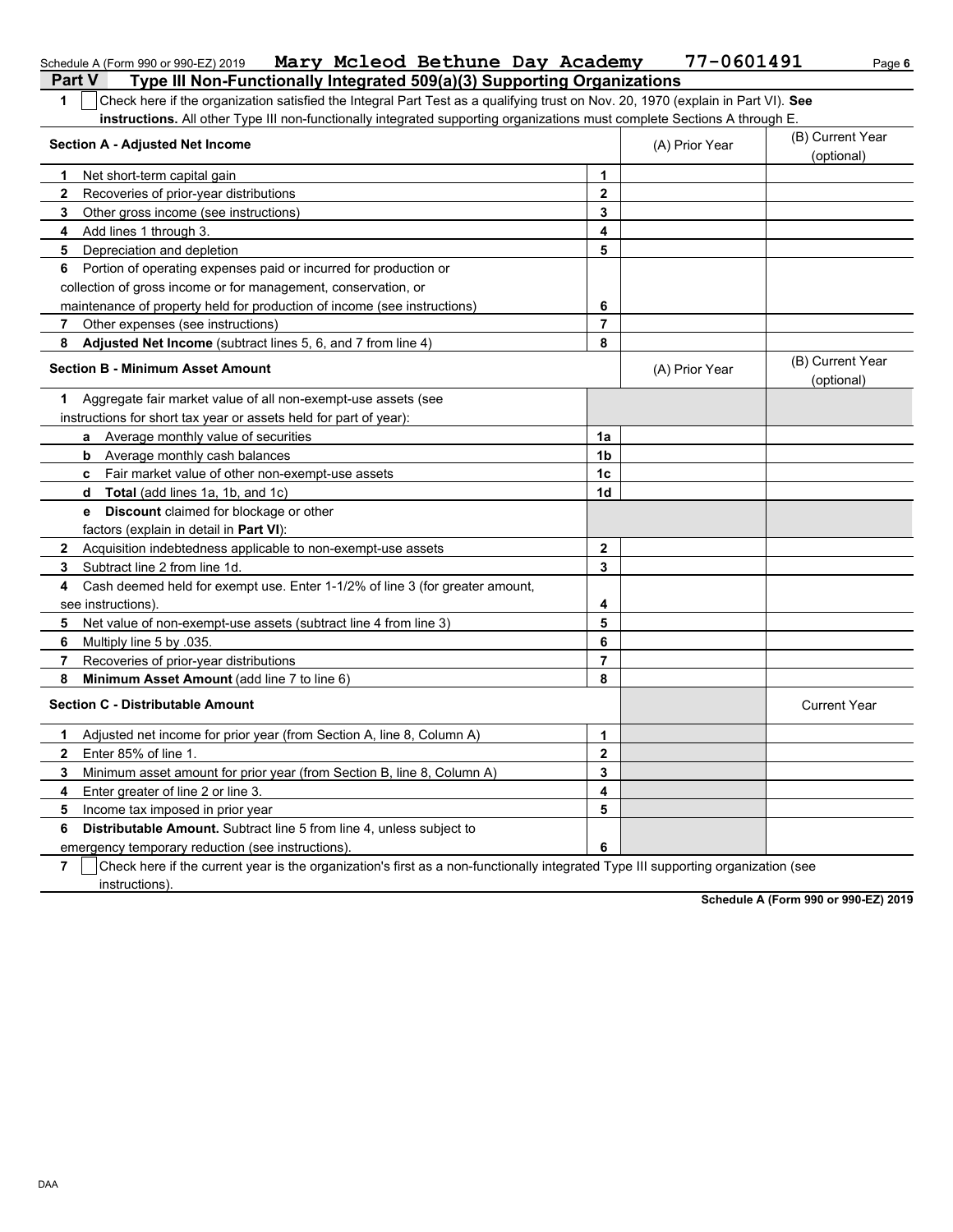#### Schedule A (Form 990 or 990-EZ) 2019 **Mary McLeod Bethune Day Academy** Page 7 **Mary Mcleod Bethune Day Academy 77-0601491**

| cademy | 77-0601491 |
|--------|------------|
|        |            |

| Part V       | Type III Non-Functionally Integrated 509(a)(3) Supporting Organizations (continued)                                         |                             |                                       |                                                |  |  |  |
|--------------|-----------------------------------------------------------------------------------------------------------------------------|-----------------------------|---------------------------------------|------------------------------------------------|--|--|--|
|              | <b>Section D - Distributions</b>                                                                                            |                             |                                       | <b>Current Year</b>                            |  |  |  |
| 1            | Amounts paid to supported organizations to accomplish exempt purposes                                                       |                             |                                       |                                                |  |  |  |
| $\mathbf{2}$ | Amounts paid to perform activity that directly furthers exempt purposes of supported                                        |                             |                                       |                                                |  |  |  |
|              | organizations, in excess of income from activity                                                                            |                             |                                       |                                                |  |  |  |
| 3            | Administrative expenses paid to accomplish exempt purposes of supported organizations                                       |                             |                                       |                                                |  |  |  |
| 4            | Amounts paid to acquire exempt-use assets                                                                                   |                             |                                       |                                                |  |  |  |
| 5            | Qualified set-aside amounts (prior IRS approval required)                                                                   |                             |                                       |                                                |  |  |  |
| 6            | Other distributions (describe in Part VI). See instructions.                                                                |                             |                                       |                                                |  |  |  |
| 7            | Total annual distributions. Add lines 1 through 6.                                                                          |                             |                                       |                                                |  |  |  |
| 8            | Distributions to attentive supported organizations to which the organization is responsive                                  |                             |                                       |                                                |  |  |  |
|              | (provide details in Part VI). See instructions.                                                                             |                             |                                       |                                                |  |  |  |
| 9            | Distributable amount for 2019 from Section C, line 6                                                                        |                             |                                       |                                                |  |  |  |
| 10           | Line 8 amount divided by line 9 amount                                                                                      |                             |                                       |                                                |  |  |  |
|              |                                                                                                                             | (i)                         | (ii)                                  | (iii)                                          |  |  |  |
|              | <b>Section E - Distribution Allocations (see instructions)</b>                                                              | <b>Excess Distributions</b> | <b>Underdistributions</b><br>Pre-2019 | <b>Distributable</b><br><b>Amount for 2019</b> |  |  |  |
| 1            | Distributable amount for 2019 from Section C, line 6                                                                        |                             |                                       |                                                |  |  |  |
| $\mathbf{2}$ | Underdistributions, if any, for years prior to 2019<br>(reasonable cause required-explain in Part VI). See<br>instructions. |                             |                                       |                                                |  |  |  |
| 3            | Excess distributions carryover, if any, to 2019                                                                             |                             |                                       |                                                |  |  |  |
|              | <b>a</b> From 2014                                                                                                          |                             |                                       |                                                |  |  |  |
|              | <b>b</b> From $2015$                                                                                                        |                             |                                       |                                                |  |  |  |
|              | <b>c</b> From 2016                                                                                                          |                             |                                       |                                                |  |  |  |
|              | <b>d</b> From 2017                                                                                                          |                             |                                       |                                                |  |  |  |
|              | <b>e</b> From 2018                                                                                                          |                             |                                       |                                                |  |  |  |
|              | f Total of lines 3a through e                                                                                               |                             |                                       |                                                |  |  |  |
|              | g Applied to underdistributions of prior years                                                                              |                             |                                       |                                                |  |  |  |
|              | h Applied to 2019 distributable amount                                                                                      |                             |                                       |                                                |  |  |  |
|              | Carryover from 2014 not applied (see instructions)                                                                          |                             |                                       |                                                |  |  |  |
|              | Remainder. Subtract lines 3g, 3h, and 3i from 3f.                                                                           |                             |                                       |                                                |  |  |  |
| 4            | Distributions for 2019 from                                                                                                 |                             |                                       |                                                |  |  |  |
|              | \$<br>Section D. line 7:                                                                                                    |                             |                                       |                                                |  |  |  |
|              | a Applied to underdistributions of prior years                                                                              |                             |                                       |                                                |  |  |  |
|              | <b>b</b> Applied to 2019 distributable amount                                                                               |                             |                                       |                                                |  |  |  |
|              | c Remainder. Subtract lines 4a and 4b from 4.                                                                               |                             |                                       |                                                |  |  |  |
| 5            | Remaining underdistributions for years prior to 2019, if                                                                    |                             |                                       |                                                |  |  |  |
|              | any. Subtract lines 3g and 4a from line 2. For result                                                                       |                             |                                       |                                                |  |  |  |
|              | greater than zero, explain in Part VI. See instructions.                                                                    |                             |                                       |                                                |  |  |  |
|              |                                                                                                                             |                             |                                       |                                                |  |  |  |
| 6            | Remaining underdistributions for 2019. Subtract lines 3h                                                                    |                             |                                       |                                                |  |  |  |
|              | and 4b from line 1. For result greater than zero, explain in                                                                |                             |                                       |                                                |  |  |  |
|              | Part VI. See instructions.                                                                                                  |                             |                                       |                                                |  |  |  |
| 7            | Excess distributions carryover to 2020. Add lines 3j                                                                        |                             |                                       |                                                |  |  |  |
|              | and 4c.                                                                                                                     |                             |                                       |                                                |  |  |  |
| 8            | Breakdown of line 7:                                                                                                        |                             |                                       |                                                |  |  |  |
|              | a Excess from 2015                                                                                                          |                             |                                       |                                                |  |  |  |
|              | <b>b</b> Excess from 2016                                                                                                   |                             |                                       |                                                |  |  |  |
|              | c Excess from 2017                                                                                                          |                             |                                       |                                                |  |  |  |
|              | d Excess from 2018                                                                                                          |                             |                                       |                                                |  |  |  |
|              | e Excess from 2019                                                                                                          |                             |                                       |                                                |  |  |  |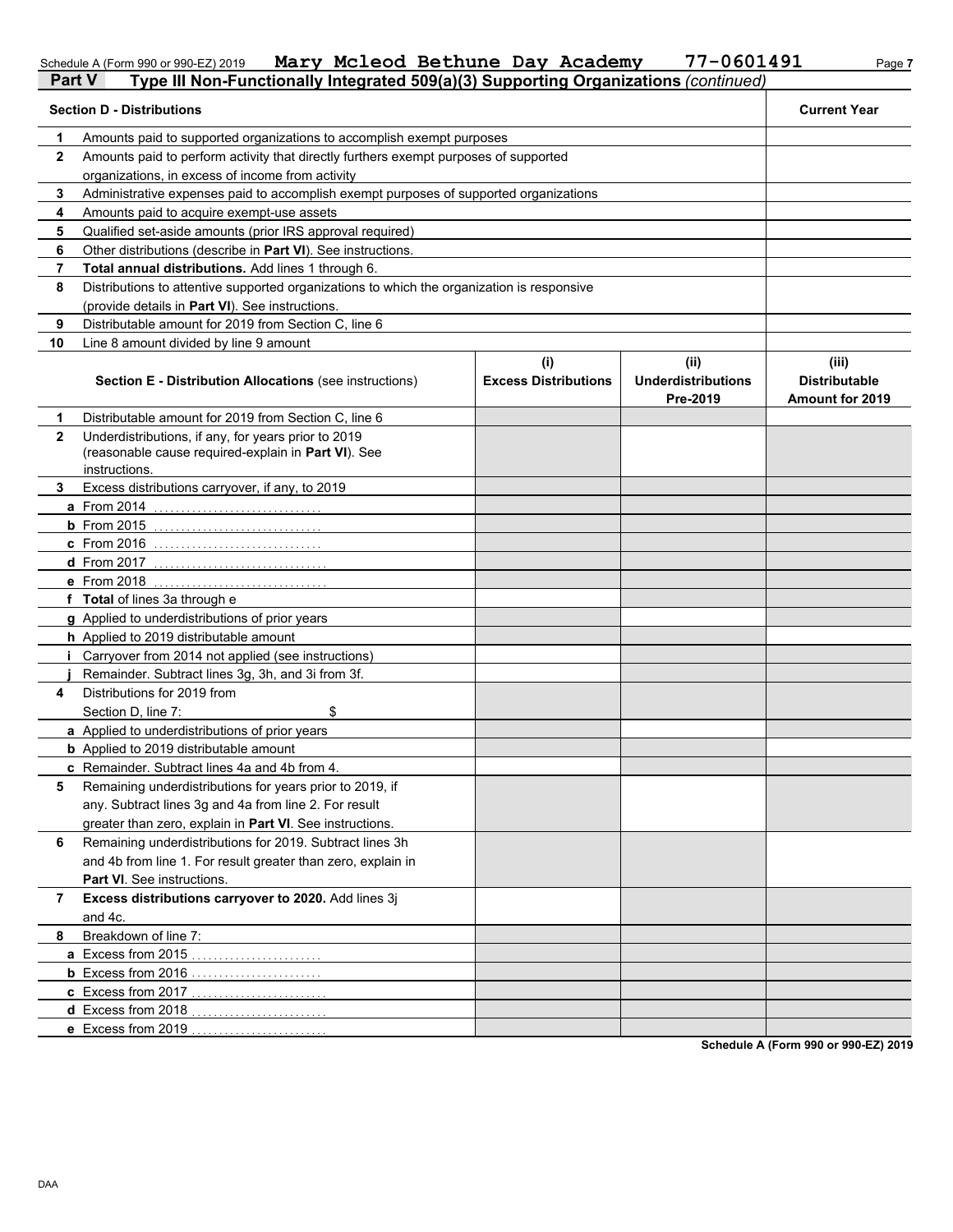| Part VI | Schedule A (Form 990 or 990-EZ) 2019 |  | Mary Mcleod Bethune Day Academy | 77-0601491                                                                                     | Page 8<br>Supplemental Information. Provide the explanations required by Part II, line 10; Part II, line 17a or 17b; Part                                                                                                                                                                                                                                              |
|---------|--------------------------------------|--|---------------------------------|------------------------------------------------------------------------------------------------|------------------------------------------------------------------------------------------------------------------------------------------------------------------------------------------------------------------------------------------------------------------------------------------------------------------------------------------------------------------------|
|         |                                      |  |                                 | lines 2, 5, and 6. Also complete this part for any additional information. (See instructions.) | III, line 12; Part IV, Section A, lines 1, 2, 3b, 3c, 4b, 4c, 5a, 6, 9a, 9b, 9c, 11a, 11b, and 11c; Part IV, Section<br>B, lines 1 and 2; Part IV, Section C, line 1; Part IV, Section D, lines 2 and 3; Part IV, Section E, lines 1c, 2a, 2b,<br>3a, and 3b; Part V, line 1; Part V, Section B, line 1e; Part V, Section D, lines 5, 6, and 8; and Part V, Section E, |
|         |                                      |  |                                 |                                                                                                |                                                                                                                                                                                                                                                                                                                                                                        |
|         |                                      |  |                                 |                                                                                                |                                                                                                                                                                                                                                                                                                                                                                        |
|         |                                      |  |                                 |                                                                                                |                                                                                                                                                                                                                                                                                                                                                                        |
|         |                                      |  |                                 |                                                                                                |                                                                                                                                                                                                                                                                                                                                                                        |
|         |                                      |  |                                 |                                                                                                |                                                                                                                                                                                                                                                                                                                                                                        |
|         |                                      |  |                                 |                                                                                                |                                                                                                                                                                                                                                                                                                                                                                        |
|         |                                      |  |                                 |                                                                                                |                                                                                                                                                                                                                                                                                                                                                                        |
|         |                                      |  |                                 |                                                                                                |                                                                                                                                                                                                                                                                                                                                                                        |
|         |                                      |  |                                 |                                                                                                |                                                                                                                                                                                                                                                                                                                                                                        |
|         |                                      |  |                                 |                                                                                                |                                                                                                                                                                                                                                                                                                                                                                        |
|         |                                      |  |                                 |                                                                                                |                                                                                                                                                                                                                                                                                                                                                                        |
|         |                                      |  |                                 |                                                                                                |                                                                                                                                                                                                                                                                                                                                                                        |
|         |                                      |  |                                 |                                                                                                |                                                                                                                                                                                                                                                                                                                                                                        |
|         |                                      |  |                                 |                                                                                                |                                                                                                                                                                                                                                                                                                                                                                        |
|         |                                      |  |                                 |                                                                                                |                                                                                                                                                                                                                                                                                                                                                                        |
|         |                                      |  |                                 |                                                                                                |                                                                                                                                                                                                                                                                                                                                                                        |
|         |                                      |  |                                 |                                                                                                |                                                                                                                                                                                                                                                                                                                                                                        |
|         |                                      |  |                                 |                                                                                                |                                                                                                                                                                                                                                                                                                                                                                        |
|         |                                      |  |                                 |                                                                                                |                                                                                                                                                                                                                                                                                                                                                                        |
|         |                                      |  |                                 |                                                                                                |                                                                                                                                                                                                                                                                                                                                                                        |
|         |                                      |  |                                 |                                                                                                |                                                                                                                                                                                                                                                                                                                                                                        |
|         |                                      |  |                                 |                                                                                                |                                                                                                                                                                                                                                                                                                                                                                        |
|         |                                      |  |                                 |                                                                                                |                                                                                                                                                                                                                                                                                                                                                                        |
|         |                                      |  |                                 |                                                                                                |                                                                                                                                                                                                                                                                                                                                                                        |
|         |                                      |  |                                 |                                                                                                |                                                                                                                                                                                                                                                                                                                                                                        |
|         |                                      |  |                                 |                                                                                                |                                                                                                                                                                                                                                                                                                                                                                        |
|         |                                      |  |                                 |                                                                                                |                                                                                                                                                                                                                                                                                                                                                                        |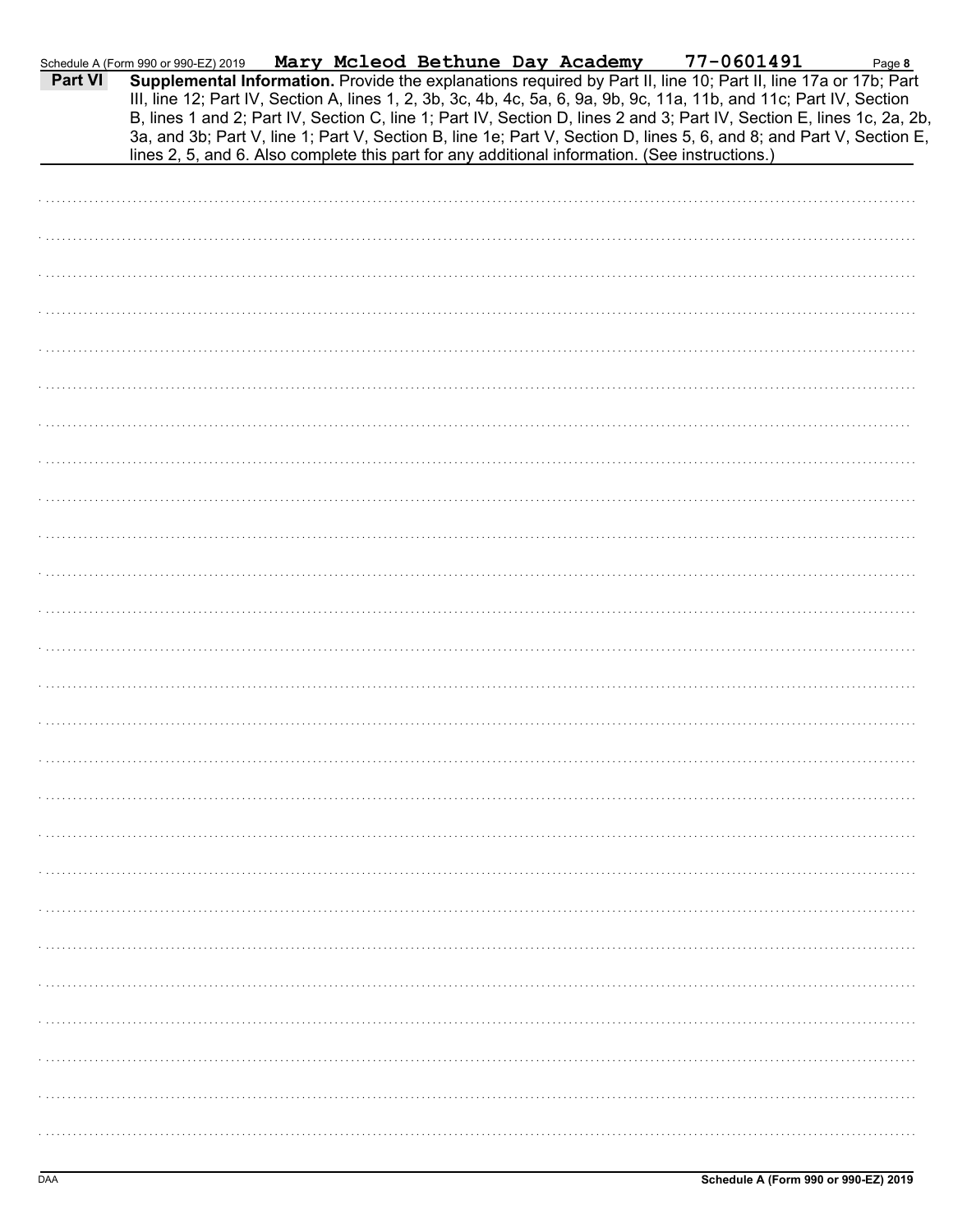## **Schedule of Contributors Schedule B**

**or 990-PF) Attach to Form 990, Form 990-EZ, or Form 990-PF. Go to** *www.irs.gov/Form990* **for the latest information.**

**Employer identification number**

### Name of the organization **Mary Mcleod Bethune Day Academy**

**Organization type** (check one): Public Charter School 77-0601491

Department of the Treasury Internal Revenue Service

**(Form 990, 990-EZ,**

| Filers of:                                                                          | Section:                                                                           |  |  |  |  |  |
|-------------------------------------------------------------------------------------|------------------------------------------------------------------------------------|--|--|--|--|--|
| $ \mathbf{X} $ 501(c)( <b>3</b> ) (enter number) organization<br>Form 990 or 990-EZ |                                                                                    |  |  |  |  |  |
|                                                                                     | $4947(a)(1)$ nonexempt charitable trust <b>not</b> treated as a private foundation |  |  |  |  |  |
|                                                                                     | 527 political organization                                                         |  |  |  |  |  |
| Form 990-PF                                                                         | $501(c)(3)$ exempt private foundation                                              |  |  |  |  |  |
|                                                                                     | 4947(a)(1) nonexempt charitable trust treated as a private foundation              |  |  |  |  |  |
|                                                                                     | 501(c)(3) taxable private foundation                                               |  |  |  |  |  |

Check if your organization is covered by the **General Rule** or a **Special Rule. Note:** Only a section 501(c)(7), (8), or (10) organization can check boxes for both the General Rule and a Special Rule. See instructions.

### **General Rule**

 $\bm{X}$  For an organization filing Form 990, 990-EZ, or 990-PF that received, during the year, contributions totaling \$5,000 or more (in money or property) from any one contributor. Complete Parts I and II. See instructions for determining a contributor's total contributions.

### **Special Rules**

| For an organization described in section 501(c)(3) filing Form 990 or 990-EZ that met the 33 <sup>1</sup> /3% support test of the |
|-----------------------------------------------------------------------------------------------------------------------------------|
| regulations under sections 509(a)(1) and 170(b)(1)(A)(vi), that checked Schedule A (Form 990 or 990-EZ), Part II, line            |
| 13, 16a, or 16b, and that received from any one contributor, during the year, total contributions of the greater of (1)           |
| \$5,000; or (2) 2% of the amount on (i) Form 990, Part VIII, line 1h; or (ii) Form 990-EZ, line 1. Complete Parts I and II.       |

literary, or educational purposes, or for the prevention of cruelty to children or animals. Complete Parts I (entering For an organization described in section 501(c)(7), (8), or (10) filing Form 990 or 990-EZ that received from any one contributor, during the year, total contributions of more than \$1,000 *exclusively* for religious, charitable, scientific, "N/A" in column (b) instead of the contributor name and address), II, and III.

For an organization described in section 501(c)(7), (8), or (10) filing Form 990 or 990-EZ that received from any one contributor, during the year, contributions *exclusively* for religious, charitable, etc., purposes, but no such contributions totaled more than \$1,000. If this box is checked, enter here the total contributions that were received during the year for an *exclusively* religious, charitable, etc., purpose. Don't complete any of the parts unless the **General Rule** applies to this organization because it received *nonexclusively* religious, charitable, etc., contributions totaling \$5,000 or more during the year . . . . . . . . . . . . . . . . . . . . . . . . . . . . . . . . . . . . . . . . . . . . . . . . . . . . . . . . . . . . . . . . . . . . . . . . . . . . \$ . . . . . . . . . . . . . . . . . . . . . . . . . . .

990-EZ, or 990-PF), but it **must** answer "No" on Part IV, line 2, of its Form 990; or check the box on line H of its Form 990-EZ or on its Form 990-PF, Part I, line 2, to certify that it doesn't meet the filing requirements of Schedule B (Form 990, 990-EZ, or 990-PF). **Caution:** An organization that isn't covered by the General Rule and/or the Special Rules doesn't file Schedule B (Form 990,

**For Paperwork Reduction Act Notice, see the instructions for Form 990, 990-EZ, or 990-PF.**

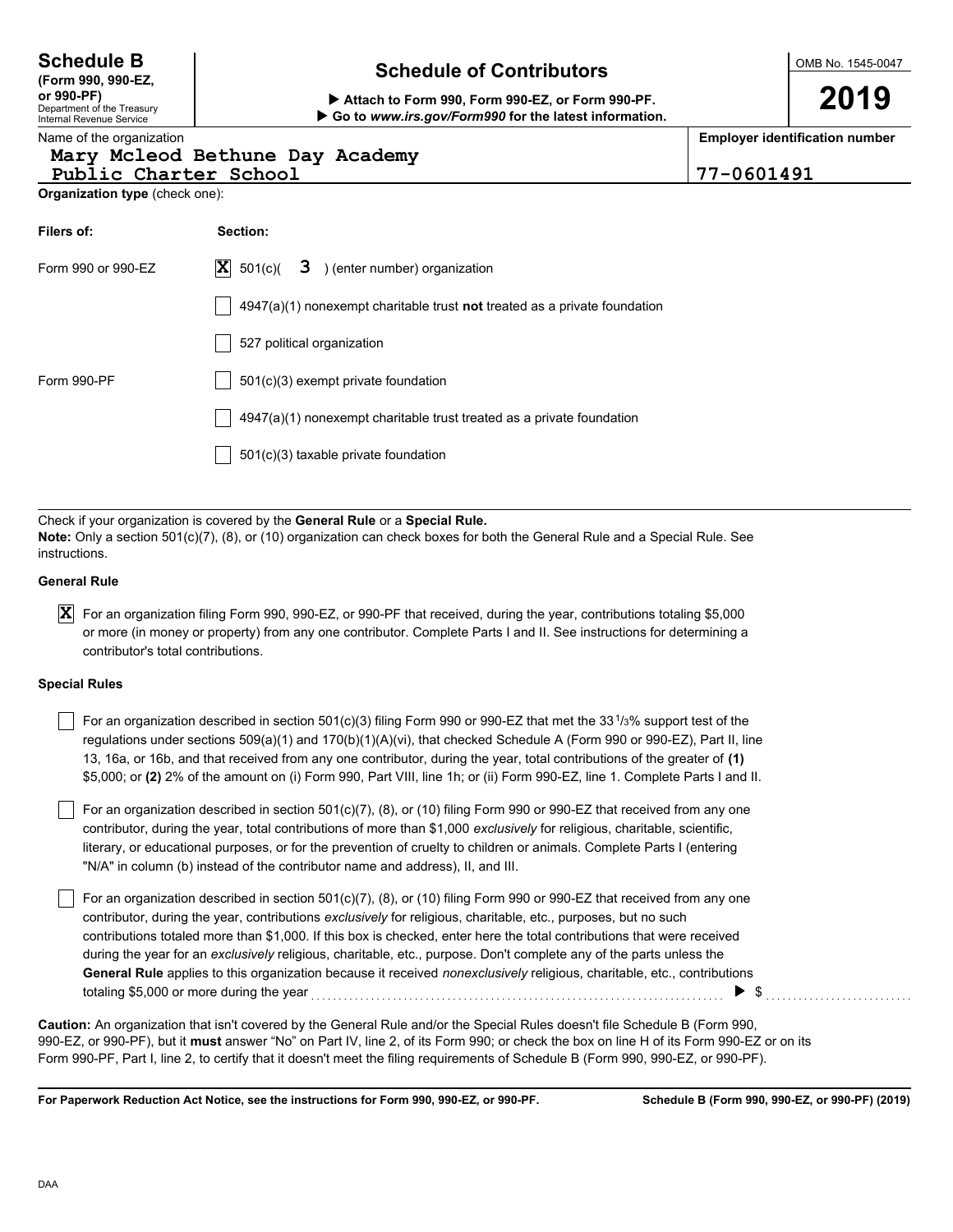|            | Schedule B (Form 990, 990-EZ, or 990-PF) (2019)                                                | Page 1 of 1<br>Page 2             |                                                                                              |  |  |  |
|------------|------------------------------------------------------------------------------------------------|-----------------------------------|----------------------------------------------------------------------------------------------|--|--|--|
|            | Name of organization<br>Mary Mcleod Bethune Day Academy                                        |                                   | <b>Employer identification number</b><br>77-0601491                                          |  |  |  |
| Part I     | Contributors (see instructions). Use duplicate copies of Part I if additional space is needed. |                                   |                                                                                              |  |  |  |
| (a)<br>No. | (b)<br>Name, address, and ZIP + 4                                                              | (C)<br><b>Total contributions</b> | (d)<br>Type of contribution                                                                  |  |  |  |
| $1$        | DISTRICT OF COLUMBIA<br>1050 FIRST STREET NE 3RD FLOOR<br>DC 20002<br><b>WASHINGTON</b>        | 645,317<br>\$                     | Person<br>х<br>Payroll<br><b>Noncash</b><br>(Complete Part II for<br>noncash contributions.) |  |  |  |
| (a)<br>No. | (b)<br>Name, address, and ZIP + 4                                                              | (c)<br><b>Total contributions</b> | (d)<br>Type of contribution                                                                  |  |  |  |
|            |                                                                                                | \$                                | Person<br>Payroll<br><b>Noncash</b><br>(Complete Part II for<br>noncash contributions.)      |  |  |  |
| (a)<br>No. | (b)<br>Name, address, and ZIP + 4                                                              | (c)<br><b>Total contributions</b> | (d)<br>Type of contribution                                                                  |  |  |  |
|            |                                                                                                | \$                                | Person<br>Payroll<br>Noncash<br>(Complete Part II for<br>noncash contributions.)             |  |  |  |
| (a)<br>No. | (b)<br>Name, address, and ZIP + 4                                                              | (c)<br><b>Total contributions</b> | (d)<br>Type of contribution                                                                  |  |  |  |
|            |                                                                                                | \$                                | Person<br>Payroll<br><b>Noncash</b><br>(Complete Part II for<br>noncash contributions.)      |  |  |  |
| (a)<br>No. | (b)<br>Name, address, and ZIP + 4                                                              | (c)<br><b>Total contributions</b> | (d)<br>Type of contribution                                                                  |  |  |  |
| .          |                                                                                                | \$                                | Person<br>Payroll<br><b>Noncash</b><br>(Complete Part II for<br>noncash contributions.)      |  |  |  |
| (a)<br>No. | (b)<br>Name, address, and ZIP + 4                                                              | (c)<br><b>Total contributions</b> | (d)<br>Type of contribution                                                                  |  |  |  |
|            |                                                                                                | \$                                | Person<br>Payroll<br><b>Noncash</b><br>(Complete Part II for<br>noncash contributions.)      |  |  |  |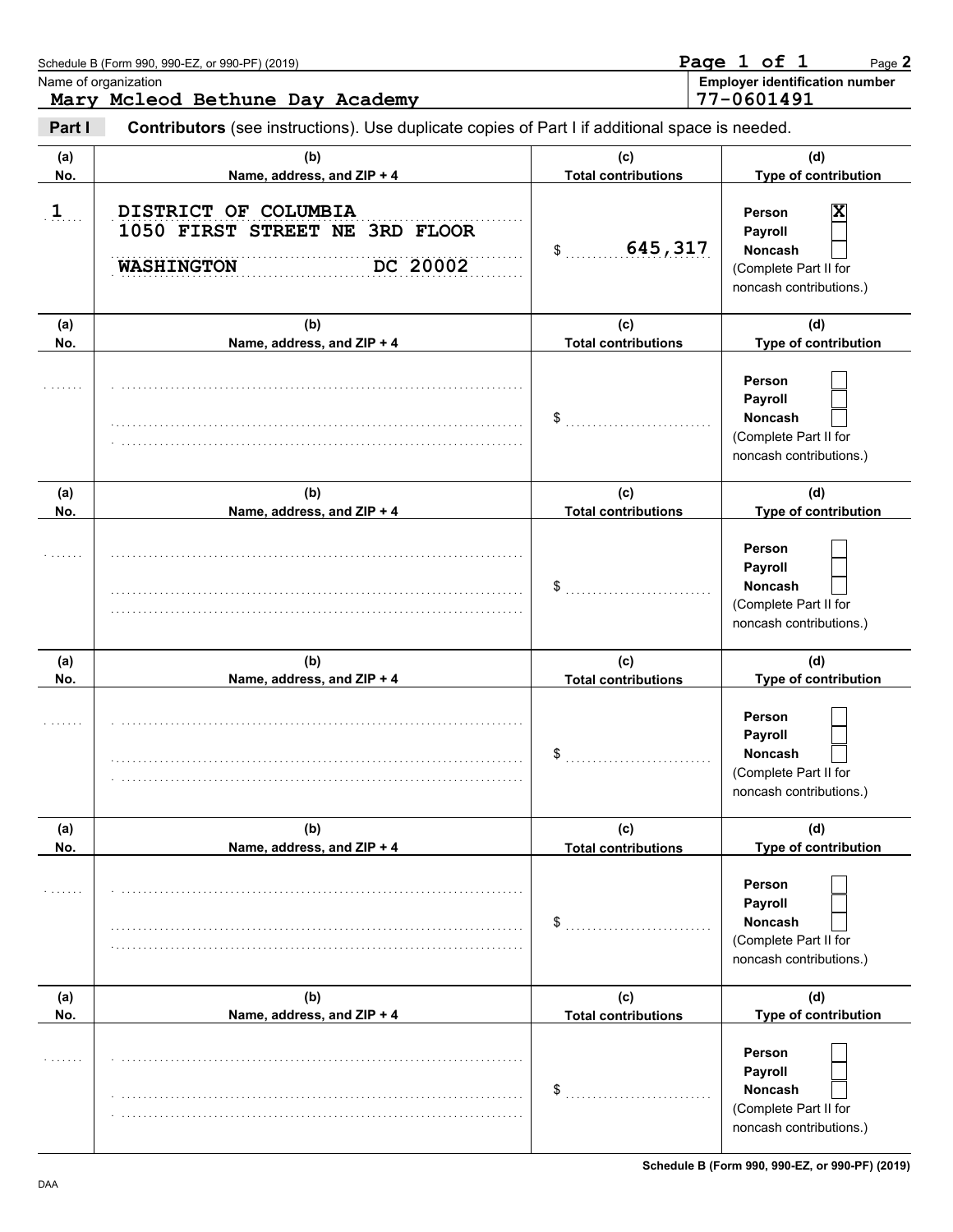| <b>SCHEDULE D</b><br>(Form 990) |                                                                                                                                         | <b>Supplemental Financial Statements</b><br>Complete if the organization answered "Yes" on Form 990,<br>Part IV, line 6, 7, 8, 9, 10, 11a, 11b, 11c, 11d, 11e, 11f, 12a, or 12b. |                                                                                                        |                     |                                                                                                                                           |  | OMB No. 1545-0047 |                                            |           |
|---------------------------------|-----------------------------------------------------------------------------------------------------------------------------------------|----------------------------------------------------------------------------------------------------------------------------------------------------------------------------------|--------------------------------------------------------------------------------------------------------|---------------------|-------------------------------------------------------------------------------------------------------------------------------------------|--|-------------------|--------------------------------------------|-----------|
|                                 | Department of the Treasury<br>Internal Revenue Service                                                                                  |                                                                                                                                                                                  |                                                                                                        | Attach to Form 990. | Go to www.irs.gov/Form990 for instructions and the latest information.                                                                    |  |                   | <b>Open to Public</b><br><b>Inspection</b> |           |
|                                 | Name of the organization                                                                                                                | Mary Mcleod Bethune Day Academy                                                                                                                                                  |                                                                                                        |                     |                                                                                                                                           |  |                   | <b>Employer identification number</b>      |           |
|                                 | Public Charter School                                                                                                                   |                                                                                                                                                                                  |                                                                                                        |                     |                                                                                                                                           |  |                   | 77-0601491                                 |           |
|                                 | Part I                                                                                                                                  |                                                                                                                                                                                  |                                                                                                        |                     | Organizations Maintaining Donor Advised Funds or Other Similar Funds or Accounts.                                                         |  |                   |                                            |           |
|                                 |                                                                                                                                         |                                                                                                                                                                                  |                                                                                                        |                     | Complete if the organization answered "Yes" on Form 990, Part IV, line 6.                                                                 |  |                   |                                            |           |
|                                 |                                                                                                                                         |                                                                                                                                                                                  |                                                                                                        |                     | (a) Donor advised funds                                                                                                                   |  |                   | (b) Funds and other accounts               |           |
| 1                               | Total number at end of year                                                                                                             |                                                                                                                                                                                  |                                                                                                        |                     |                                                                                                                                           |  |                   |                                            |           |
| 2                               |                                                                                                                                         |                                                                                                                                                                                  |                                                                                                        |                     |                                                                                                                                           |  |                   |                                            |           |
| 3                               |                                                                                                                                         |                                                                                                                                                                                  |                                                                                                        |                     |                                                                                                                                           |  |                   |                                            |           |
| 4                               |                                                                                                                                         |                                                                                                                                                                                  |                                                                                                        |                     |                                                                                                                                           |  |                   |                                            |           |
| 5                               |                                                                                                                                         |                                                                                                                                                                                  |                                                                                                        |                     | Did the organization inform all donors and donor advisors in writing that the assets held in donor advised                                |  |                   |                                            |           |
|                                 |                                                                                                                                         |                                                                                                                                                                                  |                                                                                                        |                     |                                                                                                                                           |  |                   | <b>Yes</b>                                 | <b>No</b> |
| 6                               |                                                                                                                                         |                                                                                                                                                                                  |                                                                                                        |                     | Did the organization inform all grantees, donors, and donor advisors in writing that grant funds can be used                              |  |                   |                                            |           |
|                                 |                                                                                                                                         |                                                                                                                                                                                  |                                                                                                        |                     | only for charitable purposes and not for the benefit of the donor or donor advisor, or for any other purpose                              |  |                   |                                            |           |
|                                 | conferring impermissible private benefit?                                                                                               |                                                                                                                                                                                  |                                                                                                        |                     |                                                                                                                                           |  |                   | <b>Yes</b>                                 | No        |
|                                 | Part II                                                                                                                                 | <b>Conservation Easements.</b>                                                                                                                                                   |                                                                                                        |                     |                                                                                                                                           |  |                   |                                            |           |
|                                 |                                                                                                                                         |                                                                                                                                                                                  |                                                                                                        |                     | Complete if the organization answered "Yes" on Form 990, Part IV, line 7.                                                                 |  |                   |                                            |           |
| 1                               |                                                                                                                                         |                                                                                                                                                                                  | Purpose(s) of conservation easements held by the organization (check all that apply).                  |                     |                                                                                                                                           |  |                   |                                            |           |
|                                 |                                                                                                                                         |                                                                                                                                                                                  | Preservation of land for public use (for example, recreation or education                              |                     | Preservation of a historically important land area                                                                                        |  |                   |                                            |           |
|                                 | Protection of natural habitat                                                                                                           |                                                                                                                                                                                  |                                                                                                        |                     | Preservation of a certified historic structure                                                                                            |  |                   |                                            |           |
|                                 | Preservation of open space                                                                                                              |                                                                                                                                                                                  |                                                                                                        |                     |                                                                                                                                           |  |                   |                                            |           |
| 2                               |                                                                                                                                         |                                                                                                                                                                                  |                                                                                                        |                     | Complete lines 2a through 2d if the organization held a qualified conservation contribution in the form of a conservation                 |  |                   |                                            |           |
|                                 | easement on the last day of the tax year.                                                                                               |                                                                                                                                                                                  |                                                                                                        |                     |                                                                                                                                           |  |                   | Held at the End of the Tax Year            |           |
| а                               | Total number of conservation easements                                                                                                  |                                                                                                                                                                                  |                                                                                                        |                     |                                                                                                                                           |  | 2a                |                                            |           |
|                                 |                                                                                                                                         |                                                                                                                                                                                  |                                                                                                        |                     |                                                                                                                                           |  | 2 <sub>b</sub>    |                                            |           |
|                                 |                                                                                                                                         |                                                                                                                                                                                  |                                                                                                        |                     | Number of conservation easements on a certified historic structure included in (a) [[[[[[[[[[[[[[[[[[[[[[[[[]]                            |  | 2c                |                                            |           |
| d                               |                                                                                                                                         |                                                                                                                                                                                  | Number of conservation easements included in (c) acquired after 7/25/06, and not on a                  |                     |                                                                                                                                           |  |                   |                                            |           |
|                                 |                                                                                                                                         | historic structure listed in the National Register                                                                                                                               |                                                                                                        |                     |                                                                                                                                           |  | 2d                |                                            |           |
| 3                               |                                                                                                                                         |                                                                                                                                                                                  |                                                                                                        |                     | Number of conservation easements modified, transferred, released, extinguished, or terminated by the organization during the              |  |                   |                                            |           |
|                                 | tax year $\blacktriangleright$                                                                                                          |                                                                                                                                                                                  |                                                                                                        |                     |                                                                                                                                           |  |                   |                                            |           |
|                                 |                                                                                                                                         |                                                                                                                                                                                  | Number of states where property subject to conservation easement is located ▶                          |                     |                                                                                                                                           |  |                   |                                            |           |
| 5                               |                                                                                                                                         |                                                                                                                                                                                  | Does the organization have a written policy regarding the periodic monitoring, inspection, handling of |                     |                                                                                                                                           |  |                   |                                            |           |
|                                 |                                                                                                                                         |                                                                                                                                                                                  |                                                                                                        |                     |                                                                                                                                           |  |                   | Yes                                        | No        |
| 6                               |                                                                                                                                         |                                                                                                                                                                                  |                                                                                                        |                     | Staff and volunteer hours devoted to monitoring, inspecting, handling of violations, and enforcing conservation easements during the year |  |                   |                                            |           |
|                                 |                                                                                                                                         |                                                                                                                                                                                  |                                                                                                        |                     |                                                                                                                                           |  |                   |                                            |           |
|                                 |                                                                                                                                         |                                                                                                                                                                                  |                                                                                                        |                     | Amount of expenses incurred in monitoring, inspecting, handling of violations, and enforcing conservation easements during the year       |  |                   |                                            |           |
|                                 | $\blacktriangleright$ \$                                                                                                                |                                                                                                                                                                                  |                                                                                                        |                     |                                                                                                                                           |  |                   |                                            |           |
| 8                               |                                                                                                                                         |                                                                                                                                                                                  |                                                                                                        |                     | Does each conservation easement reported on line 2(d) above satisfy the requirements of section 170(h)(4)(B)(i)                           |  |                   |                                            |           |
|                                 |                                                                                                                                         |                                                                                                                                                                                  |                                                                                                        |                     |                                                                                                                                           |  |                   | Yes                                        | <b>No</b> |
| 9                               |                                                                                                                                         |                                                                                                                                                                                  |                                                                                                        |                     | In Part XIII, describe how the organization reports conservation easements in its revenue and expense statement and                       |  |                   |                                            |           |
|                                 |                                                                                                                                         | organization's accounting for conservation easements.                                                                                                                            |                                                                                                        |                     | balance sheet, and include, if applicable, the text of the footnote to the organization's financial statements that describes the         |  |                   |                                            |           |
|                                 | Part III                                                                                                                                |                                                                                                                                                                                  |                                                                                                        |                     | Organizations Maintaining Collections of Art, Historical Treasures, or Other Similar Assets.                                              |  |                   |                                            |           |
|                                 |                                                                                                                                         |                                                                                                                                                                                  |                                                                                                        |                     | Complete if the organization answered "Yes" on Form 990, Part IV, line 8.                                                                 |  |                   |                                            |           |
|                                 |                                                                                                                                         |                                                                                                                                                                                  |                                                                                                        |                     | 1a If the organization elected, as permitted under FASB ASC 958, not to report in its revenue statement and balance sheet works           |  |                   |                                            |           |
|                                 |                                                                                                                                         |                                                                                                                                                                                  |                                                                                                        |                     | of art, historical treasures, or other similar assets held for public exhibition, education, or research in furtherance of public         |  |                   |                                            |           |
|                                 |                                                                                                                                         |                                                                                                                                                                                  |                                                                                                        |                     | service, provide in Part XIII the text of the footnote to its financial statements that describes these items.                            |  |                   |                                            |           |
|                                 |                                                                                                                                         |                                                                                                                                                                                  |                                                                                                        |                     | b If the organization elected, as permitted under FASB ASC 958, to report in its revenue statement and balance sheet works of             |  |                   |                                            |           |
|                                 | art, historical treasures, or other similar assets held for public exhibition, education, or research in furtherance of public service, |                                                                                                                                                                                  |                                                                                                        |                     |                                                                                                                                           |  |                   |                                            |           |
|                                 | provide the following amounts relating to these items:                                                                                  |                                                                                                                                                                                  |                                                                                                        |                     |                                                                                                                                           |  |                   |                                            |           |
|                                 |                                                                                                                                         |                                                                                                                                                                                  |                                                                                                        |                     |                                                                                                                                           |  |                   |                                            |           |
|                                 | (ii) Assets included in Form 990, Part X                                                                                                |                                                                                                                                                                                  |                                                                                                        |                     |                                                                                                                                           |  |                   |                                            |           |
| 2                               |                                                                                                                                         |                                                                                                                                                                                  |                                                                                                        |                     | If the organization received or held works of art, historical treasures, or other similar assets for financial gain, provide the          |  |                   |                                            |           |
|                                 |                                                                                                                                         |                                                                                                                                                                                  | following amounts required to be reported under FASB ASC 958 relating to these items:                  |                     |                                                                                                                                           |  |                   |                                            |           |
| a                               |                                                                                                                                         |                                                                                                                                                                                  |                                                                                                        |                     |                                                                                                                                           |  |                   | $\blacktriangleright$ \$                   |           |
|                                 |                                                                                                                                         |                                                                                                                                                                                  |                                                                                                        |                     |                                                                                                                                           |  |                   |                                            |           |
|                                 |                                                                                                                                         |                                                                                                                                                                                  |                                                                                                        |                     |                                                                                                                                           |  |                   | Schodule D (Form 990) 2019                 |           |

| For Paperwork Reduction Act Notice, see the Instructions for Form 990. |  |
|------------------------------------------------------------------------|--|
| DAA                                                                    |  |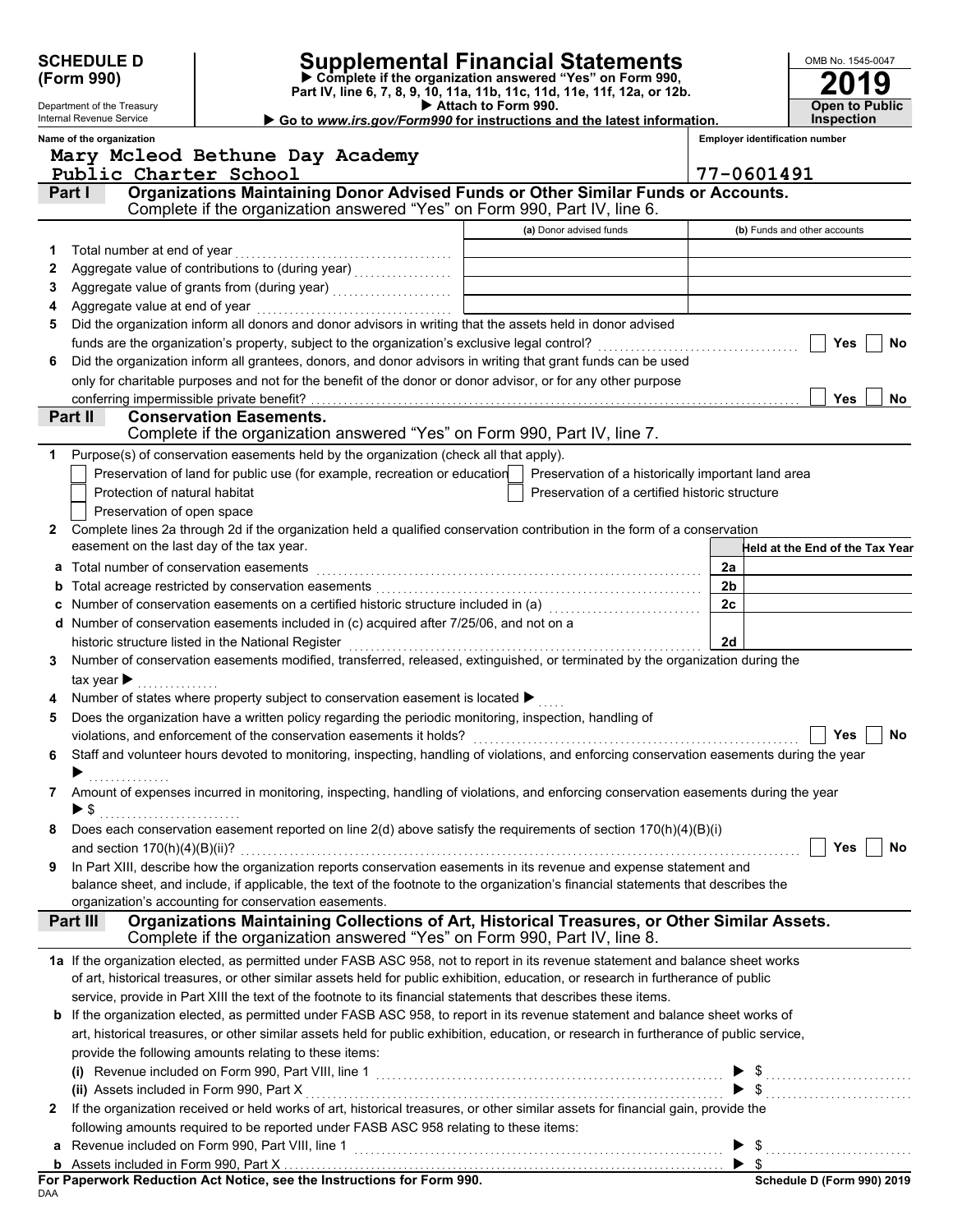| Schedule D (Form 990) 2019 Mary Mcleod Bethune Day Academy                                                                                                                                                                          |                         |                          |                          | 77-0601491      |                      | Page 2                  |
|-------------------------------------------------------------------------------------------------------------------------------------------------------------------------------------------------------------------------------------|-------------------------|--------------------------|--------------------------|-----------------|----------------------|-------------------------|
| Organizations Maintaining Collections of Art, Historical Treasures, or Other Similar Assets (continued)<br>Part III                                                                                                                 |                         |                          |                          |                 |                      |                         |
| Using the organization's acquisition, accession, and other records, check any of the following that make significant use of its<br>3<br>collection items (check all that apply):                                                    |                         |                          |                          |                 |                      |                         |
| Public exhibition<br>a                                                                                                                                                                                                              | d                       | Loan or exchange program |                          |                 |                      |                         |
| Scholarly research<br>b                                                                                                                                                                                                             | е                       |                          |                          |                 |                      |                         |
| Preservation for future generations<br>c                                                                                                                                                                                            |                         |                          |                          |                 |                      |                         |
| Provide a description of the organization's collections and explain how they further the organization's exempt purpose in Part                                                                                                      |                         |                          |                          |                 |                      |                         |
| XIII.                                                                                                                                                                                                                               |                         |                          |                          |                 |                      |                         |
| During the year, did the organization solicit or receive donations of art, historical treasures, or other similar<br>5                                                                                                              |                         |                          |                          |                 |                      |                         |
|                                                                                                                                                                                                                                     |                         |                          |                          |                 |                      | <b>Yes</b><br><b>No</b> |
| Part IV<br><b>Escrow and Custodial Arrangements.</b>                                                                                                                                                                                |                         |                          |                          |                 |                      |                         |
| Complete if the organization answered "Yes" on Form 990, Part IV, line 9, or reported an amount on Form<br>990, Part X, line 21.                                                                                                    |                         |                          |                          |                 |                      |                         |
| 1a Is the organization an agent, trustee, custodian or other intermediary for contributions or other assets not                                                                                                                     |                         |                          |                          |                 |                      |                         |
| included on Form 990, Part X?                                                                                                                                                                                                       |                         |                          |                          |                 |                      | Yes<br>No               |
| b If "Yes," explain the arrangement in Part XIII and complete the following table:                                                                                                                                                  |                         |                          |                          |                 |                      |                         |
|                                                                                                                                                                                                                                     |                         |                          |                          |                 |                      | Amount                  |
| c Beginning balance                                                                                                                                                                                                                 |                         |                          |                          |                 | 1c                   |                         |
| Additions during the year with the contract of the set of the set of the set of the set of the set of the set of the set of the set of the set of the set of the set of the set of the set of the set of the set of the set of      |                         |                          |                          |                 | 1 <sub>d</sub>       |                         |
|                                                                                                                                                                                                                                     |                         |                          |                          |                 | 1e                   |                         |
| Ending balance <b>constructs</b> and the construction of the construction of the construction of the construction of the construction of the construction of the construction of the construction of the construction of the constr |                         |                          |                          |                 | 1f                   |                         |
| 2a Did the organization include an amount on Form 990, Part X, line 21, for escrow or custodial account liability?                                                                                                                  |                         |                          |                          |                 |                      | <b>Yes</b><br>No        |
| <b>b</b> If "Yes," explain the arrangement in Part XIII. Check here if the explanation has been provided on Part XIII                                                                                                               |                         |                          |                          |                 |                      |                         |
| <b>Endowment Funds.</b><br>Part V                                                                                                                                                                                                   |                         |                          |                          |                 |                      |                         |
| Complete if the organization answered "Yes" on Form 990, Part IV, line 10.                                                                                                                                                          |                         |                          |                          |                 |                      |                         |
|                                                                                                                                                                                                                                     | (a) Current year        | (b) Prior year           | (c) Two years back       |                 | (d) Three years back | (e) Four years back     |
| 1a Beginning of year balance <i>minimizing</i>                                                                                                                                                                                      |                         |                          |                          |                 |                      |                         |
| <b>b</b> Contributions <b>contributions</b>                                                                                                                                                                                         |                         |                          |                          |                 |                      |                         |
| c Net investment earnings, gains, and                                                                                                                                                                                               |                         |                          |                          |                 |                      |                         |
| losses                                                                                                                                                                                                                              |                         |                          |                          |                 |                      |                         |
| <b>d</b> Grants or scholarships<br>.                                                                                                                                                                                                |                         |                          |                          |                 |                      |                         |
| e Other expenditures for facilities and                                                                                                                                                                                             |                         |                          |                          |                 |                      |                         |
|                                                                                                                                                                                                                                     |                         |                          |                          |                 |                      |                         |
| f Administrative expenses                                                                                                                                                                                                           |                         |                          |                          |                 |                      |                         |
| End of year balance with containing and all the set of the set of the set of the set of the set of the set of the set of the set of the set of the set of the set of the set of the set of the set of the set of the set of th      |                         |                          |                          |                 |                      |                         |
| 2 Provide the estimated percentage of the current year end balance (line 1g, column (a)) held as:                                                                                                                                   |                         |                          |                          |                 |                      |                         |
| a Board designated or quasi-endowment >                                                                                                                                                                                             |                         |                          |                          |                 |                      |                         |
| <b>b</b> Permanent endowment $\blacktriangleright$<br>$\%$<br>.                                                                                                                                                                     |                         |                          |                          |                 |                      |                         |
| c Term endowment $\blacktriangleright$                                                                                                                                                                                              |                         |                          |                          |                 |                      |                         |
| The percentages on lines 2a, 2b, and 2c should equal 100%.                                                                                                                                                                          |                         |                          |                          |                 |                      |                         |
| 3a Are there endowment funds not in the possession of the organization that are held and administered for the                                                                                                                       |                         |                          |                          |                 |                      |                         |
| organization by:                                                                                                                                                                                                                    |                         |                          |                          |                 |                      | Yes<br>No               |
| (i) Unrelated organizations <b>constructions</b> and all the construction of the construction of the construction of the construction of the construction of the construction of the construction of the construction of the constr |                         |                          |                          |                 |                      | 3a(i)                   |
| (ii) Related organizations                                                                                                                                                                                                          |                         |                          |                          |                 |                      | 3a(ii)                  |
| b If "Yes" on line 3a(ii), are the related organizations listed as required on Schedule R? [[[[[[[[[[[[[[[[[[[                                                                                                                      |                         |                          |                          |                 |                      | 3b                      |
| Describe in Part XIII the intended uses of the organization's endowment funds.                                                                                                                                                      |                         |                          |                          |                 |                      |                         |
| Land, Buildings, and Equipment.<br><b>Part VI</b>                                                                                                                                                                                   |                         |                          |                          |                 |                      |                         |
| Complete if the organization answered "Yes" on Form 990, Part IV, line 11a. See Form 990, Part X, line 10.                                                                                                                          |                         |                          |                          |                 |                      |                         |
| Description of property                                                                                                                                                                                                             | (a) Cost or other basis |                          | (b) Cost or other basis  | (c) Accumulated |                      | (d) Book value          |
|                                                                                                                                                                                                                                     | (investment)            |                          | (other)                  | depreciation    |                      |                         |
|                                                                                                                                                                                                                                     |                         |                          | 267,750                  |                 |                      | 267,750                 |
| <b>b</b> Buildings <b>contained b</b> Buildings <b>contained b</b> Buildings <b>contained b b</b>                                                                                                                                   |                         |                          | $\overline{589}$ , 553   |                 | 61,606               | 527,947                 |
| c Leasehold improvements                                                                                                                                                                                                            |                         |                          | $\overline{1,394}$ , 654 |                 | 553,435              | 841,219                 |
|                                                                                                                                                                                                                                     |                         |                          | $\overline{5}$ 96, 565   |                 | 402,502              | 194,063                 |
| e Other                                                                                                                                                                                                                             |                         |                          | $\overline{1}$ 42,839    |                 | 123,582              | 19,257                  |
| Total. Add lines 1a through 1e. (Column (d) must equal Form 990, Part X, column (B), line 10c.)                                                                                                                                     |                         |                          |                          |                 |                      | 1,850,236               |

**Schedule D (Form 990) 2019**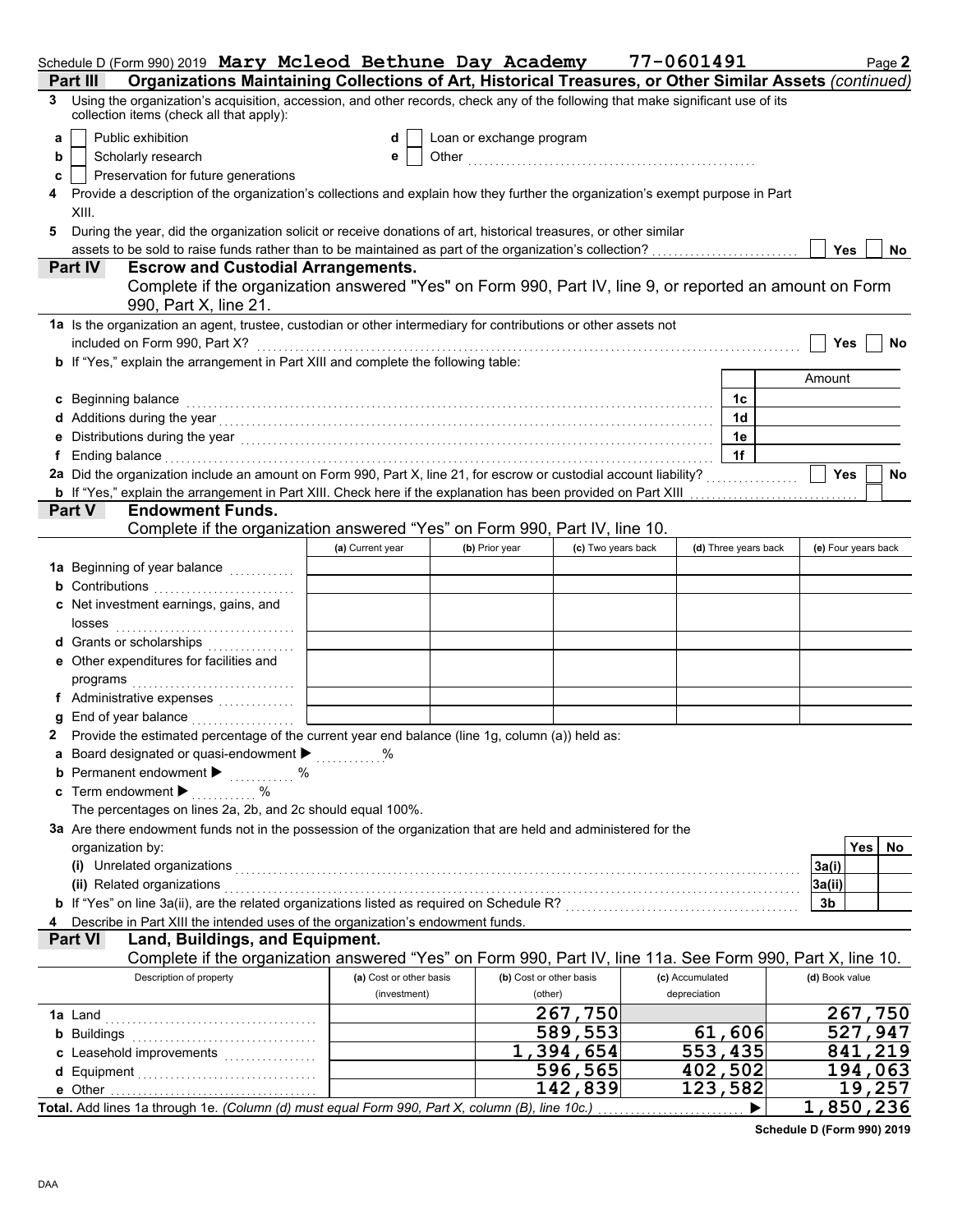|                           | Schedule D (Form 990) 2019 Mary Mcleod Bethune Day Academy                                                                                           |                | 77-0601491                       | Page 3         |
|---------------------------|------------------------------------------------------------------------------------------------------------------------------------------------------|----------------|----------------------------------|----------------|
| <b>Part VII</b>           | <b>Investments - Other Securities.</b><br>Complete if the organization answered "Yes" on Form 990, Part IV, line 11b. See Form 990, Part X, line 12. |                |                                  |                |
|                           | (a) Description of security or category                                                                                                              | (b) Book value | (c) Method of valuation:         |                |
|                           | (including name of security)                                                                                                                         |                | Cost or end-of-year market value |                |
| (1) Financial derivatives |                                                                                                                                                      |                |                                  |                |
|                           | (2) Closely held equity interests                                                                                                                    |                |                                  |                |
| $(3)$ Other               |                                                                                                                                                      |                |                                  |                |
| (A)                       |                                                                                                                                                      |                |                                  |                |
| (B)                       |                                                                                                                                                      |                |                                  |                |
| (C)                       |                                                                                                                                                      |                |                                  |                |
| (D)                       |                                                                                                                                                      |                |                                  |                |
| (E)                       |                                                                                                                                                      |                |                                  |                |
| (F)<br>(G)                |                                                                                                                                                      |                |                                  |                |
| (H)                       |                                                                                                                                                      |                |                                  |                |
|                           | Total. (Column (b) must equal Form 990, Part X, col. (B) line 12.)                                                                                   |                |                                  |                |
| <b>Part VIII</b>          | <b>Investments - Program Related.</b>                                                                                                                |                |                                  |                |
|                           | Complete if the organization answered "Yes" on Form 990, Part IV, line 11c. See Form 990, Part X, line 13.                                           |                |                                  |                |
|                           | (a) Description of investment                                                                                                                        | (b) Book value | (c) Method of valuation:         |                |
|                           |                                                                                                                                                      |                | Cost or end-of-year market value |                |
| (1)                       |                                                                                                                                                      |                |                                  |                |
| (2)                       |                                                                                                                                                      |                |                                  |                |
| (3)                       |                                                                                                                                                      |                |                                  |                |
| (4)                       |                                                                                                                                                      |                |                                  |                |
| (5)                       |                                                                                                                                                      |                |                                  |                |
| (6)                       |                                                                                                                                                      |                |                                  |                |
| (7)                       |                                                                                                                                                      |                |                                  |                |
| (8)                       |                                                                                                                                                      |                |                                  |                |
| (9)                       |                                                                                                                                                      |                |                                  |                |
| Part IX                   | Total. (Column (b) must equal Form 990, Part X, col. (B) line 13.)<br>▶<br><b>Other Assets.</b>                                                      |                |                                  |                |
|                           | Complete if the organization answered "Yes" on Form 990, Part IV, line 11d. See Form 990, Part X, line 15.                                           |                |                                  |                |
|                           | (a) Description                                                                                                                                      |                |                                  | (b) Book value |
| (1)                       |                                                                                                                                                      |                |                                  |                |
| (2)                       |                                                                                                                                                      |                |                                  |                |
| (3)                       |                                                                                                                                                      |                |                                  |                |
| (4)                       |                                                                                                                                                      |                |                                  |                |
| (5)                       |                                                                                                                                                      |                |                                  |                |
| (6)                       |                                                                                                                                                      |                |                                  |                |
| (7)                       |                                                                                                                                                      |                |                                  |                |
| (8)                       |                                                                                                                                                      |                |                                  |                |
| (9)                       |                                                                                                                                                      |                |                                  |                |
|                           | Total. (Column (b) must equal Form 990, Part X, col. (B) line 15.)                                                                                   |                |                                  |                |
| Part X                    | <b>Other Liabilities.</b>                                                                                                                            |                |                                  |                |
|                           | Complete if the organization answered "Yes" on Form 990, Part IV, line 11e or 11f. See Form 990, Part X,                                             |                |                                  |                |
|                           | line 25.                                                                                                                                             |                |                                  |                |
| 1.                        | (a) Description of liability                                                                                                                         |                |                                  | (b) Book value |
| (1)                       | Federal income taxes<br>Deferred Rent                                                                                                                |                |                                  | 1,054,151      |
| (2)                       |                                                                                                                                                      |                |                                  |                |
| (3)<br>(4)                |                                                                                                                                                      |                |                                  |                |
| (5)                       |                                                                                                                                                      |                |                                  |                |
| (6)                       |                                                                                                                                                      |                |                                  |                |
| (7)                       |                                                                                                                                                      |                |                                  |                |
| (8)                       |                                                                                                                                                      |                |                                  |                |
| (9)                       |                                                                                                                                                      |                |                                  |                |
|                           | Total. (Column (b) must equal Form 990, Part X, col. (B) line 25.)                                                                                   |                | ▶                                | 1,054,151      |
|                           | 2. Liability for uncertain tax positions. In Part XIII, provide the text of the footnote to the organization's financial statements that reports the |                |                                  |                |
|                           | organization's liability for uncertain tax positions under FASB ASC 740. Check here if the text of the footnote has been provided in Part XIII       |                |                                  | $ {\bf x} $    |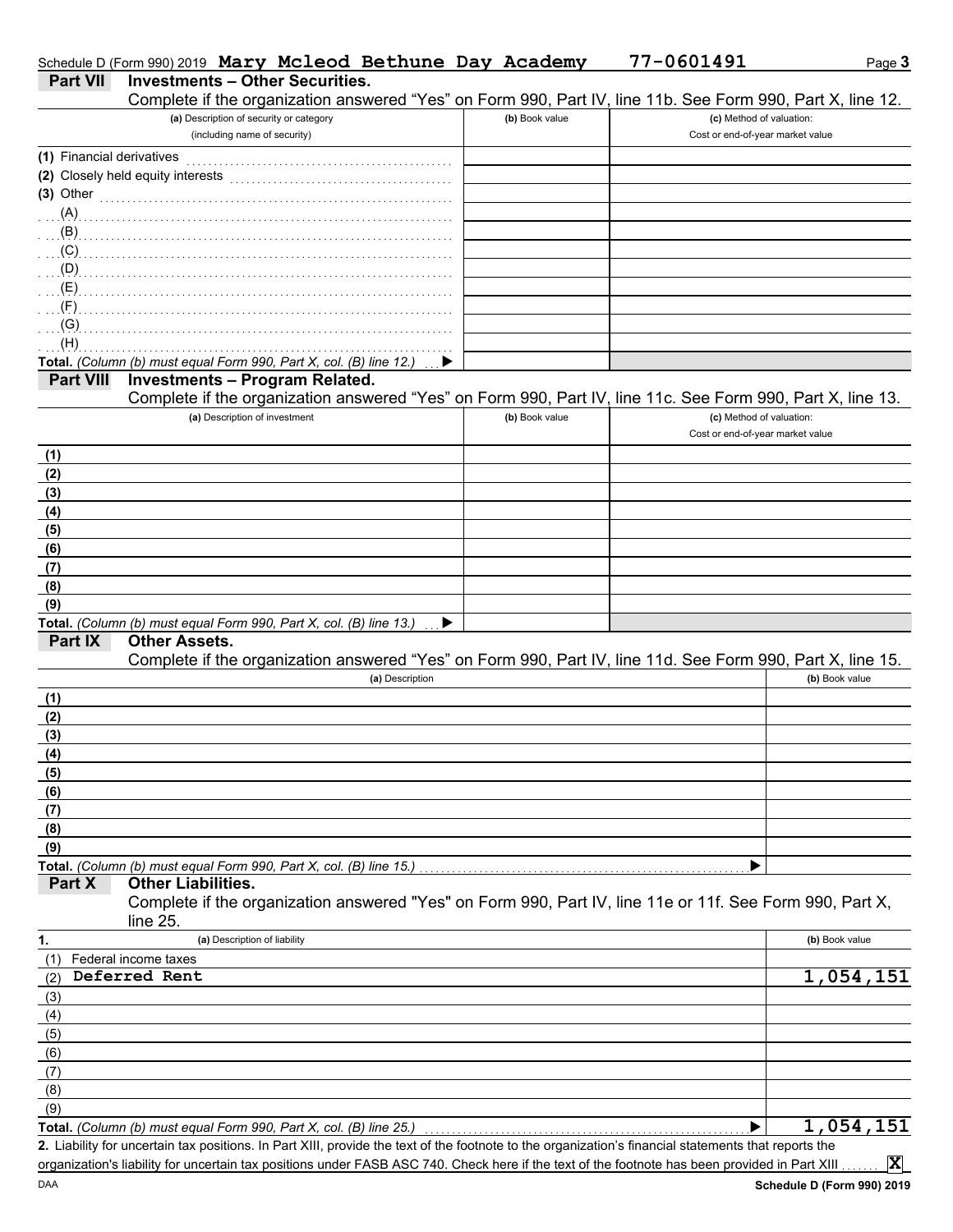|   | Schedule D (Form 990) 2019 Mary Mcleod Bethune Day Academy                                                                                                                                                                     |                | 77-0601491   | Page 4                    |
|---|--------------------------------------------------------------------------------------------------------------------------------------------------------------------------------------------------------------------------------|----------------|--------------|---------------------------|
|   | Reconciliation of Revenue per Audited Financial Statements With Revenue per Return.<br>Part XI                                                                                                                                 |                |              |                           |
|   | Complete if the organization answered "Yes" on Form 990, Part IV, line 12a.                                                                                                                                                    |                |              |                           |
| 1 | Total revenue, gains, and other support per audited financial statements                                                                                                                                                       |                | $\mathbf{1}$ | 9,867,347                 |
| 2 | Amounts included on line 1 but not on Form 990, Part VIII, line 12:                                                                                                                                                            |                |              |                           |
|   | Net unrealized gains (losses) on investments [11] with the substitution of the state of the state of the state of the state of the state of the state of the state of the state of the state of the state of the state of the  | 2a             |              |                           |
| b |                                                                                                                                                                                                                                | 2 <sub>b</sub> |              |                           |
|   |                                                                                                                                                                                                                                | 2c             |              |                           |
|   | d Other (Describe in Part XIII.) [11] [2010] [2010] [2010] [2010] [2010] [2010] [2010] [2010] [2010] [2010] [2010] [2010] [2010] [2010] [2010] [2010] [2010] [2010] [2010] [2010] [2010] [2010] [2010] [2010] [2010] [2010] [2 | 2d             |              |                           |
|   | Add lines 2a through 2d                                                                                                                                                                                                        |                | 2e           |                           |
| 3 |                                                                                                                                                                                                                                |                | 3            | 9,867,347                 |
|   | Amounts included on Form 990, Part VIII, line 12, but not on line 1:                                                                                                                                                           |                |              |                           |
|   |                                                                                                                                                                                                                                | 4a             |              |                           |
|   | <b>b</b> Other (Describe in Part XIII.) <b>CONSERVING (2018)</b>                                                                                                                                                               | 4b             |              |                           |
|   | c Add lines 4a and 4b                                                                                                                                                                                                          |                | 4с           |                           |
|   | Total revenue. Add lines 3 and 4c. (This must equal Form 990, Part I, line 12.)                                                                                                                                                |                | 5            | 9,867,347                 |
|   | Reconciliation of Expenses per Audited Financial Statements With Expenses per Return.<br><b>Part XII</b>                                                                                                                       |                |              |                           |
|   | Complete if the organization answered "Yes" on Form 990, Part IV, line 12a.                                                                                                                                                    |                |              |                           |
| 1 | Total expenses and losses per audited financial statements                                                                                                                                                                     |                | 1            | 9,109,430                 |
| 2 | Amounts included on line 1 but not on Form 990, Part IX, line 25:                                                                                                                                                              |                |              |                           |
|   |                                                                                                                                                                                                                                | 2a             |              |                           |
|   |                                                                                                                                                                                                                                | 2 <sub>b</sub> |              |                           |
|   | c Other losses                                                                                                                                                                                                                 | 2c             |              |                           |
|   |                                                                                                                                                                                                                                | 2d             |              |                           |
|   |                                                                                                                                                                                                                                |                | 2e           |                           |
| 3 | Subtract line 2e from line 1                                                                                                                                                                                                   |                | $\mathbf{3}$ | $\overline{9}$ , 109, 430 |
|   | Amounts included on Form 990, Part IX, line 25, but not on line 1:                                                                                                                                                             |                |              |                           |
|   |                                                                                                                                                                                                                                | 4a             |              |                           |
|   | <b>b</b> Other (Describe in Part XIII.) <b>CONSIDENT DESCRIPTION DESCRIPTION DESCRIPTION DESCRIPTION DESCRIPTION DESCRIPTION DESCRIPTION DESCRIPTION DESCRIPTION DESCRIPTION DESCRIPTION DESCRIPTION DESCRI</b>                | 4b             |              |                           |
|   | c Add lines 4a and 4b                                                                                                                                                                                                          |                | 4с           |                           |
|   |                                                                                                                                                                                                                                |                | 5            | 9,109,430                 |
|   | Part XIII Supplemental Information.                                                                                                                                                                                            |                |              |                           |
|   | Provide the descriptions required for Part II, lines 3, 5, and 9; Part III, lines 1a and 4; Part IV, lines 1b and 2b; Part V, line 4; Part X, line                                                                             |                |              |                           |
|   | 2; Part XI, lines 2d and 4b; and Part XII, lines 2d and 4b. Also complete this part to provide any additional information.                                                                                                     |                |              |                           |
|   | Part X - FIN 48 Footnote                                                                                                                                                                                                       |                |              |                           |
|   |                                                                                                                                                                                                                                |                |              |                           |
|   | Financial Accounting Standards Board (FASB), Accounting Standards                                                                                                                                                              |                |              |                           |
|   |                                                                                                                                                                                                                                |                |              |                           |
|   | Codification 740, Income Taxes (ASC 740) requires that a tax position be                                                                                                                                                       |                |              |                           |
|   |                                                                                                                                                                                                                                |                |              |                           |
|   | recognized or derecognized based on a "more-likely-than-not" threshold.                                                                                                                                                        |                |              |                           |
|   |                                                                                                                                                                                                                                |                |              |                           |
|   | This applies to positions taken or expected to be taken in a tax return. As                                                                                                                                                    |                |              |                           |
|   |                                                                                                                                                                                                                                |                |              |                           |
|   | of June 30, 2020, management has assessed its various tax positions and it                                                                                                                                                     |                |              |                           |
|   |                                                                                                                                                                                                                                |                |              |                           |
|   | believes there are no liabilities for uncertain tax positions.                                                                                                                                                                 |                |              |                           |
|   |                                                                                                                                                                                                                                |                |              |                           |
|   |                                                                                                                                                                                                                                |                |              |                           |
|   |                                                                                                                                                                                                                                |                |              |                           |
|   |                                                                                                                                                                                                                                |                |              |                           |
|   |                                                                                                                                                                                                                                |                |              |                           |
|   |                                                                                                                                                                                                                                |                |              |                           |
|   |                                                                                                                                                                                                                                |                |              |                           |
|   |                                                                                                                                                                                                                                |                |              |                           |
|   |                                                                                                                                                                                                                                |                |              |                           |
|   |                                                                                                                                                                                                                                |                |              |                           |
|   |                                                                                                                                                                                                                                |                |              |                           |
|   |                                                                                                                                                                                                                                |                |              |                           |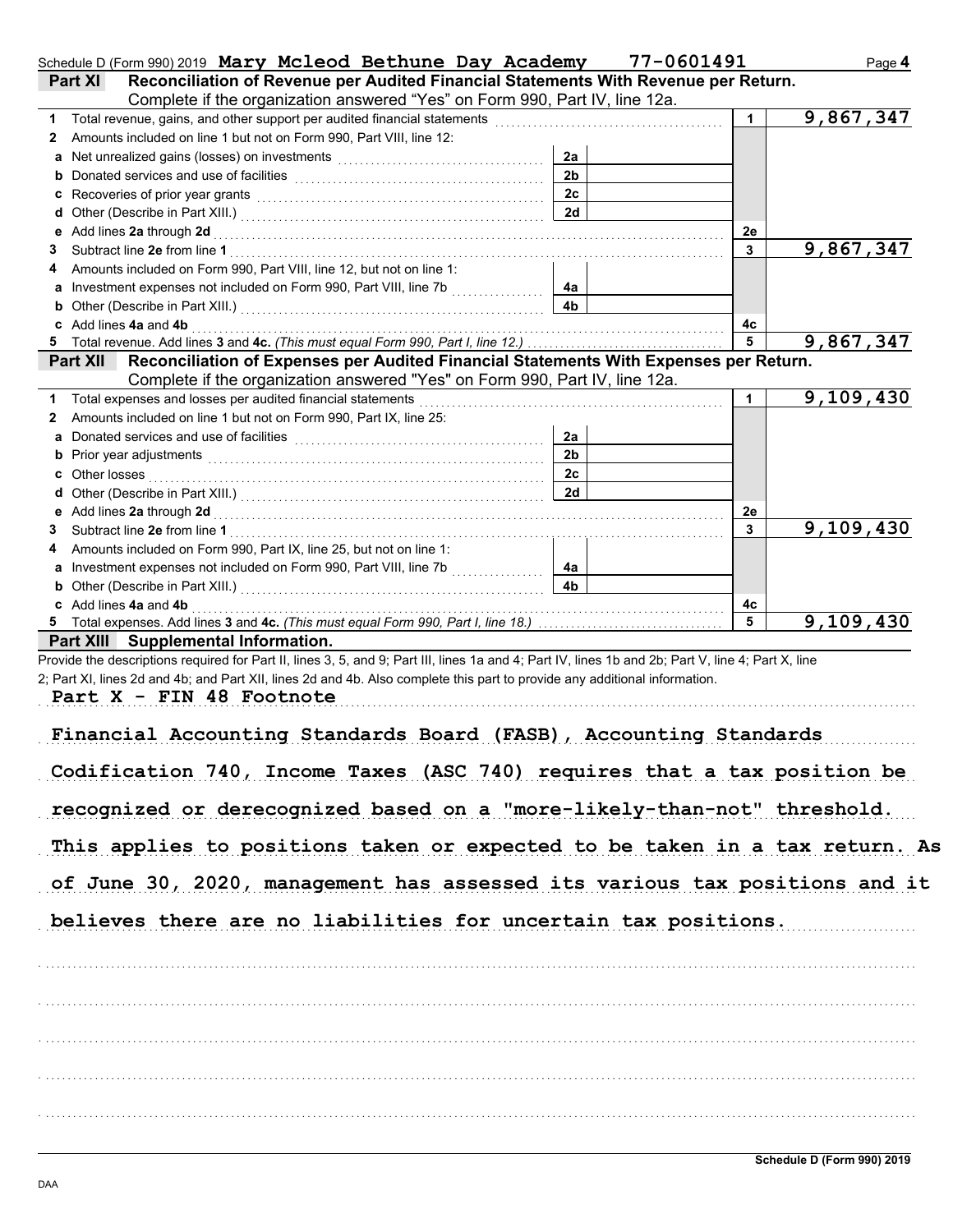| Schedule D (Form 990) 2019 Mary Mcleod Bethune Day Academy |  |  | 77-0601491 |
|------------------------------------------------------------|--|--|------------|
| <b>Part XIII Supplemental Information (continued)</b>      |  |  |            |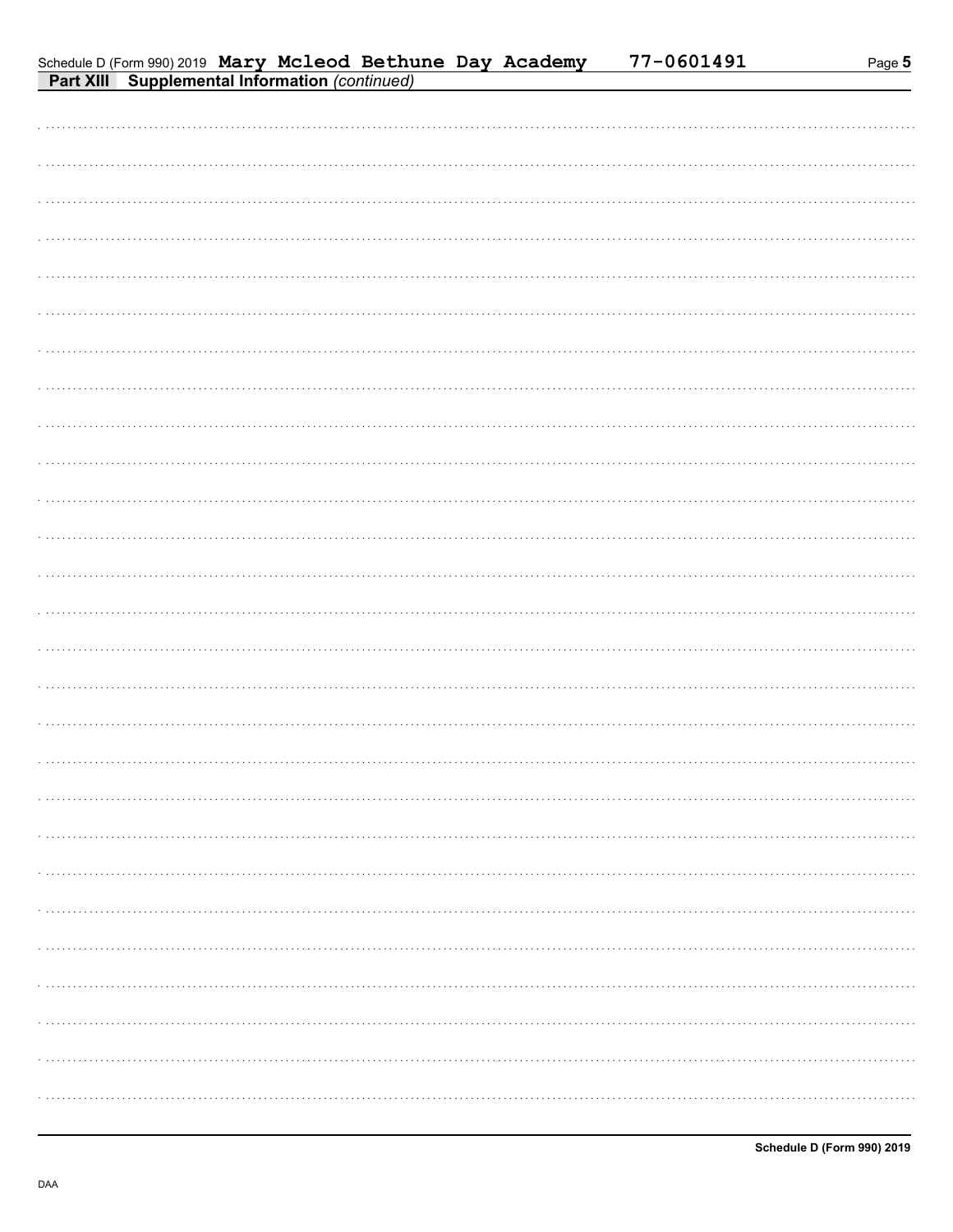|    | <b>SCHEDULE E</b><br>(Form 990 or 990-EZ)                                                                                                                                                                                                                | <b>Schools</b><br>Complete if the organization answered "Yes" on Form 990,<br>Part IV, line 13, or Form 990-EZ, Part VI, line 48.                                                                                                                                                                                                                                                                                                                                                                         |                                       | OMB No. 1545-0047     |             |                  |  |
|----|----------------------------------------------------------------------------------------------------------------------------------------------------------------------------------------------------------------------------------------------------------|-----------------------------------------------------------------------------------------------------------------------------------------------------------------------------------------------------------------------------------------------------------------------------------------------------------------------------------------------------------------------------------------------------------------------------------------------------------------------------------------------------------|---------------------------------------|-----------------------|-------------|------------------|--|
|    | Department of the Treasury<br>Internal Revenue Service                                                                                                                                                                                                   | Attach to Form 990 or Form 990-EZ.                                                                                                                                                                                                                                                                                                                                                                                                                                                                        |                                       | <b>Open to Public</b> |             |                  |  |
|    | Name of the organization                                                                                                                                                                                                                                 | Go to www.irs.gov/Form990 for the latest information.<br>Mary Mcleod Bethune Day Academy                                                                                                                                                                                                                                                                                                                                                                                                                  | <b>Employer identification number</b> | <b>Inspection</b>     |             |                  |  |
|    |                                                                                                                                                                                                                                                          | Public Charter School                                                                                                                                                                                                                                                                                                                                                                                                                                                                                     | 77-0601491                            |                       |             |                  |  |
|    | Part I                                                                                                                                                                                                                                                   |                                                                                                                                                                                                                                                                                                                                                                                                                                                                                                           |                                       |                       |             |                  |  |
|    |                                                                                                                                                                                                                                                          |                                                                                                                                                                                                                                                                                                                                                                                                                                                                                                           |                                       |                       | <b>YES</b>  | <b>NO</b>        |  |
| 1  |                                                                                                                                                                                                                                                          | Does the organization have a racially nondiscriminatory policy toward students by statement in its charter,<br>bylaws, other governing instrument, or in a resolution of its governing body?                                                                                                                                                                                                                                                                                                              |                                       | 1                     | X           |                  |  |
| 2  | Does the organization include a statement of its racially nondiscriminatory policy toward students in all its<br>brochures, catalogues, and other written communications with the public dealing with student admissions,<br>programs, and scholarships? |                                                                                                                                                                                                                                                                                                                                                                                                                                                                                                           |                                       |                       |             |                  |  |
| 3  |                                                                                                                                                                                                                                                          | Has the organization publicized its racially nondiscriminatory policy through newspaper or broadcast media<br>during the period of solicitation for students, or during the registration period if it has no solicitation program,<br>in a way that makes the policy known to all parts of the general community it serves? If "Yes," please<br>describe. If "No," please explain. If you need more space, use Part II contract the contract of "No," please explain. If you need more space, use Part II |                                       | 3                     | X           |                  |  |
|    |                                                                                                                                                                                                                                                          |                                                                                                                                                                                                                                                                                                                                                                                                                                                                                                           |                                       |                       |             |                  |  |
|    |                                                                                                                                                                                                                                                          |                                                                                                                                                                                                                                                                                                                                                                                                                                                                                                           |                                       |                       |             |                  |  |
|    |                                                                                                                                                                                                                                                          |                                                                                                                                                                                                                                                                                                                                                                                                                                                                                                           |                                       |                       |             |                  |  |
|    |                                                                                                                                                                                                                                                          |                                                                                                                                                                                                                                                                                                                                                                                                                                                                                                           |                                       |                       |             |                  |  |
| 4  |                                                                                                                                                                                                                                                          | Does the organization maintain the following?                                                                                                                                                                                                                                                                                                                                                                                                                                                             |                                       |                       |             |                  |  |
| а  |                                                                                                                                                                                                                                                          | Records indicating the racial composition of the student body, faculty, and administrative staff? [[[[[[[[[[[                                                                                                                                                                                                                                                                                                                                                                                             |                                       | 4a                    | X           |                  |  |
| b  |                                                                                                                                                                                                                                                          | Records documenting that scholarships and other financial assistance are awarded on a racially                                                                                                                                                                                                                                                                                                                                                                                                            |                                       |                       |             |                  |  |
|    | nondiscriminatory basis?                                                                                                                                                                                                                                 |                                                                                                                                                                                                                                                                                                                                                                                                                                                                                                           |                                       | 4b                    | X           |                  |  |
| C  |                                                                                                                                                                                                                                                          | Copies of all catalogues, brochures, announcements, and other written communications to the public dealing<br>with student admissions, programs, and scholarships?<br>With student admissions, programs, and scholarships?                                                                                                                                                                                                                                                                                |                                       | 4c                    | X           |                  |  |
| d  |                                                                                                                                                                                                                                                          |                                                                                                                                                                                                                                                                                                                                                                                                                                                                                                           |                                       | 4d                    | $\mathbf x$ |                  |  |
|    |                                                                                                                                                                                                                                                          | If you answered "No" to any of the above, please explain. If you need more space, use Part II.                                                                                                                                                                                                                                                                                                                                                                                                            |                                       |                       |             |                  |  |
|    |                                                                                                                                                                                                                                                          |                                                                                                                                                                                                                                                                                                                                                                                                                                                                                                           |                                       |                       |             |                  |  |
|    |                                                                                                                                                                                                                                                          |                                                                                                                                                                                                                                                                                                                                                                                                                                                                                                           |                                       |                       |             |                  |  |
| 5  |                                                                                                                                                                                                                                                          | Does the organization discriminate by race in any way with respect to:                                                                                                                                                                                                                                                                                                                                                                                                                                    |                                       |                       |             |                  |  |
| a  |                                                                                                                                                                                                                                                          |                                                                                                                                                                                                                                                                                                                                                                                                                                                                                                           |                                       | 5a                    |             | X                |  |
|    |                                                                                                                                                                                                                                                          |                                                                                                                                                                                                                                                                                                                                                                                                                                                                                                           |                                       |                       |             |                  |  |
| b  | Admissions policies?                                                                                                                                                                                                                                     |                                                                                                                                                                                                                                                                                                                                                                                                                                                                                                           |                                       | 5b                    |             | X                |  |
|    |                                                                                                                                                                                                                                                          |                                                                                                                                                                                                                                                                                                                                                                                                                                                                                                           |                                       |                       |             |                  |  |
|    |                                                                                                                                                                                                                                                          |                                                                                                                                                                                                                                                                                                                                                                                                                                                                                                           |                                       | 5c                    |             | Δ.               |  |
|    |                                                                                                                                                                                                                                                          |                                                                                                                                                                                                                                                                                                                                                                                                                                                                                                           |                                       |                       |             |                  |  |
| d  |                                                                                                                                                                                                                                                          |                                                                                                                                                                                                                                                                                                                                                                                                                                                                                                           |                                       | 5d                    |             | X                |  |
| е  |                                                                                                                                                                                                                                                          |                                                                                                                                                                                                                                                                                                                                                                                                                                                                                                           |                                       | 5e                    |             | X                |  |
|    |                                                                                                                                                                                                                                                          |                                                                                                                                                                                                                                                                                                                                                                                                                                                                                                           |                                       |                       |             |                  |  |
| f  | Use of facilities?                                                                                                                                                                                                                                       |                                                                                                                                                                                                                                                                                                                                                                                                                                                                                                           |                                       | 5f                    |             | X                |  |
|    |                                                                                                                                                                                                                                                          |                                                                                                                                                                                                                                                                                                                                                                                                                                                                                                           |                                       |                       |             |                  |  |
| g  | Athletic programs?                                                                                                                                                                                                                                       |                                                                                                                                                                                                                                                                                                                                                                                                                                                                                                           |                                       | 5g                    |             | X                |  |
|    |                                                                                                                                                                                                                                                          |                                                                                                                                                                                                                                                                                                                                                                                                                                                                                                           |                                       |                       |             |                  |  |
| h  | Other extracurricular activities?                                                                                                                                                                                                                        |                                                                                                                                                                                                                                                                                                                                                                                                                                                                                                           |                                       | 5h                    |             | X                |  |
|    |                                                                                                                                                                                                                                                          | If you answered "Yes" to any of the above, please explain. If you need more space, use Part II.                                                                                                                                                                                                                                                                                                                                                                                                           |                                       |                       |             |                  |  |
|    |                                                                                                                                                                                                                                                          |                                                                                                                                                                                                                                                                                                                                                                                                                                                                                                           |                                       |                       |             |                  |  |
|    |                                                                                                                                                                                                                                                          |                                                                                                                                                                                                                                                                                                                                                                                                                                                                                                           |                                       |                       |             |                  |  |
|    |                                                                                                                                                                                                                                                          |                                                                                                                                                                                                                                                                                                                                                                                                                                                                                                           |                                       |                       |             |                  |  |
|    |                                                                                                                                                                                                                                                          |                                                                                                                                                                                                                                                                                                                                                                                                                                                                                                           |                                       |                       |             |                  |  |
| 6a |                                                                                                                                                                                                                                                          |                                                                                                                                                                                                                                                                                                                                                                                                                                                                                                           |                                       | 6a                    |             | X<br>$\mathbf x$ |  |
| b  |                                                                                                                                                                                                                                                          | If you answered "Yes" on either line 6a or line 6b, explain on Part II.                                                                                                                                                                                                                                                                                                                                                                                                                                   |                                       | 6b                    |             |                  |  |
| 7  |                                                                                                                                                                                                                                                          | Does the organization certify that it has complied with the applicable requirements of sections 4.01 through                                                                                                                                                                                                                                                                                                                                                                                              |                                       |                       |             |                  |  |
|    |                                                                                                                                                                                                                                                          | 4.05 of Rev. Proc. 75-50, 1975-2 C.B. 587, covering racial nondiscrimination? If "No," explain on Part II                                                                                                                                                                                                                                                                                                                                                                                                 |                                       | $\overline{7}$        | X           |                  |  |
|    |                                                                                                                                                                                                                                                          |                                                                                                                                                                                                                                                                                                                                                                                                                                                                                                           |                                       |                       |             |                  |  |

**For Paperwork Reduction Act Notice, see the Instructions for Form 990 or Form 990-EZ.**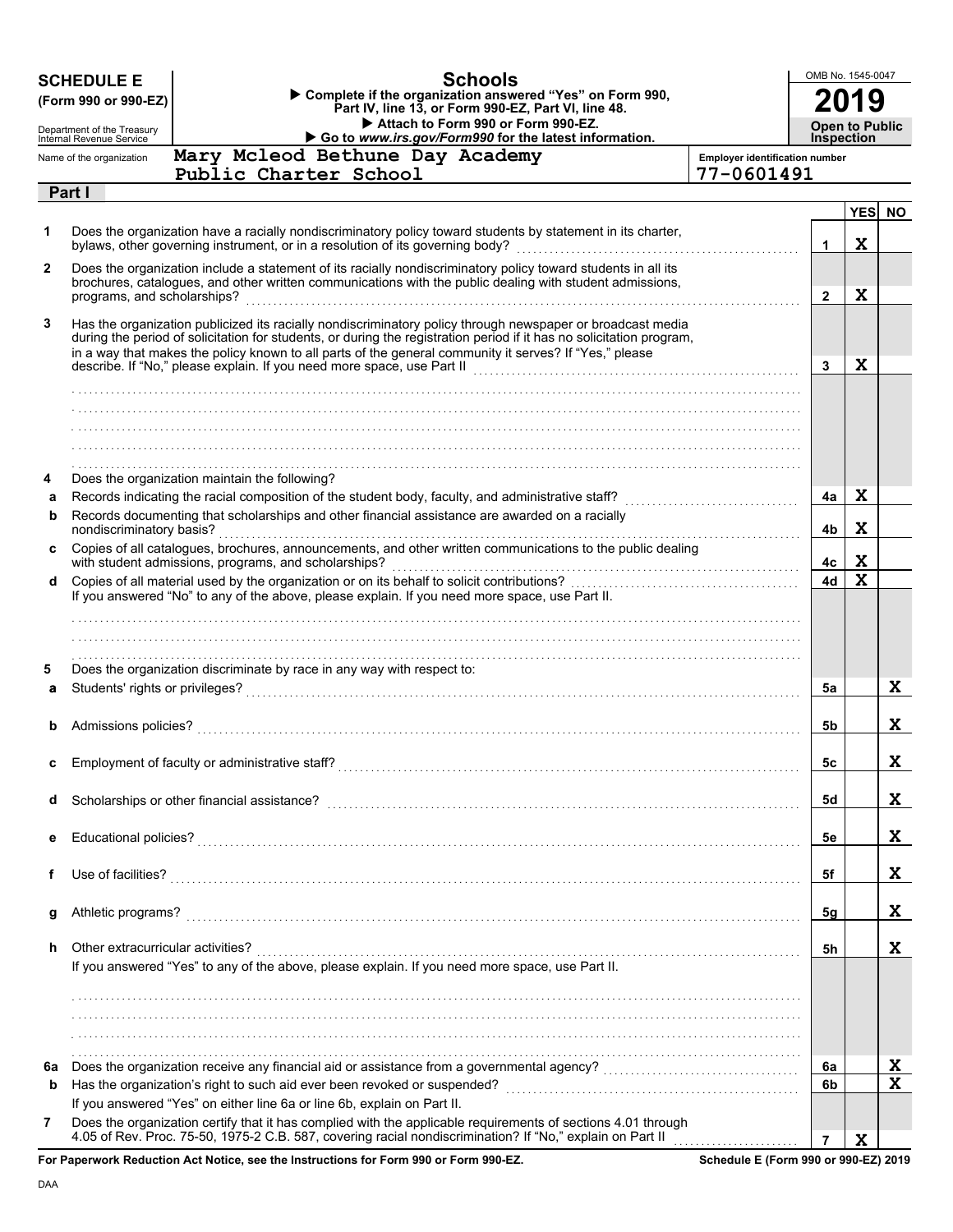|         | Schedule E (Form 990 or 990-EZ) 2019                                                                                                                                                  |  | Mary Mcleod Bethune Day Academy |  | 77-0601491 | Page 2 |
|---------|---------------------------------------------------------------------------------------------------------------------------------------------------------------------------------------|--|---------------------------------|--|------------|--------|
| Part II | Supplemental Information. Provide the explanations required by Part I, lines 3, 4d, 5h, 6b, and 7, as<br>applicable. Also provide any other additional information. See instructions. |  |                                 |  |            |        |
|         |                                                                                                                                                                                       |  |                                 |  |            |        |
|         |                                                                                                                                                                                       |  |                                 |  |            |        |
|         |                                                                                                                                                                                       |  |                                 |  |            |        |
|         |                                                                                                                                                                                       |  |                                 |  |            |        |
|         |                                                                                                                                                                                       |  |                                 |  |            |        |
|         |                                                                                                                                                                                       |  |                                 |  |            |        |
|         |                                                                                                                                                                                       |  |                                 |  |            |        |
|         |                                                                                                                                                                                       |  |                                 |  |            |        |
|         |                                                                                                                                                                                       |  |                                 |  |            |        |
|         |                                                                                                                                                                                       |  |                                 |  |            |        |
|         |                                                                                                                                                                                       |  |                                 |  |            |        |
|         |                                                                                                                                                                                       |  |                                 |  |            |        |
|         |                                                                                                                                                                                       |  |                                 |  |            |        |
|         |                                                                                                                                                                                       |  |                                 |  |            |        |
|         |                                                                                                                                                                                       |  |                                 |  |            |        |
|         |                                                                                                                                                                                       |  |                                 |  |            |        |
|         |                                                                                                                                                                                       |  |                                 |  |            |        |
|         |                                                                                                                                                                                       |  |                                 |  |            |        |
|         |                                                                                                                                                                                       |  |                                 |  |            |        |
|         |                                                                                                                                                                                       |  |                                 |  |            |        |
|         |                                                                                                                                                                                       |  |                                 |  |            |        |
|         |                                                                                                                                                                                       |  |                                 |  |            |        |
|         |                                                                                                                                                                                       |  |                                 |  |            |        |
|         |                                                                                                                                                                                       |  |                                 |  |            |        |
|         |                                                                                                                                                                                       |  |                                 |  |            |        |
|         |                                                                                                                                                                                       |  |                                 |  |            |        |
|         |                                                                                                                                                                                       |  |                                 |  |            |        |
|         |                                                                                                                                                                                       |  |                                 |  |            |        |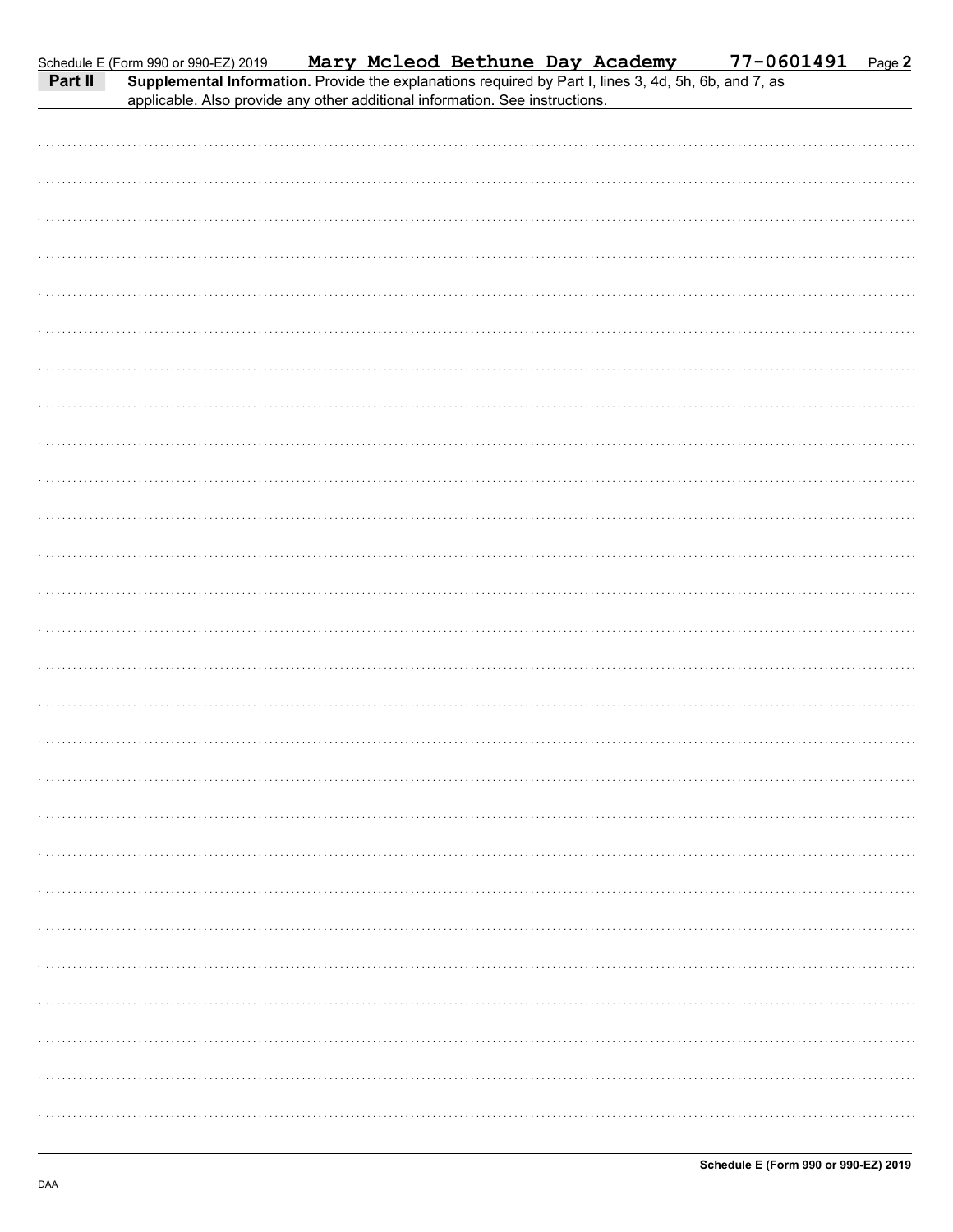| 2019<br><b>Compensated Employees</b><br>> Complete if the organization answered "Yes" on Form 990, Part IV, line 23.<br><b>Open to Public</b><br>Attach to Form 990.<br>Inspection<br>Go to www.irs.gov/Form990 for instructions and the latest information.<br>Internal Revenue Service<br>Mary Mcleod Bethune Day Academy<br><b>Employer identification number</b><br>Public Charter School<br>77-0601491<br>Part I<br><b>Questions Regarding Compensation</b><br>Yes<br>No<br>1a Check the appropriate box(es) if the organization provided any of the following to or for a person listed on Form<br>990, Part VII, Section A, line 1a. Complete Part III to provide any relevant information regarding these items.<br>First-class or charter travel<br>Housing allowance or residence for personal use<br>Payments for business use of personal residence<br>Travel for companions<br>Tax indemnification and gross-up payments<br>Health or social club dues or initiation fees<br>Discretionary spending account<br>Personal services (such as maid, chauffeur, chef)<br><b>b</b> If any of the boxes on line 1a are checked, did the organization follow a written policy regarding payment<br>or reimbursement or provision of all of the expenses described above? If "No," complete Part III to<br>1b<br>Did the organization require substantiation prior to reimbursing or allowing expenses incurred by all<br>2<br>directors, trustees, and officers, including the CEO/Executive Director, regarding the items checked on line<br>$\mathbf{2}$<br>Indicate which, if any, of the following the organization used to establish the compensation of the<br>3<br>organization's CEO/Executive Director. Check all that apply. Do not check any boxes for methods used by a<br>related organization to establish compensation of the CEO/Executive Director, but explain in Part III.<br>Compensation committee<br>Written employment contract<br>Independent compensation consultant<br>Compensation survey or study<br>Form 990 of other organizations<br>Approval by the board or compensation committee<br>During the year, did any person listed on Form 990, Part VII, Section A, line 1a, with respect to the filing<br>4<br>organization or a related organization:<br>X<br>a Receive a severance payment or change-of-control payment?<br>4a<br>X<br>4b<br>X<br>4c<br>If "Yes" to any of lines 4a-c, list the persons and provide the applicable amounts for each item in Part III.<br>Only section 501(c)(3), 501(c)(4), and 501(c)(29) organizations must complete lines 5-9.<br>For persons listed on Form 990, Part VII, Section A, line 1a, did the organization pay or accrue any<br>5<br>compensation contingent on the revenues of:<br>X<br>a The organization? encourance and a set of the contract of the contract of the organization?<br>5a<br>X<br>5 <sub>b</sub><br>If "Yes" on line 5a or 5b, describe in Part III.<br>For persons listed on Form 990, Part VII, Section A, line 1a, did the organization pay or accrue any<br>6<br>compensation contingent on the net earnings of:<br>X<br>a The organization?<br>6a<br>X<br>6b<br>If "Yes" on line 6a or 6b, describe in Part III.<br>For persons listed on Form 990, Part VII, Section A, line 1a, did the organization provide any nonfixed<br>7<br>X<br>payments not described on lines 5 and 6? If "Yes," describe in Part III<br>7<br>Were any amounts reported on Form 990, Part VII, paid or accrued pursuant to a contract that was subject<br>8<br>to the initial contract exception described in Regulations section 53.4958-4(a)(3)? If "Yes," describe<br>X<br>in Part III<br>8<br>If "Yes" on line 8, did the organization also follow the rebuttable presumption procedure described in<br>9<br>9<br>$\mathbf{r}$ and $\mathbf{r}$ and $\mathbf{r}$ | <b>Compensation Information</b><br><b>SCHEDULE J</b><br>For certain Officers, Directors, Trustees, Key Employees, and Highest |  |  |  | OMB No. 1545-0047 |  |
|----------------------------------------------------------------------------------------------------------------------------------------------------------------------------------------------------------------------------------------------------------------------------------------------------------------------------------------------------------------------------------------------------------------------------------------------------------------------------------------------------------------------------------------------------------------------------------------------------------------------------------------------------------------------------------------------------------------------------------------------------------------------------------------------------------------------------------------------------------------------------------------------------------------------------------------------------------------------------------------------------------------------------------------------------------------------------------------------------------------------------------------------------------------------------------------------------------------------------------------------------------------------------------------------------------------------------------------------------------------------------------------------------------------------------------------------------------------------------------------------------------------------------------------------------------------------------------------------------------------------------------------------------------------------------------------------------------------------------------------------------------------------------------------------------------------------------------------------------------------------------------------------------------------------------------------------------------------------------------------------------------------------------------------------------------------------------------------------------------------------------------------------------------------------------------------------------------------------------------------------------------------------------------------------------------------------------------------------------------------------------------------------------------------------------------------------------------------------------------------------------------------------------------------------------------------------------------------------------------------------------------------------------------------------------------------------------------------------------------------------------------------------------------------------------------------------------------------------------------------------------------------------------------------------------------------------------------------------------------------------------------------------------------------------------------------------------------------------------------------------------------------------------------------------------------------------------------------------------------------------------------------------------------------------------------------------------------------------------------------------------------------------------------------------------------------------------------------------------------------------------------------------------------------------------------------------------------------------------------------------------------------------------------------------------------------------------------------------------------------------------------------------------------------------------------------------------------------------------------|-------------------------------------------------------------------------------------------------------------------------------|--|--|--|-------------------|--|
|                                                                                                                                                                                                                                                                                                                                                                                                                                                                                                                                                                                                                                                                                                                                                                                                                                                                                                                                                                                                                                                                                                                                                                                                                                                                                                                                                                                                                                                                                                                                                                                                                                                                                                                                                                                                                                                                                                                                                                                                                                                                                                                                                                                                                                                                                                                                                                                                                                                                                                                                                                                                                                                                                                                                                                                                                                                                                                                                                                                                                                                                                                                                                                                                                                                                                                                                                                                                                                                                                                                                                                                                                                                                                                                                                                                                                                                          | (Form 990)                                                                                                                    |  |  |  |                   |  |
|                                                                                                                                                                                                                                                                                                                                                                                                                                                                                                                                                                                                                                                                                                                                                                                                                                                                                                                                                                                                                                                                                                                                                                                                                                                                                                                                                                                                                                                                                                                                                                                                                                                                                                                                                                                                                                                                                                                                                                                                                                                                                                                                                                                                                                                                                                                                                                                                                                                                                                                                                                                                                                                                                                                                                                                                                                                                                                                                                                                                                                                                                                                                                                                                                                                                                                                                                                                                                                                                                                                                                                                                                                                                                                                                                                                                                                                          |                                                                                                                               |  |  |  |                   |  |
|                                                                                                                                                                                                                                                                                                                                                                                                                                                                                                                                                                                                                                                                                                                                                                                                                                                                                                                                                                                                                                                                                                                                                                                                                                                                                                                                                                                                                                                                                                                                                                                                                                                                                                                                                                                                                                                                                                                                                                                                                                                                                                                                                                                                                                                                                                                                                                                                                                                                                                                                                                                                                                                                                                                                                                                                                                                                                                                                                                                                                                                                                                                                                                                                                                                                                                                                                                                                                                                                                                                                                                                                                                                                                                                                                                                                                                                          | Department of the Treasury                                                                                                    |  |  |  |                   |  |
|                                                                                                                                                                                                                                                                                                                                                                                                                                                                                                                                                                                                                                                                                                                                                                                                                                                                                                                                                                                                                                                                                                                                                                                                                                                                                                                                                                                                                                                                                                                                                                                                                                                                                                                                                                                                                                                                                                                                                                                                                                                                                                                                                                                                                                                                                                                                                                                                                                                                                                                                                                                                                                                                                                                                                                                                                                                                                                                                                                                                                                                                                                                                                                                                                                                                                                                                                                                                                                                                                                                                                                                                                                                                                                                                                                                                                                                          | Name of the organization                                                                                                      |  |  |  |                   |  |
|                                                                                                                                                                                                                                                                                                                                                                                                                                                                                                                                                                                                                                                                                                                                                                                                                                                                                                                                                                                                                                                                                                                                                                                                                                                                                                                                                                                                                                                                                                                                                                                                                                                                                                                                                                                                                                                                                                                                                                                                                                                                                                                                                                                                                                                                                                                                                                                                                                                                                                                                                                                                                                                                                                                                                                                                                                                                                                                                                                                                                                                                                                                                                                                                                                                                                                                                                                                                                                                                                                                                                                                                                                                                                                                                                                                                                                                          |                                                                                                                               |  |  |  |                   |  |
|                                                                                                                                                                                                                                                                                                                                                                                                                                                                                                                                                                                                                                                                                                                                                                                                                                                                                                                                                                                                                                                                                                                                                                                                                                                                                                                                                                                                                                                                                                                                                                                                                                                                                                                                                                                                                                                                                                                                                                                                                                                                                                                                                                                                                                                                                                                                                                                                                                                                                                                                                                                                                                                                                                                                                                                                                                                                                                                                                                                                                                                                                                                                                                                                                                                                                                                                                                                                                                                                                                                                                                                                                                                                                                                                                                                                                                                          |                                                                                                                               |  |  |  |                   |  |
|                                                                                                                                                                                                                                                                                                                                                                                                                                                                                                                                                                                                                                                                                                                                                                                                                                                                                                                                                                                                                                                                                                                                                                                                                                                                                                                                                                                                                                                                                                                                                                                                                                                                                                                                                                                                                                                                                                                                                                                                                                                                                                                                                                                                                                                                                                                                                                                                                                                                                                                                                                                                                                                                                                                                                                                                                                                                                                                                                                                                                                                                                                                                                                                                                                                                                                                                                                                                                                                                                                                                                                                                                                                                                                                                                                                                                                                          |                                                                                                                               |  |  |  |                   |  |
|                                                                                                                                                                                                                                                                                                                                                                                                                                                                                                                                                                                                                                                                                                                                                                                                                                                                                                                                                                                                                                                                                                                                                                                                                                                                                                                                                                                                                                                                                                                                                                                                                                                                                                                                                                                                                                                                                                                                                                                                                                                                                                                                                                                                                                                                                                                                                                                                                                                                                                                                                                                                                                                                                                                                                                                                                                                                                                                                                                                                                                                                                                                                                                                                                                                                                                                                                                                                                                                                                                                                                                                                                                                                                                                                                                                                                                                          |                                                                                                                               |  |  |  |                   |  |
|                                                                                                                                                                                                                                                                                                                                                                                                                                                                                                                                                                                                                                                                                                                                                                                                                                                                                                                                                                                                                                                                                                                                                                                                                                                                                                                                                                                                                                                                                                                                                                                                                                                                                                                                                                                                                                                                                                                                                                                                                                                                                                                                                                                                                                                                                                                                                                                                                                                                                                                                                                                                                                                                                                                                                                                                                                                                                                                                                                                                                                                                                                                                                                                                                                                                                                                                                                                                                                                                                                                                                                                                                                                                                                                                                                                                                                                          |                                                                                                                               |  |  |  |                   |  |
|                                                                                                                                                                                                                                                                                                                                                                                                                                                                                                                                                                                                                                                                                                                                                                                                                                                                                                                                                                                                                                                                                                                                                                                                                                                                                                                                                                                                                                                                                                                                                                                                                                                                                                                                                                                                                                                                                                                                                                                                                                                                                                                                                                                                                                                                                                                                                                                                                                                                                                                                                                                                                                                                                                                                                                                                                                                                                                                                                                                                                                                                                                                                                                                                                                                                                                                                                                                                                                                                                                                                                                                                                                                                                                                                                                                                                                                          |                                                                                                                               |  |  |  |                   |  |
|                                                                                                                                                                                                                                                                                                                                                                                                                                                                                                                                                                                                                                                                                                                                                                                                                                                                                                                                                                                                                                                                                                                                                                                                                                                                                                                                                                                                                                                                                                                                                                                                                                                                                                                                                                                                                                                                                                                                                                                                                                                                                                                                                                                                                                                                                                                                                                                                                                                                                                                                                                                                                                                                                                                                                                                                                                                                                                                                                                                                                                                                                                                                                                                                                                                                                                                                                                                                                                                                                                                                                                                                                                                                                                                                                                                                                                                          |                                                                                                                               |  |  |  |                   |  |
|                                                                                                                                                                                                                                                                                                                                                                                                                                                                                                                                                                                                                                                                                                                                                                                                                                                                                                                                                                                                                                                                                                                                                                                                                                                                                                                                                                                                                                                                                                                                                                                                                                                                                                                                                                                                                                                                                                                                                                                                                                                                                                                                                                                                                                                                                                                                                                                                                                                                                                                                                                                                                                                                                                                                                                                                                                                                                                                                                                                                                                                                                                                                                                                                                                                                                                                                                                                                                                                                                                                                                                                                                                                                                                                                                                                                                                                          |                                                                                                                               |  |  |  |                   |  |
|                                                                                                                                                                                                                                                                                                                                                                                                                                                                                                                                                                                                                                                                                                                                                                                                                                                                                                                                                                                                                                                                                                                                                                                                                                                                                                                                                                                                                                                                                                                                                                                                                                                                                                                                                                                                                                                                                                                                                                                                                                                                                                                                                                                                                                                                                                                                                                                                                                                                                                                                                                                                                                                                                                                                                                                                                                                                                                                                                                                                                                                                                                                                                                                                                                                                                                                                                                                                                                                                                                                                                                                                                                                                                                                                                                                                                                                          |                                                                                                                               |  |  |  |                   |  |
|                                                                                                                                                                                                                                                                                                                                                                                                                                                                                                                                                                                                                                                                                                                                                                                                                                                                                                                                                                                                                                                                                                                                                                                                                                                                                                                                                                                                                                                                                                                                                                                                                                                                                                                                                                                                                                                                                                                                                                                                                                                                                                                                                                                                                                                                                                                                                                                                                                                                                                                                                                                                                                                                                                                                                                                                                                                                                                                                                                                                                                                                                                                                                                                                                                                                                                                                                                                                                                                                                                                                                                                                                                                                                                                                                                                                                                                          |                                                                                                                               |  |  |  |                   |  |
|                                                                                                                                                                                                                                                                                                                                                                                                                                                                                                                                                                                                                                                                                                                                                                                                                                                                                                                                                                                                                                                                                                                                                                                                                                                                                                                                                                                                                                                                                                                                                                                                                                                                                                                                                                                                                                                                                                                                                                                                                                                                                                                                                                                                                                                                                                                                                                                                                                                                                                                                                                                                                                                                                                                                                                                                                                                                                                                                                                                                                                                                                                                                                                                                                                                                                                                                                                                                                                                                                                                                                                                                                                                                                                                                                                                                                                                          |                                                                                                                               |  |  |  |                   |  |
|                                                                                                                                                                                                                                                                                                                                                                                                                                                                                                                                                                                                                                                                                                                                                                                                                                                                                                                                                                                                                                                                                                                                                                                                                                                                                                                                                                                                                                                                                                                                                                                                                                                                                                                                                                                                                                                                                                                                                                                                                                                                                                                                                                                                                                                                                                                                                                                                                                                                                                                                                                                                                                                                                                                                                                                                                                                                                                                                                                                                                                                                                                                                                                                                                                                                                                                                                                                                                                                                                                                                                                                                                                                                                                                                                                                                                                                          |                                                                                                                               |  |  |  |                   |  |
|                                                                                                                                                                                                                                                                                                                                                                                                                                                                                                                                                                                                                                                                                                                                                                                                                                                                                                                                                                                                                                                                                                                                                                                                                                                                                                                                                                                                                                                                                                                                                                                                                                                                                                                                                                                                                                                                                                                                                                                                                                                                                                                                                                                                                                                                                                                                                                                                                                                                                                                                                                                                                                                                                                                                                                                                                                                                                                                                                                                                                                                                                                                                                                                                                                                                                                                                                                                                                                                                                                                                                                                                                                                                                                                                                                                                                                                          |                                                                                                                               |  |  |  |                   |  |
|                                                                                                                                                                                                                                                                                                                                                                                                                                                                                                                                                                                                                                                                                                                                                                                                                                                                                                                                                                                                                                                                                                                                                                                                                                                                                                                                                                                                                                                                                                                                                                                                                                                                                                                                                                                                                                                                                                                                                                                                                                                                                                                                                                                                                                                                                                                                                                                                                                                                                                                                                                                                                                                                                                                                                                                                                                                                                                                                                                                                                                                                                                                                                                                                                                                                                                                                                                                                                                                                                                                                                                                                                                                                                                                                                                                                                                                          |                                                                                                                               |  |  |  |                   |  |
|                                                                                                                                                                                                                                                                                                                                                                                                                                                                                                                                                                                                                                                                                                                                                                                                                                                                                                                                                                                                                                                                                                                                                                                                                                                                                                                                                                                                                                                                                                                                                                                                                                                                                                                                                                                                                                                                                                                                                                                                                                                                                                                                                                                                                                                                                                                                                                                                                                                                                                                                                                                                                                                                                                                                                                                                                                                                                                                                                                                                                                                                                                                                                                                                                                                                                                                                                                                                                                                                                                                                                                                                                                                                                                                                                                                                                                                          |                                                                                                                               |  |  |  |                   |  |
|                                                                                                                                                                                                                                                                                                                                                                                                                                                                                                                                                                                                                                                                                                                                                                                                                                                                                                                                                                                                                                                                                                                                                                                                                                                                                                                                                                                                                                                                                                                                                                                                                                                                                                                                                                                                                                                                                                                                                                                                                                                                                                                                                                                                                                                                                                                                                                                                                                                                                                                                                                                                                                                                                                                                                                                                                                                                                                                                                                                                                                                                                                                                                                                                                                                                                                                                                                                                                                                                                                                                                                                                                                                                                                                                                                                                                                                          |                                                                                                                               |  |  |  |                   |  |
|                                                                                                                                                                                                                                                                                                                                                                                                                                                                                                                                                                                                                                                                                                                                                                                                                                                                                                                                                                                                                                                                                                                                                                                                                                                                                                                                                                                                                                                                                                                                                                                                                                                                                                                                                                                                                                                                                                                                                                                                                                                                                                                                                                                                                                                                                                                                                                                                                                                                                                                                                                                                                                                                                                                                                                                                                                                                                                                                                                                                                                                                                                                                                                                                                                                                                                                                                                                                                                                                                                                                                                                                                                                                                                                                                                                                                                                          |                                                                                                                               |  |  |  |                   |  |
|                                                                                                                                                                                                                                                                                                                                                                                                                                                                                                                                                                                                                                                                                                                                                                                                                                                                                                                                                                                                                                                                                                                                                                                                                                                                                                                                                                                                                                                                                                                                                                                                                                                                                                                                                                                                                                                                                                                                                                                                                                                                                                                                                                                                                                                                                                                                                                                                                                                                                                                                                                                                                                                                                                                                                                                                                                                                                                                                                                                                                                                                                                                                                                                                                                                                                                                                                                                                                                                                                                                                                                                                                                                                                                                                                                                                                                                          |                                                                                                                               |  |  |  |                   |  |
|                                                                                                                                                                                                                                                                                                                                                                                                                                                                                                                                                                                                                                                                                                                                                                                                                                                                                                                                                                                                                                                                                                                                                                                                                                                                                                                                                                                                                                                                                                                                                                                                                                                                                                                                                                                                                                                                                                                                                                                                                                                                                                                                                                                                                                                                                                                                                                                                                                                                                                                                                                                                                                                                                                                                                                                                                                                                                                                                                                                                                                                                                                                                                                                                                                                                                                                                                                                                                                                                                                                                                                                                                                                                                                                                                                                                                                                          |                                                                                                                               |  |  |  |                   |  |
|                                                                                                                                                                                                                                                                                                                                                                                                                                                                                                                                                                                                                                                                                                                                                                                                                                                                                                                                                                                                                                                                                                                                                                                                                                                                                                                                                                                                                                                                                                                                                                                                                                                                                                                                                                                                                                                                                                                                                                                                                                                                                                                                                                                                                                                                                                                                                                                                                                                                                                                                                                                                                                                                                                                                                                                                                                                                                                                                                                                                                                                                                                                                                                                                                                                                                                                                                                                                                                                                                                                                                                                                                                                                                                                                                                                                                                                          |                                                                                                                               |  |  |  |                   |  |
|                                                                                                                                                                                                                                                                                                                                                                                                                                                                                                                                                                                                                                                                                                                                                                                                                                                                                                                                                                                                                                                                                                                                                                                                                                                                                                                                                                                                                                                                                                                                                                                                                                                                                                                                                                                                                                                                                                                                                                                                                                                                                                                                                                                                                                                                                                                                                                                                                                                                                                                                                                                                                                                                                                                                                                                                                                                                                                                                                                                                                                                                                                                                                                                                                                                                                                                                                                                                                                                                                                                                                                                                                                                                                                                                                                                                                                                          |                                                                                                                               |  |  |  |                   |  |
|                                                                                                                                                                                                                                                                                                                                                                                                                                                                                                                                                                                                                                                                                                                                                                                                                                                                                                                                                                                                                                                                                                                                                                                                                                                                                                                                                                                                                                                                                                                                                                                                                                                                                                                                                                                                                                                                                                                                                                                                                                                                                                                                                                                                                                                                                                                                                                                                                                                                                                                                                                                                                                                                                                                                                                                                                                                                                                                                                                                                                                                                                                                                                                                                                                                                                                                                                                                                                                                                                                                                                                                                                                                                                                                                                                                                                                                          |                                                                                                                               |  |  |  |                   |  |
|                                                                                                                                                                                                                                                                                                                                                                                                                                                                                                                                                                                                                                                                                                                                                                                                                                                                                                                                                                                                                                                                                                                                                                                                                                                                                                                                                                                                                                                                                                                                                                                                                                                                                                                                                                                                                                                                                                                                                                                                                                                                                                                                                                                                                                                                                                                                                                                                                                                                                                                                                                                                                                                                                                                                                                                                                                                                                                                                                                                                                                                                                                                                                                                                                                                                                                                                                                                                                                                                                                                                                                                                                                                                                                                                                                                                                                                          |                                                                                                                               |  |  |  |                   |  |
|                                                                                                                                                                                                                                                                                                                                                                                                                                                                                                                                                                                                                                                                                                                                                                                                                                                                                                                                                                                                                                                                                                                                                                                                                                                                                                                                                                                                                                                                                                                                                                                                                                                                                                                                                                                                                                                                                                                                                                                                                                                                                                                                                                                                                                                                                                                                                                                                                                                                                                                                                                                                                                                                                                                                                                                                                                                                                                                                                                                                                                                                                                                                                                                                                                                                                                                                                                                                                                                                                                                                                                                                                                                                                                                                                                                                                                                          |                                                                                                                               |  |  |  |                   |  |
|                                                                                                                                                                                                                                                                                                                                                                                                                                                                                                                                                                                                                                                                                                                                                                                                                                                                                                                                                                                                                                                                                                                                                                                                                                                                                                                                                                                                                                                                                                                                                                                                                                                                                                                                                                                                                                                                                                                                                                                                                                                                                                                                                                                                                                                                                                                                                                                                                                                                                                                                                                                                                                                                                                                                                                                                                                                                                                                                                                                                                                                                                                                                                                                                                                                                                                                                                                                                                                                                                                                                                                                                                                                                                                                                                                                                                                                          |                                                                                                                               |  |  |  |                   |  |
|                                                                                                                                                                                                                                                                                                                                                                                                                                                                                                                                                                                                                                                                                                                                                                                                                                                                                                                                                                                                                                                                                                                                                                                                                                                                                                                                                                                                                                                                                                                                                                                                                                                                                                                                                                                                                                                                                                                                                                                                                                                                                                                                                                                                                                                                                                                                                                                                                                                                                                                                                                                                                                                                                                                                                                                                                                                                                                                                                                                                                                                                                                                                                                                                                                                                                                                                                                                                                                                                                                                                                                                                                                                                                                                                                                                                                                                          |                                                                                                                               |  |  |  |                   |  |
|                                                                                                                                                                                                                                                                                                                                                                                                                                                                                                                                                                                                                                                                                                                                                                                                                                                                                                                                                                                                                                                                                                                                                                                                                                                                                                                                                                                                                                                                                                                                                                                                                                                                                                                                                                                                                                                                                                                                                                                                                                                                                                                                                                                                                                                                                                                                                                                                                                                                                                                                                                                                                                                                                                                                                                                                                                                                                                                                                                                                                                                                                                                                                                                                                                                                                                                                                                                                                                                                                                                                                                                                                                                                                                                                                                                                                                                          |                                                                                                                               |  |  |  |                   |  |
|                                                                                                                                                                                                                                                                                                                                                                                                                                                                                                                                                                                                                                                                                                                                                                                                                                                                                                                                                                                                                                                                                                                                                                                                                                                                                                                                                                                                                                                                                                                                                                                                                                                                                                                                                                                                                                                                                                                                                                                                                                                                                                                                                                                                                                                                                                                                                                                                                                                                                                                                                                                                                                                                                                                                                                                                                                                                                                                                                                                                                                                                                                                                                                                                                                                                                                                                                                                                                                                                                                                                                                                                                                                                                                                                                                                                                                                          |                                                                                                                               |  |  |  |                   |  |
|                                                                                                                                                                                                                                                                                                                                                                                                                                                                                                                                                                                                                                                                                                                                                                                                                                                                                                                                                                                                                                                                                                                                                                                                                                                                                                                                                                                                                                                                                                                                                                                                                                                                                                                                                                                                                                                                                                                                                                                                                                                                                                                                                                                                                                                                                                                                                                                                                                                                                                                                                                                                                                                                                                                                                                                                                                                                                                                                                                                                                                                                                                                                                                                                                                                                                                                                                                                                                                                                                                                                                                                                                                                                                                                                                                                                                                                          |                                                                                                                               |  |  |  |                   |  |
|                                                                                                                                                                                                                                                                                                                                                                                                                                                                                                                                                                                                                                                                                                                                                                                                                                                                                                                                                                                                                                                                                                                                                                                                                                                                                                                                                                                                                                                                                                                                                                                                                                                                                                                                                                                                                                                                                                                                                                                                                                                                                                                                                                                                                                                                                                                                                                                                                                                                                                                                                                                                                                                                                                                                                                                                                                                                                                                                                                                                                                                                                                                                                                                                                                                                                                                                                                                                                                                                                                                                                                                                                                                                                                                                                                                                                                                          |                                                                                                                               |  |  |  |                   |  |
|                                                                                                                                                                                                                                                                                                                                                                                                                                                                                                                                                                                                                                                                                                                                                                                                                                                                                                                                                                                                                                                                                                                                                                                                                                                                                                                                                                                                                                                                                                                                                                                                                                                                                                                                                                                                                                                                                                                                                                                                                                                                                                                                                                                                                                                                                                                                                                                                                                                                                                                                                                                                                                                                                                                                                                                                                                                                                                                                                                                                                                                                                                                                                                                                                                                                                                                                                                                                                                                                                                                                                                                                                                                                                                                                                                                                                                                          |                                                                                                                               |  |  |  |                   |  |
|                                                                                                                                                                                                                                                                                                                                                                                                                                                                                                                                                                                                                                                                                                                                                                                                                                                                                                                                                                                                                                                                                                                                                                                                                                                                                                                                                                                                                                                                                                                                                                                                                                                                                                                                                                                                                                                                                                                                                                                                                                                                                                                                                                                                                                                                                                                                                                                                                                                                                                                                                                                                                                                                                                                                                                                                                                                                                                                                                                                                                                                                                                                                                                                                                                                                                                                                                                                                                                                                                                                                                                                                                                                                                                                                                                                                                                                          |                                                                                                                               |  |  |  |                   |  |
|                                                                                                                                                                                                                                                                                                                                                                                                                                                                                                                                                                                                                                                                                                                                                                                                                                                                                                                                                                                                                                                                                                                                                                                                                                                                                                                                                                                                                                                                                                                                                                                                                                                                                                                                                                                                                                                                                                                                                                                                                                                                                                                                                                                                                                                                                                                                                                                                                                                                                                                                                                                                                                                                                                                                                                                                                                                                                                                                                                                                                                                                                                                                                                                                                                                                                                                                                                                                                                                                                                                                                                                                                                                                                                                                                                                                                                                          |                                                                                                                               |  |  |  |                   |  |
|                                                                                                                                                                                                                                                                                                                                                                                                                                                                                                                                                                                                                                                                                                                                                                                                                                                                                                                                                                                                                                                                                                                                                                                                                                                                                                                                                                                                                                                                                                                                                                                                                                                                                                                                                                                                                                                                                                                                                                                                                                                                                                                                                                                                                                                                                                                                                                                                                                                                                                                                                                                                                                                                                                                                                                                                                                                                                                                                                                                                                                                                                                                                                                                                                                                                                                                                                                                                                                                                                                                                                                                                                                                                                                                                                                                                                                                          |                                                                                                                               |  |  |  |                   |  |
|                                                                                                                                                                                                                                                                                                                                                                                                                                                                                                                                                                                                                                                                                                                                                                                                                                                                                                                                                                                                                                                                                                                                                                                                                                                                                                                                                                                                                                                                                                                                                                                                                                                                                                                                                                                                                                                                                                                                                                                                                                                                                                                                                                                                                                                                                                                                                                                                                                                                                                                                                                                                                                                                                                                                                                                                                                                                                                                                                                                                                                                                                                                                                                                                                                                                                                                                                                                                                                                                                                                                                                                                                                                                                                                                                                                                                                                          |                                                                                                                               |  |  |  |                   |  |
|                                                                                                                                                                                                                                                                                                                                                                                                                                                                                                                                                                                                                                                                                                                                                                                                                                                                                                                                                                                                                                                                                                                                                                                                                                                                                                                                                                                                                                                                                                                                                                                                                                                                                                                                                                                                                                                                                                                                                                                                                                                                                                                                                                                                                                                                                                                                                                                                                                                                                                                                                                                                                                                                                                                                                                                                                                                                                                                                                                                                                                                                                                                                                                                                                                                                                                                                                                                                                                                                                                                                                                                                                                                                                                                                                                                                                                                          |                                                                                                                               |  |  |  |                   |  |
|                                                                                                                                                                                                                                                                                                                                                                                                                                                                                                                                                                                                                                                                                                                                                                                                                                                                                                                                                                                                                                                                                                                                                                                                                                                                                                                                                                                                                                                                                                                                                                                                                                                                                                                                                                                                                                                                                                                                                                                                                                                                                                                                                                                                                                                                                                                                                                                                                                                                                                                                                                                                                                                                                                                                                                                                                                                                                                                                                                                                                                                                                                                                                                                                                                                                                                                                                                                                                                                                                                                                                                                                                                                                                                                                                                                                                                                          |                                                                                                                               |  |  |  |                   |  |
|                                                                                                                                                                                                                                                                                                                                                                                                                                                                                                                                                                                                                                                                                                                                                                                                                                                                                                                                                                                                                                                                                                                                                                                                                                                                                                                                                                                                                                                                                                                                                                                                                                                                                                                                                                                                                                                                                                                                                                                                                                                                                                                                                                                                                                                                                                                                                                                                                                                                                                                                                                                                                                                                                                                                                                                                                                                                                                                                                                                                                                                                                                                                                                                                                                                                                                                                                                                                                                                                                                                                                                                                                                                                                                                                                                                                                                                          |                                                                                                                               |  |  |  |                   |  |
|                                                                                                                                                                                                                                                                                                                                                                                                                                                                                                                                                                                                                                                                                                                                                                                                                                                                                                                                                                                                                                                                                                                                                                                                                                                                                                                                                                                                                                                                                                                                                                                                                                                                                                                                                                                                                                                                                                                                                                                                                                                                                                                                                                                                                                                                                                                                                                                                                                                                                                                                                                                                                                                                                                                                                                                                                                                                                                                                                                                                                                                                                                                                                                                                                                                                                                                                                                                                                                                                                                                                                                                                                                                                                                                                                                                                                                                          |                                                                                                                               |  |  |  |                   |  |
|                                                                                                                                                                                                                                                                                                                                                                                                                                                                                                                                                                                                                                                                                                                                                                                                                                                                                                                                                                                                                                                                                                                                                                                                                                                                                                                                                                                                                                                                                                                                                                                                                                                                                                                                                                                                                                                                                                                                                                                                                                                                                                                                                                                                                                                                                                                                                                                                                                                                                                                                                                                                                                                                                                                                                                                                                                                                                                                                                                                                                                                                                                                                                                                                                                                                                                                                                                                                                                                                                                                                                                                                                                                                                                                                                                                                                                                          |                                                                                                                               |  |  |  |                   |  |
|                                                                                                                                                                                                                                                                                                                                                                                                                                                                                                                                                                                                                                                                                                                                                                                                                                                                                                                                                                                                                                                                                                                                                                                                                                                                                                                                                                                                                                                                                                                                                                                                                                                                                                                                                                                                                                                                                                                                                                                                                                                                                                                                                                                                                                                                                                                                                                                                                                                                                                                                                                                                                                                                                                                                                                                                                                                                                                                                                                                                                                                                                                                                                                                                                                                                                                                                                                                                                                                                                                                                                                                                                                                                                                                                                                                                                                                          |                                                                                                                               |  |  |  |                   |  |
|                                                                                                                                                                                                                                                                                                                                                                                                                                                                                                                                                                                                                                                                                                                                                                                                                                                                                                                                                                                                                                                                                                                                                                                                                                                                                                                                                                                                                                                                                                                                                                                                                                                                                                                                                                                                                                                                                                                                                                                                                                                                                                                                                                                                                                                                                                                                                                                                                                                                                                                                                                                                                                                                                                                                                                                                                                                                                                                                                                                                                                                                                                                                                                                                                                                                                                                                                                                                                                                                                                                                                                                                                                                                                                                                                                                                                                                          |                                                                                                                               |  |  |  |                   |  |
|                                                                                                                                                                                                                                                                                                                                                                                                                                                                                                                                                                                                                                                                                                                                                                                                                                                                                                                                                                                                                                                                                                                                                                                                                                                                                                                                                                                                                                                                                                                                                                                                                                                                                                                                                                                                                                                                                                                                                                                                                                                                                                                                                                                                                                                                                                                                                                                                                                                                                                                                                                                                                                                                                                                                                                                                                                                                                                                                                                                                                                                                                                                                                                                                                                                                                                                                                                                                                                                                                                                                                                                                                                                                                                                                                                                                                                                          |                                                                                                                               |  |  |  |                   |  |
|                                                                                                                                                                                                                                                                                                                                                                                                                                                                                                                                                                                                                                                                                                                                                                                                                                                                                                                                                                                                                                                                                                                                                                                                                                                                                                                                                                                                                                                                                                                                                                                                                                                                                                                                                                                                                                                                                                                                                                                                                                                                                                                                                                                                                                                                                                                                                                                                                                                                                                                                                                                                                                                                                                                                                                                                                                                                                                                                                                                                                                                                                                                                                                                                                                                                                                                                                                                                                                                                                                                                                                                                                                                                                                                                                                                                                                                          |                                                                                                                               |  |  |  |                   |  |
|                                                                                                                                                                                                                                                                                                                                                                                                                                                                                                                                                                                                                                                                                                                                                                                                                                                                                                                                                                                                                                                                                                                                                                                                                                                                                                                                                                                                                                                                                                                                                                                                                                                                                                                                                                                                                                                                                                                                                                                                                                                                                                                                                                                                                                                                                                                                                                                                                                                                                                                                                                                                                                                                                                                                                                                                                                                                                                                                                                                                                                                                                                                                                                                                                                                                                                                                                                                                                                                                                                                                                                                                                                                                                                                                                                                                                                                          |                                                                                                                               |  |  |  |                   |  |
|                                                                                                                                                                                                                                                                                                                                                                                                                                                                                                                                                                                                                                                                                                                                                                                                                                                                                                                                                                                                                                                                                                                                                                                                                                                                                                                                                                                                                                                                                                                                                                                                                                                                                                                                                                                                                                                                                                                                                                                                                                                                                                                                                                                                                                                                                                                                                                                                                                                                                                                                                                                                                                                                                                                                                                                                                                                                                                                                                                                                                                                                                                                                                                                                                                                                                                                                                                                                                                                                                                                                                                                                                                                                                                                                                                                                                                                          |                                                                                                                               |  |  |  |                   |  |
|                                                                                                                                                                                                                                                                                                                                                                                                                                                                                                                                                                                                                                                                                                                                                                                                                                                                                                                                                                                                                                                                                                                                                                                                                                                                                                                                                                                                                                                                                                                                                                                                                                                                                                                                                                                                                                                                                                                                                                                                                                                                                                                                                                                                                                                                                                                                                                                                                                                                                                                                                                                                                                                                                                                                                                                                                                                                                                                                                                                                                                                                                                                                                                                                                                                                                                                                                                                                                                                                                                                                                                                                                                                                                                                                                                                                                                                          |                                                                                                                               |  |  |  |                   |  |
|                                                                                                                                                                                                                                                                                                                                                                                                                                                                                                                                                                                                                                                                                                                                                                                                                                                                                                                                                                                                                                                                                                                                                                                                                                                                                                                                                                                                                                                                                                                                                                                                                                                                                                                                                                                                                                                                                                                                                                                                                                                                                                                                                                                                                                                                                                                                                                                                                                                                                                                                                                                                                                                                                                                                                                                                                                                                                                                                                                                                                                                                                                                                                                                                                                                                                                                                                                                                                                                                                                                                                                                                                                                                                                                                                                                                                                                          |                                                                                                                               |  |  |  |                   |  |
|                                                                                                                                                                                                                                                                                                                                                                                                                                                                                                                                                                                                                                                                                                                                                                                                                                                                                                                                                                                                                                                                                                                                                                                                                                                                                                                                                                                                                                                                                                                                                                                                                                                                                                                                                                                                                                                                                                                                                                                                                                                                                                                                                                                                                                                                                                                                                                                                                                                                                                                                                                                                                                                                                                                                                                                                                                                                                                                                                                                                                                                                                                                                                                                                                                                                                                                                                                                                                                                                                                                                                                                                                                                                                                                                                                                                                                                          |                                                                                                                               |  |  |  |                   |  |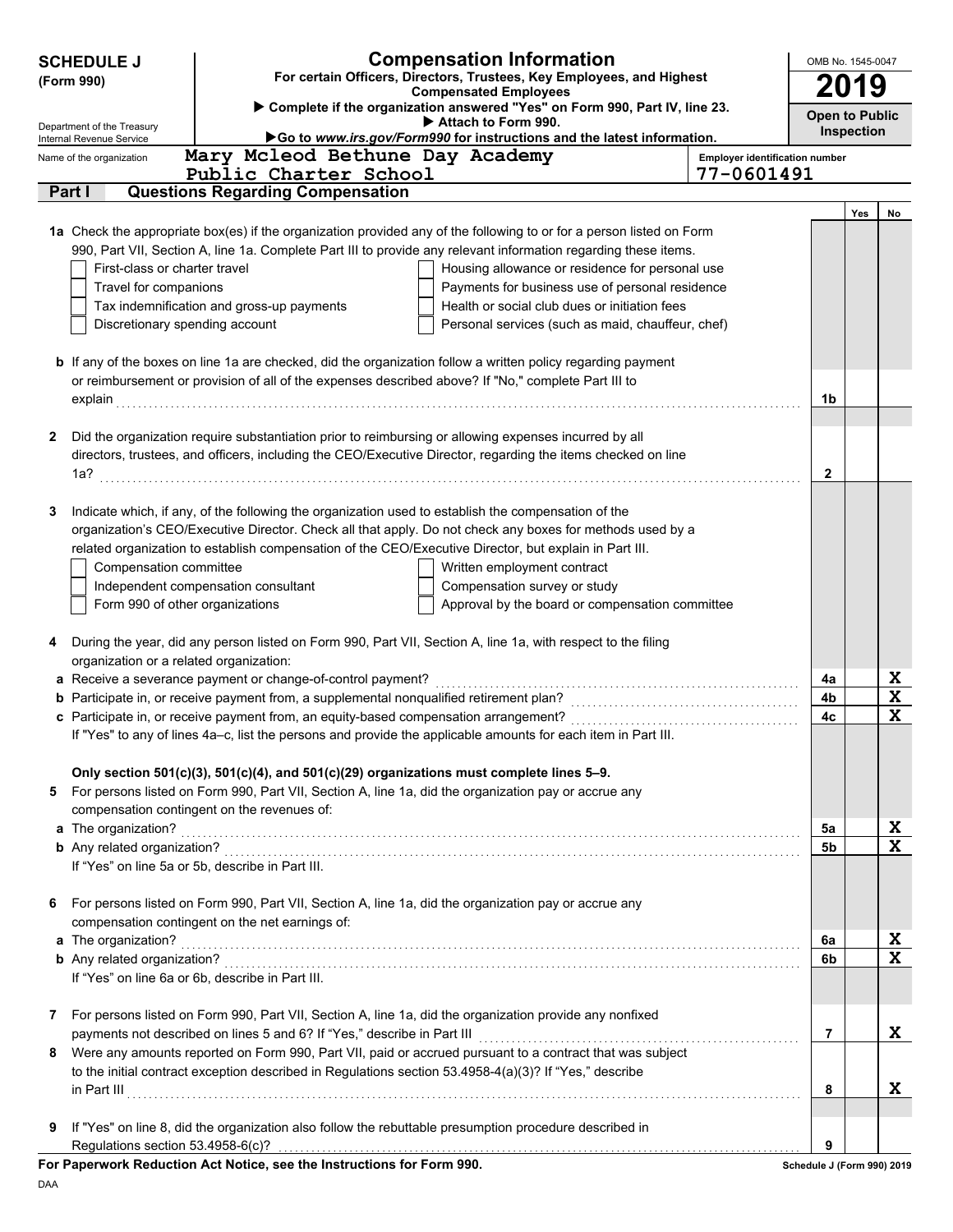#### Mary Mcleod Bethune Day Academy 77-0601491 Schedule J (Form 990) 2019

#### Officers, Directors, Trustees, Key Employees, and Highest Compensated Employees. Use duplicate copies if additional space is needed. Part II

For each individual whose compensation must be reported on Schedule J, report compensation from the organization on row (i) and from related organizations, described in the instructions, on row (ii). Do not list any individuals that aren't listed on Form 990, Part VII.

Note: The sum of columns (B)(i)-(iii) for each listed individual must equal the total amount of Form 990, Part VII, Section A, line 1a, applicable column (D) and (E) amounts for that individual.

|                      | (B) Breakdown of W-2 and/or 1099-MISC compensation |                                        |                                           | (C) Retirement and             | (D) Nontaxable | (E) Total of columns | (F) Compensation                                           |  |
|----------------------|----------------------------------------------------|----------------------------------------|-------------------------------------------|--------------------------------|----------------|----------------------|------------------------------------------------------------|--|
| (A) Name and Title   | (i) Base<br>compensation                           | (ii) Bonus & incentive<br>compensation | (iii) Other<br>reportable<br>compensation | other deferred<br>compensation | benefits       | $(B)(i)$ – $(D)$     | in column (B) reported<br>as deferred on prior<br>Form 990 |  |
| DR. Linda McKay      | 157,343<br>(i)                                     |                                        |                                           | 12,794                         | 0              | 170, 137             | n                                                          |  |
| 1 Executive Director | 0<br>(ii                                           |                                        |                                           | 0                              | 0              | O                    | 0                                                          |  |
|                      |                                                    |                                        |                                           |                                |                |                      |                                                            |  |
|                      |                                                    |                                        |                                           |                                |                |                      |                                                            |  |
|                      |                                                    |                                        |                                           |                                |                |                      |                                                            |  |
| 3                    |                                                    |                                        |                                           |                                |                |                      |                                                            |  |
|                      |                                                    |                                        |                                           |                                |                |                      |                                                            |  |
|                      |                                                    |                                        |                                           |                                |                |                      |                                                            |  |
|                      |                                                    |                                        |                                           |                                |                |                      |                                                            |  |
| 5                    |                                                    |                                        |                                           |                                |                |                      |                                                            |  |
|                      |                                                    |                                        |                                           |                                |                |                      |                                                            |  |
| 6                    |                                                    |                                        |                                           |                                |                |                      |                                                            |  |
|                      | (i)                                                |                                        |                                           |                                |                |                      |                                                            |  |
| $\overline{7}$       |                                                    |                                        |                                           |                                |                |                      |                                                            |  |
|                      |                                                    |                                        |                                           |                                |                |                      |                                                            |  |
| 8                    |                                                    |                                        |                                           |                                |                |                      |                                                            |  |
|                      |                                                    |                                        |                                           |                                |                |                      |                                                            |  |
| 9                    |                                                    |                                        |                                           |                                |                |                      |                                                            |  |
|                      |                                                    |                                        |                                           |                                |                |                      |                                                            |  |
| 10                   |                                                    |                                        |                                           |                                |                |                      |                                                            |  |
|                      |                                                    |                                        |                                           |                                |                |                      |                                                            |  |
| 11                   |                                                    |                                        |                                           |                                |                |                      |                                                            |  |
|                      |                                                    |                                        |                                           |                                |                |                      |                                                            |  |
| 12                   |                                                    |                                        |                                           |                                |                |                      |                                                            |  |
|                      |                                                    |                                        |                                           |                                |                |                      |                                                            |  |
| 13                   |                                                    |                                        |                                           |                                |                |                      |                                                            |  |
|                      |                                                    |                                        |                                           |                                |                |                      |                                                            |  |
| 14                   |                                                    |                                        |                                           |                                |                |                      |                                                            |  |
|                      |                                                    |                                        |                                           |                                |                |                      |                                                            |  |
| 15                   |                                                    |                                        |                                           |                                |                |                      |                                                            |  |
|                      |                                                    |                                        |                                           |                                |                |                      |                                                            |  |
| 16                   |                                                    |                                        |                                           |                                |                |                      |                                                            |  |
|                      |                                                    |                                        |                                           |                                |                |                      |                                                            |  |

Schedule J (Form 990) 2019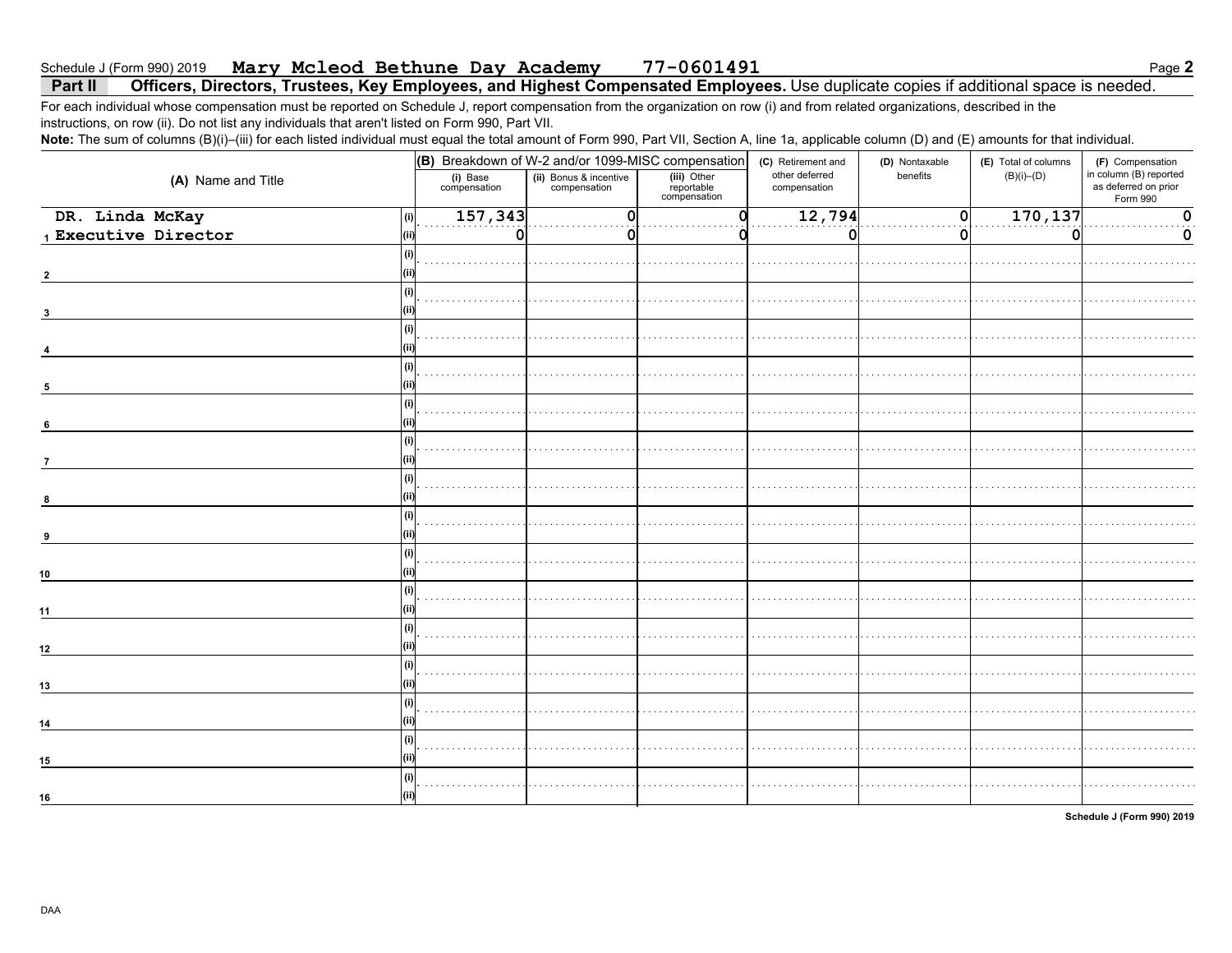Part III **Supplemental Information** 

Provide the information, explanation, or descriptions required for Part I, lines 1a, 1b, 3, 4a, 4b, 4c, 5a, 5b, 6a, 6b, 7, and 8, and for Part II. Also complete this part for any additional information.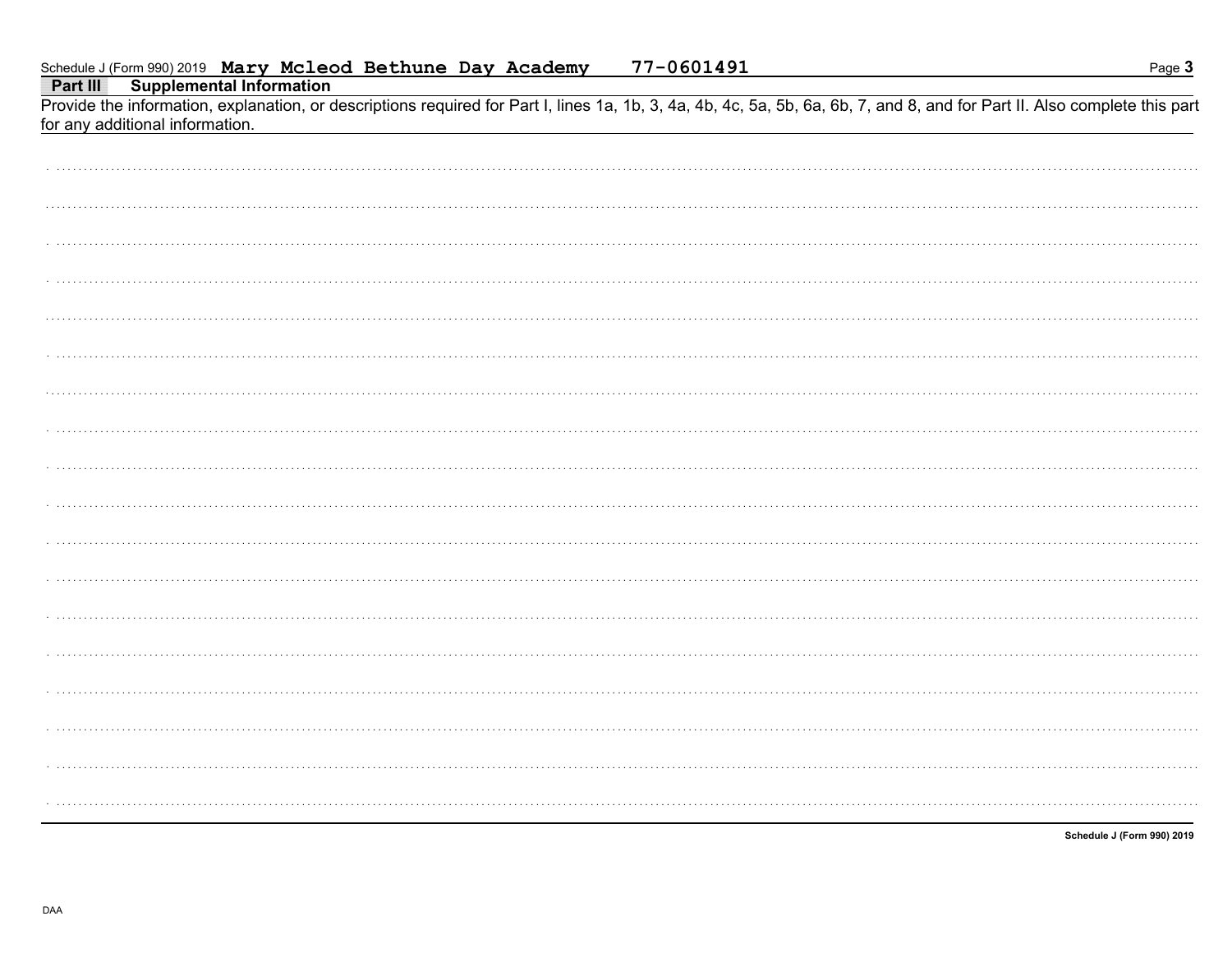| Supplemental Information to Form 990 or 990-EZ<br><b>SCHEDULE O</b><br>(Form 990 or 990-EZ)<br>Complete to provide information for responses to specific questions on<br>Form 990 or 990-EZ or to provide any additional information.<br>Attach to Form 990 or 990-EZ.<br>Department of the Treasury<br>Internal Revenue Service                                                                                                      |                                       | OMB No. 1545-0047<br>2019<br><b>Open to Public</b><br><b>Inspection</b> |
|---------------------------------------------------------------------------------------------------------------------------------------------------------------------------------------------------------------------------------------------------------------------------------------------------------------------------------------------------------------------------------------------------------------------------------------|---------------------------------------|-------------------------------------------------------------------------|
| Go to www.irs.gov/Form990 for the latest information.<br>Name of the organization Mary Mcleod Bethune Day Academy                                                                                                                                                                                                                                                                                                                     | <b>Employer identification number</b> |                                                                         |
| Public Charter School                                                                                                                                                                                                                                                                                                                                                                                                                 | 77-0601491                            |                                                                         |
| Form 990 - Organization's Mission or Most Significant Activities<br>THE MARY MCLEOD BETHUNE DAY ACADEMY PUBLIC CHARTER SCHOOL IS<br><b>MISSION OF</b><br>THE<br>IMPLEMENT A HIGH PERFORMING DAY SCHOOL THAT PROVIDES A CHALLENGING<br>TО<br>ACADEMIC PROGRAM IN A SUPPORTIVE, PARENTALLY INVOLVED, AND DIVERSE<br>TO ENABLE EACH STUDENT TO ACHIEVE ACADEMIC SUCCESS,<br>LEARNING ENVIRONMENT<br>AND POSITIVE DEVELOPMENT.<br>TALENT, |                                       |                                                                         |
| Form 990 - Organization's Mission<br>THE MARY MCLEOD BETHUNE DAY ACADEMY PUBLIC CHARTER SCHOOL IS<br><b>MISSION OF</b><br>THE<br>IMPLEMENT A HIGH PERFORMING DAY SCHOOL THAT PROVIDES A CHALLENGING<br>TO<br>ACADEMIC PROGRAM IN A SUPPORTIVE, PARENTALLY INVOLVED, AND DIVERSE LEARNING<br>TO ENABLE EACH STUDENT<br><b>ENVIRONMENT</b><br><b>TO ACHIEVE.</b>                                                                        |                                       |                                                                         |
| Form 990, Part VI, Line 11b - Organization's Process to Review Form 990                                                                                                                                                                                                                                                                                                                                                               |                                       |                                                                         |
| THE 990 TAX RETURN IS REVIEWED BY THE BOARD OF TRUSTEES PRIOR TO BEING<br>SUBMITTED TO THE INTERNAL REVENUE SERVICE.                                                                                                                                                                                                                                                                                                                  |                                       |                                                                         |
| Form 990, Part VI, Line 12c - Enforcement of Conflicts Policy                                                                                                                                                                                                                                                                                                                                                                         |                                       |                                                                         |
|                                                                                                                                                                                                                                                                                                                                                                                                                                       |                                       |                                                                         |
| THE SCHOOL'S CONFLICT OF INTEREST POLICY IS REGULARLY AND CONSISTENTLY<br>MONITORED. CONFLICTS THAT ARISE ARE HANDLED ON A CASE BY CASE BASIS.                                                                                                                                                                                                                                                                                        |                                       |                                                                         |
| Form 990, Part VI, Line 19 - Governing Documents Disclosure Explanation<br>THE SCHOOL MAKES IT GOVERNING DOCUMENTS AVAILABLE TO THE PUBLIC UPON<br><b>REQUEST.</b>                                                                                                                                                                                                                                                                    |                                       |                                                                         |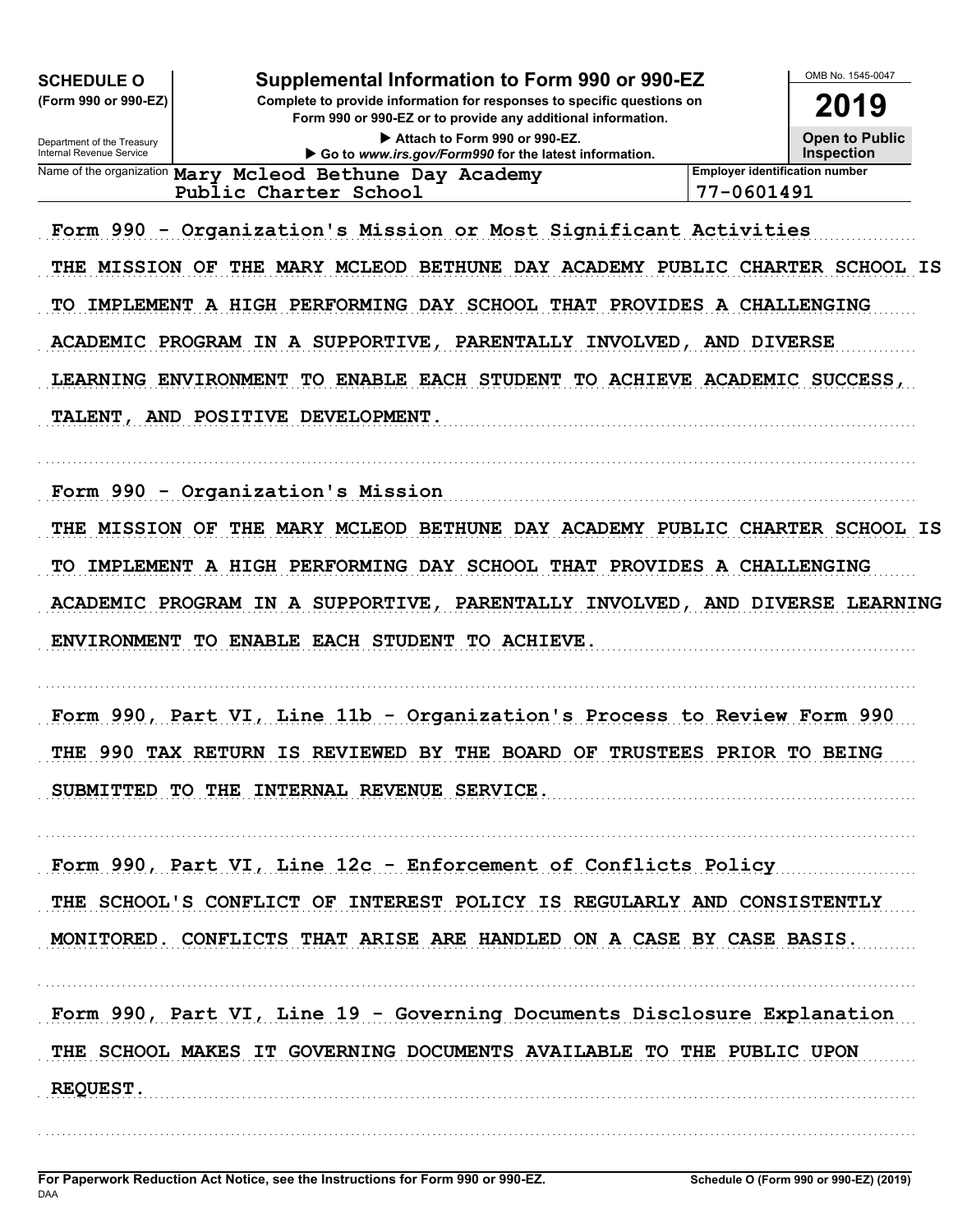|                             | Form 990                    |                                                                          |                  | <b>Two Year Comparison Report</b> |                      |         | 2018 & 2019                           |
|-----------------------------|-----------------------------|--------------------------------------------------------------------------|------------------|-----------------------------------|----------------------|---------|---------------------------------------|
|                             |                             | For calendar year 2019, or tax year beginning $07/01/19$                 |                  |                                   | 06/30/20<br>, ending |         |                                       |
| Name                        |                             |                                                                          |                  |                                   |                      |         | <b>Taxpayer Identification Number</b> |
|                             |                             | Mary Mcleod Bethune Day Academy<br>Public Charter School                 |                  |                                   |                      |         | 77-0601491                            |
|                             |                             |                                                                          |                  | 2018                              | 2019                 |         | <b>Differences</b>                    |
|                             |                             |                                                                          | $\mathbf{1}$     |                                   |                      | 6,709   | 6,709                                 |
|                             |                             | 2. Membership dues and assessments [111] Membership dues and assessments | 2.               |                                   |                      |         |                                       |
|                             |                             |                                                                          | 3.               | 870,493                           |                      | 651,292 | $-219, 201$                           |
| Φ<br>$\Rightarrow$          |                             |                                                                          | $\overline{4}$ . | $\overline{7}$ , 964, 601         | 9,208,872            |         | 1,244,271                             |
| $\blacksquare$<br>$\bullet$ |                             |                                                                          | 5.               |                                   |                      | 474     | 474                                   |
| >                           |                             |                                                                          | 6.               |                                   |                      |         |                                       |
| œ                           |                             | 7. Net gain or (loss) from sale of assets other than inventory           | $\overline{7}$ . |                                   |                      |         |                                       |
|                             |                             | 8. Net income or (loss) from fundraising events                          | 8.               |                                   |                      |         |                                       |
|                             |                             | 9. Net income or (loss) from gaming                                      | 9.               |                                   |                      |         |                                       |
|                             |                             | 10. Net gain or (loss) on sales of inventory                             | 10 <sub>1</sub>  |                                   |                      |         |                                       |
|                             | 11. Other revenue           |                                                                          | 11.              |                                   |                      |         |                                       |
|                             |                             | 12. Total revenue. Add lines 1 through 11                                | 12.              | 8,835,094                         | 9,867,347            |         | 1,032,253                             |
|                             |                             | 13. Grants and similar amounts paid                                      | 13.              |                                   |                      |         |                                       |
|                             |                             | 14. Benefits paid to or for members                                      | 14.              |                                   |                      |         |                                       |
| w<br>$\mathbf{Q}$           |                             | 15. Compensation of officers, directors, trustees, etc.                  | 15.              | 154,226                           |                      | 157,343 | 3,117                                 |
| <b>S</b><br>c               |                             | 16. Salaries, other compensation, and employee benefits                  | 16.              | 6,232,632                         | 6,742,327            |         | 509,695                               |
| Ф                           |                             |                                                                          | 17.              |                                   |                      |         |                                       |
| Q<br>×                      | 18. Other professional fees |                                                                          | 18.              | 837,285                           |                      | 634,728 | $-202,557$                            |
| ш                           |                             | 19. Occupancy, rent, utilities, and maintenance <i>marrouning</i>        | 19.              | 1,159,714                         | 1,040,913            |         | $-118,261$                            |
|                             |                             |                                                                          | 20.              | 153,545                           |                      | 160,045 | 6,500                                 |
|                             |                             |                                                                          | 21.              | 461,257                           |                      | 374,074 | $-87,183$                             |
|                             |                             | 22. Total expenses. Add lines 13 through 21                              | 22.              | 8,998,659                         | 9,109,430            |         | 111,311                               |
|                             |                             | 23. Excess or (Deficit). Subtract line 22 from line 12                   | 23.              | $-163,025$                        |                      | 757,917 | 920,942                               |
|                             |                             |                                                                          | 24.              | $\overline{8}$ , 835, 094         | 9,867,347            |         | 1,032,253                             |
|                             |                             | 25. Total unrelated revenue <sub>…………………………………</sub>                     | 25.              |                                   |                      |         |                                       |
|                             |                             |                                                                          | 26.              | 7,964,601                         | 9,209,346            |         | 1,244,745                             |
|                             |                             |                                                                          | 27.              | 3,258,362                         | 5,353,995            |         | 2,095,633                             |
|                             | 28. Total liabilities       |                                                                          | 28.              | 1,360,618                         | 2,698,334            |         | 1,337,716                             |
| Other Information           |                             |                                                                          | 29.              | 1,897,744                         | 2,655,661            |         | 757,917                               |
|                             |                             | 30. Number of voting members of governing body                           | 30.              | 7                                 | 7                    |         |                                       |
|                             |                             | 31. Number of independent voting members of governing body               | 31.              | 6                                 | 7                    |         |                                       |
|                             | 32. Number of employees     |                                                                          | 32.              | 125                               | 142                  |         |                                       |
|                             | 33. Number of volunteers    |                                                                          | 33.              |                                   |                      |         |                                       |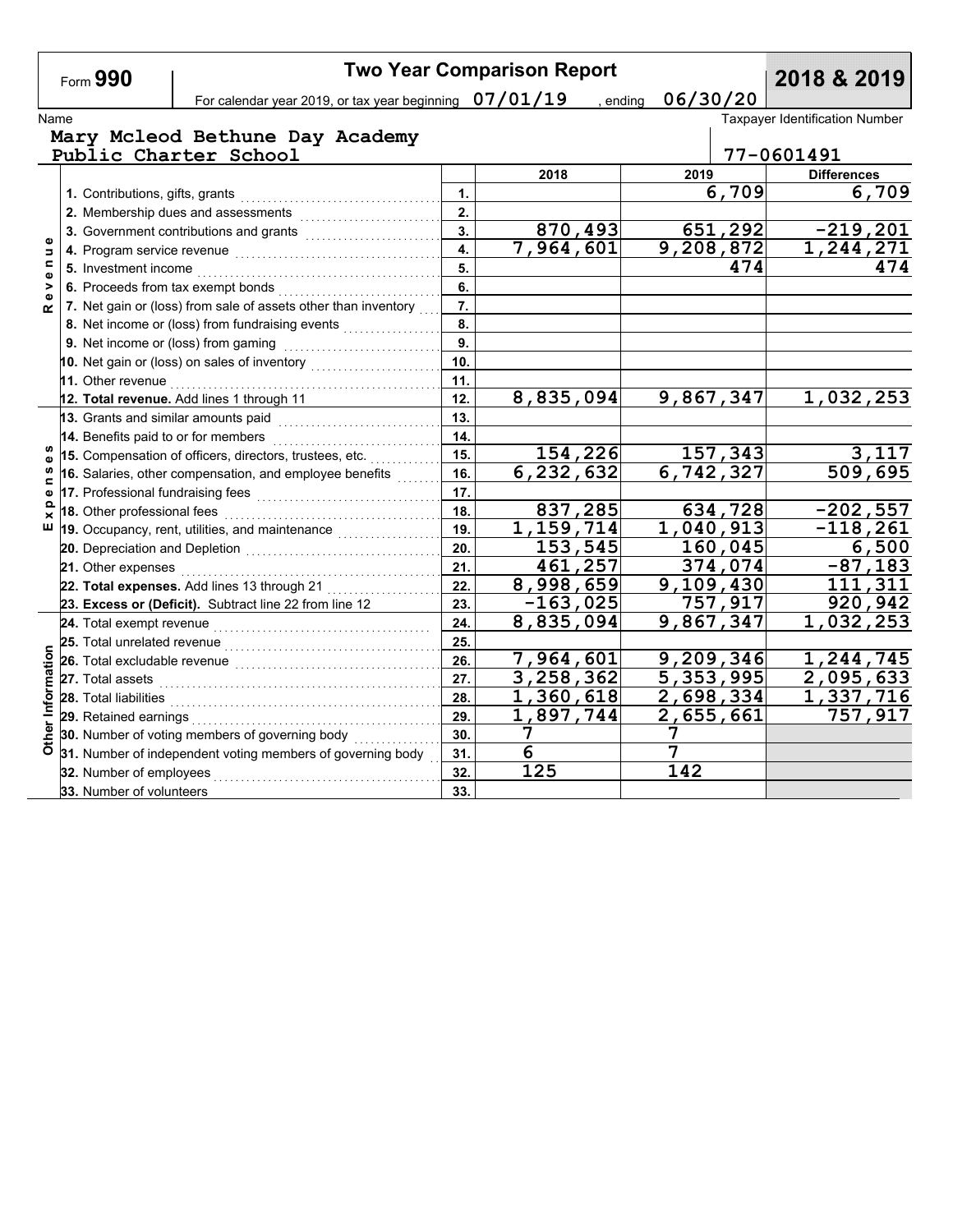# **990 Tax Return History 2019**

Name

#### Employer Identification Number **Mary Mcleod Bethune Day Academy Public Charter School 77-0601491**

Employer Identification Number<br>77-0601491

|                                                                                                                                                                                                                                                           | 2015 | 2016 | 2017      | 2018       | 2019      | 2020 |
|-----------------------------------------------------------------------------------------------------------------------------------------------------------------------------------------------------------------------------------------------------------|------|------|-----------|------------|-----------|------|
|                                                                                                                                                                                                                                                           |      |      | 801,515   | 870,493    | 658,001   |      |
| Membership dues<br><br><u> </u>                                                                                                                                                                                                                           |      |      |           |            |           |      |
| Program service revenue                                                                                                                                                                                                                                   |      |      | 8,467,314 | 7,964,601  | 9,208,872 |      |
|                                                                                                                                                                                                                                                           |      |      |           |            |           |      |
| Investment income<br><u>and the company of the company of the company of the company of the company of the company of the company of the company of the company of the company of the company of the company of the company of the company of the com</u> |      |      | 476       |            | 474       |      |
|                                                                                                                                                                                                                                                           |      |      |           |            |           |      |
|                                                                                                                                                                                                                                                           |      |      |           |            |           |      |
|                                                                                                                                                                                                                                                           |      |      |           |            |           |      |
| Total revenue <b>contract and the contract of the contract of the contract of the contract of the contract of the contract of the contract of the contract of the contract of the contract of the contract of the contract of th</b>                      |      |      | 9,269,305 | 8,835,094  | 9,867,347 |      |
| Grants and similar amounts paid<br><u> and</u> <u>contains and</u> <u>and</u> <b>on on on on on on on on on on on on on on on on on on on on on on on on on on o</b>                                                                                      |      |      |           |            |           |      |
| Benefits paid to or for members  _______________                                                                                                                                                                                                          |      |      |           |            |           |      |
|                                                                                                                                                                                                                                                           |      |      |           | 154,226    | 157,343   |      |
|                                                                                                                                                                                                                                                           |      |      | 6,161,396 | 6,232,632  | 6,742,327 |      |
| Professional fees<br><br><br><br><br><br><br><br><br><br><br><br><br><br><br><br><br><br><br><br><br><br><br>                                                                                                                                             |      |      | 866,437   | 837,285    | 634,728   |      |
|                                                                                                                                                                                                                                                           |      |      | 709,321   | 1,159,714  | 1,040,913 |      |
|                                                                                                                                                                                                                                                           |      |      | 163,744   | 153,545    | 160,045   |      |
|                                                                                                                                                                                                                                                           |      |      | 883,393   | 461,257    | 374,074   |      |
| Total expenses <b>contained contained a set of the set of the set of the set of the set of the set of the set of the set of the set of the set of the set of the set of the set of the set of the set of the set of the set of</b>                        |      |      | 8,784,291 | 8,998,659  | 9,109,430 |      |
|                                                                                                                                                                                                                                                           |      |      | 485,014   | $-163,565$ | 757,917   |      |
|                                                                                                                                                                                                                                                           |      |      |           |            |           |      |
|                                                                                                                                                                                                                                                           |      |      | 9,269,305 | 8,835,094  | 9,867,347 |      |
|                                                                                                                                                                                                                                                           |      |      |           |            |           |      |
|                                                                                                                                                                                                                                                           |      |      | 8,467,790 | 7,964,601  | 9,209,346 |      |
| Total Assets <b>Constantine Construction Constantine Constantine Constantine Constantine Constantine Constantine Constantine Constantine Constantine Constantine Constantine Constantine Constantine Constantine Constantine Con</b>                      |      |      | 3,340,301 | 3,258,362  | 5,353,995 |      |
|                                                                                                                                                                                                                                                           |      |      | 1,278,992 | 1,360,618  | 2,698,334 |      |
| Net Fund Balances                                                                                                                                                                                                                                         |      |      | 2,061,309 | 1,897,744  | 2,655,661 |      |